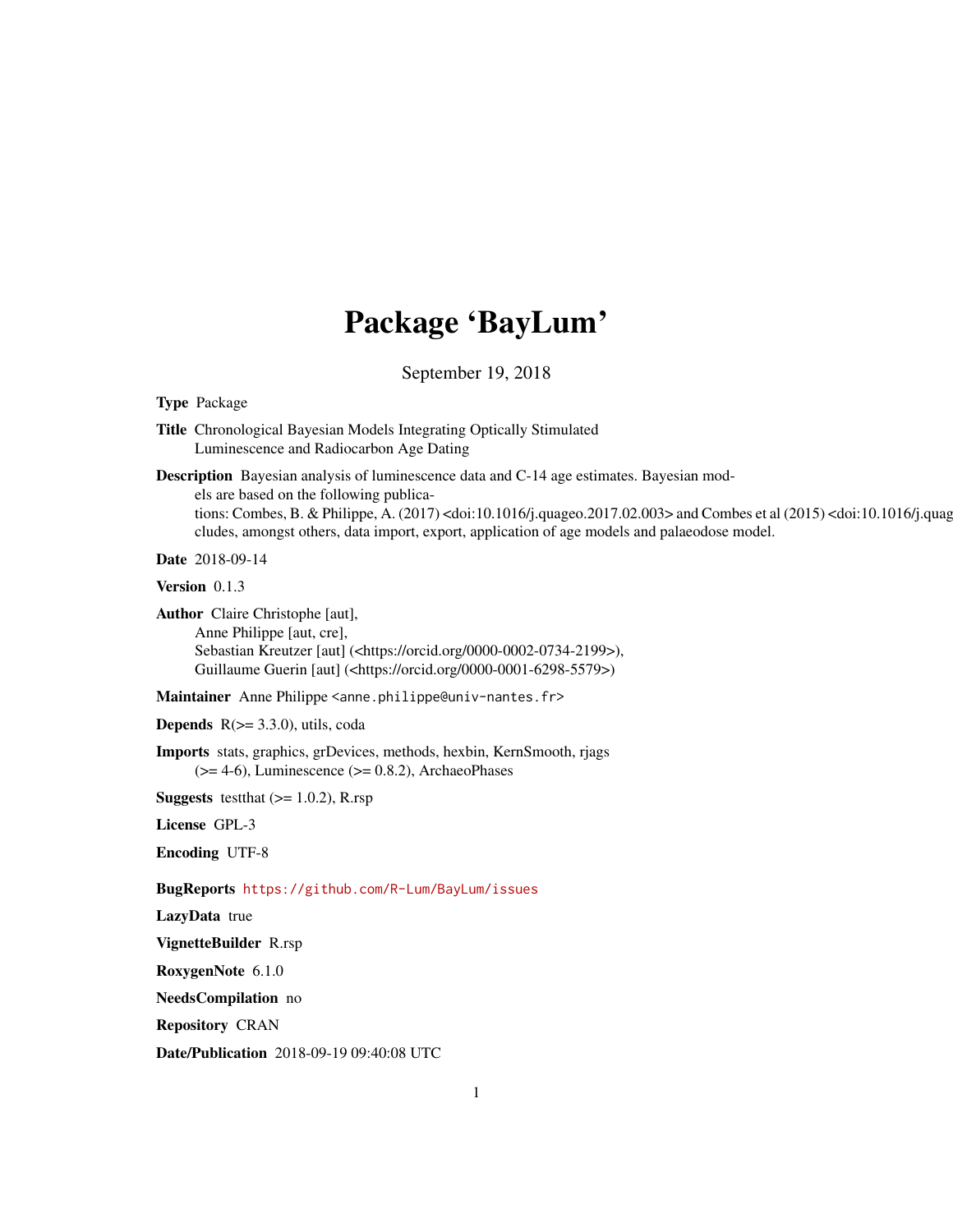## <span id="page-1-0"></span>R topics documented:

|            |  |  |  |  |  |  |  |  |  |  |  |  | $\overline{2}$ |
|------------|--|--|--|--|--|--|--|--|--|--|--|--|----------------|
|            |  |  |  |  |  |  |  |  |  |  |  |  | 3              |
| AgeS       |  |  |  |  |  |  |  |  |  |  |  |  | 6              |
|            |  |  |  |  |  |  |  |  |  |  |  |  | $\overline{7}$ |
|            |  |  |  |  |  |  |  |  |  |  |  |  | 13             |
|            |  |  |  |  |  |  |  |  |  |  |  |  | 17             |
|            |  |  |  |  |  |  |  |  |  |  |  |  | 24             |
|            |  |  |  |  |  |  |  |  |  |  |  |  | 24             |
|            |  |  |  |  |  |  |  |  |  |  |  |  | 25             |
| DATA1      |  |  |  |  |  |  |  |  |  |  |  |  | 26             |
|            |  |  |  |  |  |  |  |  |  |  |  |  | 27             |
|            |  |  |  |  |  |  |  |  |  |  |  |  | 28             |
|            |  |  |  |  |  |  |  |  |  |  |  |  | 29             |
|            |  |  |  |  |  |  |  |  |  |  |  |  | 30             |
|            |  |  |  |  |  |  |  |  |  |  |  |  | 34             |
|            |  |  |  |  |  |  |  |  |  |  |  |  | 38             |
|            |  |  |  |  |  |  |  |  |  |  |  |  | 39             |
|            |  |  |  |  |  |  |  |  |  |  |  |  | 40             |
|            |  |  |  |  |  |  |  |  |  |  |  |  | 41             |
| ModelOSL   |  |  |  |  |  |  |  |  |  |  |  |  | 41             |
| ModelPrior |  |  |  |  |  |  |  |  |  |  |  |  | 43             |
|            |  |  |  |  |  |  |  |  |  |  |  |  | 44             |
|            |  |  |  |  |  |  |  |  |  |  |  |  | 45             |
|            |  |  |  |  |  |  |  |  |  |  |  |  | 46             |
|            |  |  |  |  |  |  |  |  |  |  |  |  | 47             |
|            |  |  |  |  |  |  |  |  |  |  |  |  | 48             |
|            |  |  |  |  |  |  |  |  |  |  |  |  | 52             |
|            |  |  |  |  |  |  |  |  |  |  |  |  | 53             |
|            |  |  |  |  |  |  |  |  |  |  |  |  | 55             |
|            |  |  |  |  |  |  |  |  |  |  |  |  | 57             |
|            |  |  |  |  |  |  |  |  |  |  |  |  | 58             |
|            |  |  |  |  |  |  |  |  |  |  |  |  |                |
|            |  |  |  |  |  |  |  |  |  |  |  |  | 60             |

BayLum-package *Chronological Bayesian Models Integrating Optically Stimulated Luminescence and C-14 Dating*

## Description

A collection of various R functions for Bayesian analysis of luminescence data and C-14 age estimates. This includes, amongst others, data import, export, application of age and palaeodose models.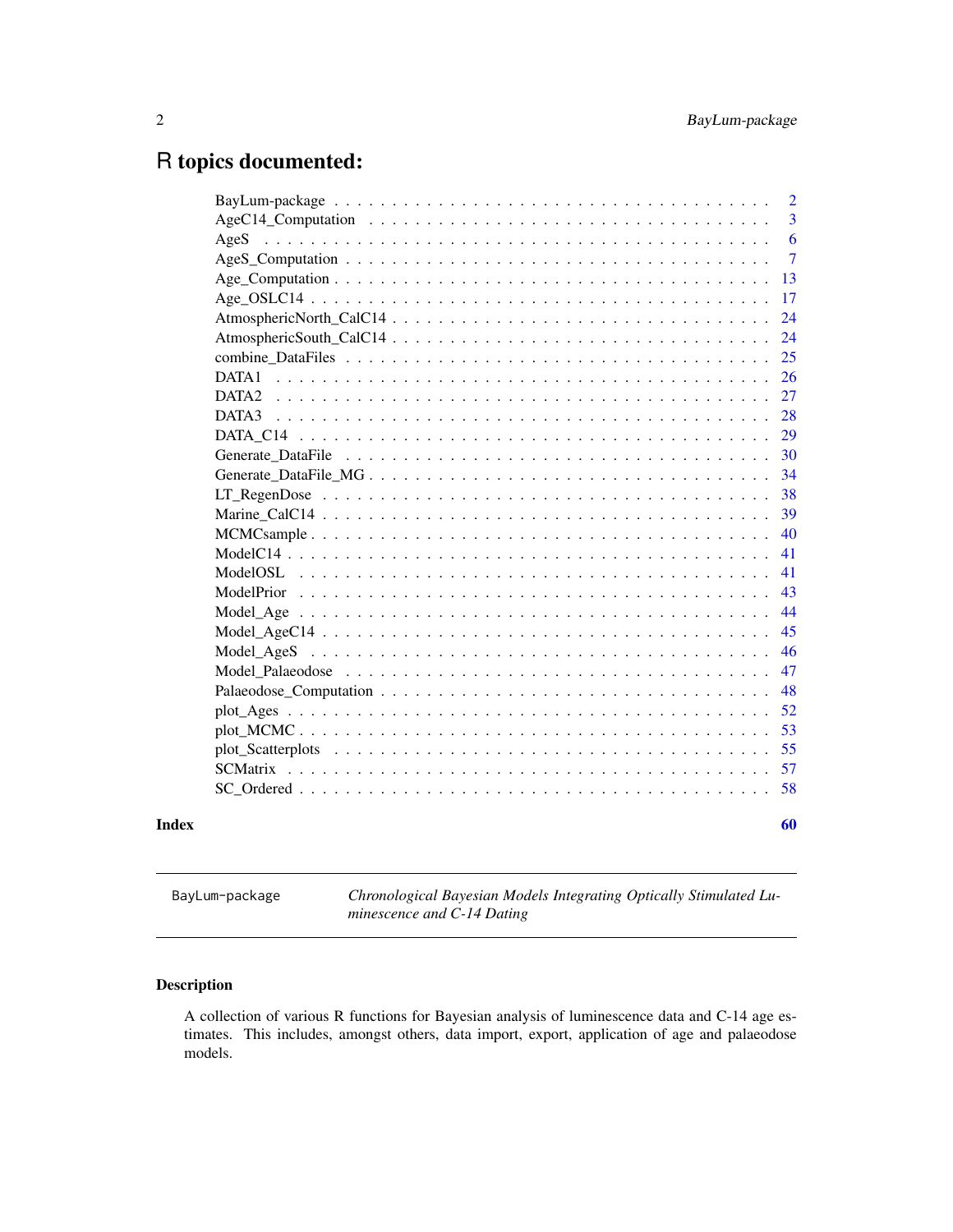## <span id="page-2-0"></span>Details

This package is based on the functions: Generate DataFile and Generate DataFile MG to import luminisecence data. These functions create a list containing all informations to compute age of Single-grain OSL measurements for the first function and Multi-grain OSL measurements for the second.

The functions: [Age\\_Computation](#page-12-1) and [AgeS\\_Computation](#page-6-1) use Bayesian analysis for OSL age estimation for one or various samples according to differents models (e.g. different dose-response curves and different equivalent dose distributions around the palaeodose).

It is possible to consider various BIN/BINX-files per sample, to compute ages of samples in stratigraphic constraints and to integrate systematic errors.

It is possible to calibrate C-14 age with the function  $AgeC14$  Computation. We can also estimate chronology containing 14C age and OSL samples with the function [Age\\_OSLC14.](#page-16-1)

### Author(s)

Claire Christophe, Anne Philippe, Sebastian Kreutzer, Guillaume Guérin

<span id="page-2-1"></span>AgeC14\_Computation *Bayesian analysis for C-14 age estimations of various samples*

#### Description

This function calibrates the C-14 age of samples to get an age (in ka). The user can choose one of the following radiocarbon calibration curve: Northern or Sourthen Hemisphere or marine atmospheric. It must be the same curve for all samples.

#### Usage

```
AgeC14_Computation(Data_C14Cal, Data_SigmaC14Cal, SampleNames, Nb_sample,
 PriorAge = rep(c(10, 50), Nb_sample), SavePdf = FALSE,
  OutputFileName = c("MCMCplot", "HPD_CalC-14Curve", "summary"),
 OutputFilePath = c(""), SaveEstimates = FALSE,
  OutputTableName = c("DATA"), OutputTablePath = c(""),
  StratiConstraints = c(), sepSC = c(","), Model = c("full"),
  CalibrationCurve = c("AtmosphericNorth"), Iter = 50000, t = 5,
  n.chains = 3, quiet = FALSE)
```
## Arguments

| Data_C14Cal      | numeric (required): corresponding to C-14 age estimate.                                             |
|------------------|-----------------------------------------------------------------------------------------------------|
| Data_SigmaC14Cal |                                                                                                     |
|                  | numeric ( <b>required</b> ): corresponding to the error of C-14 age estimates.                      |
| SampleNames      | character ( <b>required</b> ): names of sample. The length of this vector is equal to<br>Nb_sample. |
| Nb_sample        | integer: number of samples.                                                                         |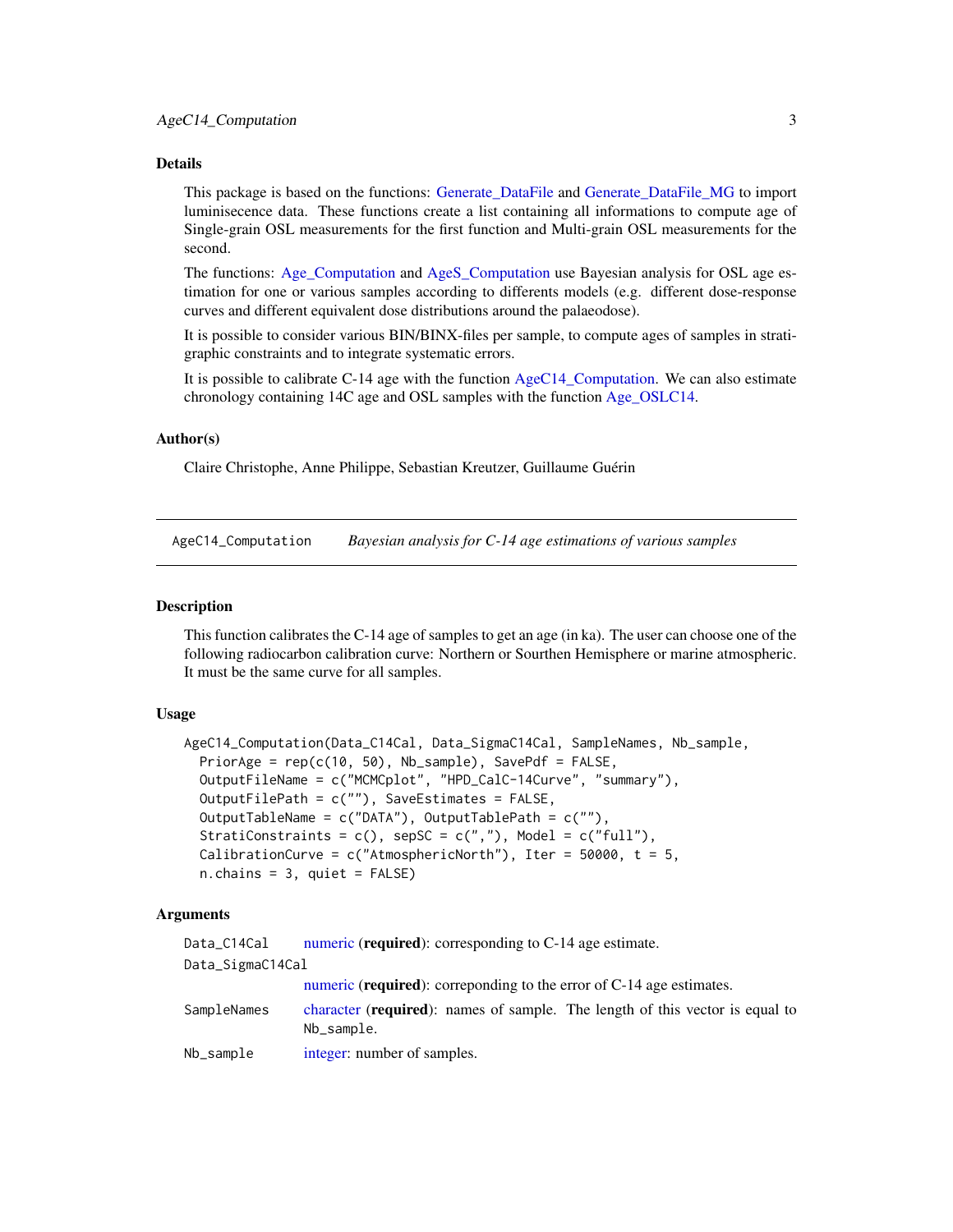<span id="page-3-0"></span>

| PriorAge          | numeric (with default): lower and upper bounds for age parameter of each sam-<br>ple in years (not in ka). Note that, $length(Priority \geq) == 2 * Nb\_sample$<br>and PriorAge[2i-1,2i] correponds to the lower and upper bounds of sample<br>whose number ID is equal to i.                                                                                                                                      |
|-------------------|--------------------------------------------------------------------------------------------------------------------------------------------------------------------------------------------------------------------------------------------------------------------------------------------------------------------------------------------------------------------------------------------------------------------|
| SavePdf           | logical (with default): if TRUE save graphs in pdf file named OutputFileName<br>in folder OutputFilePath.                                                                                                                                                                                                                                                                                                          |
|                   | OutputFileName character (with default): name of the pdf file that will be generated by the func-<br>tion if SavePd=TRUE, length(OutputFileName) === 3, see PLOT OUTPUT in<br>Value section for more informations.                                                                                                                                                                                                 |
|                   | OutputFilePath character (with default): path to the pdf file that will be generated by the function<br>if SavePdf=TRUE. If it is not equal to "", it must be terminated by "/".                                                                                                                                                                                                                                   |
| SaveEstimates     | logical (with default): if TRUE save Bayes estimates, credible interval at level<br>68% and 95% and the result of the gelman en Rubin test of convergency, in a<br>csv table named OutputFileName in folder OutputFilePath.                                                                                                                                                                                        |
| OutputTableName   |                                                                                                                                                                                                                                                                                                                                                                                                                    |
|                   | logical (with default): name of the table that will be generated by the function if<br>SaveEstimates=TRUE.                                                                                                                                                                                                                                                                                                         |
| OutputTablePath   |                                                                                                                                                                                                                                                                                                                                                                                                                    |
|                   | character (with default): path to the table that will be generated by the function<br>if SaveEstimates=TRUE. If it is not equal to "", it must be terminated by "/".                                                                                                                                                                                                                                               |
| StratiConstraints |                                                                                                                                                                                                                                                                                                                                                                                                                    |
|                   | numeric matrix or character(with default): input object for the statigraphic re-<br>lation between samples. If there is stratigraphic relation between samples see the<br>details section for instructions regarding how to correctly fill StratiConstraints;<br>the user can refer to a matrix (numeric matrix) or to a csv file (character). If there<br>is no stratigraphic relation default value is suitable. |
| sepSC             | character (with default): if StratiConstraints is character, indicate column<br>separator in StratiConstraints csv file.                                                                                                                                                                                                                                                                                           |
| Model             | character (with default): if "full", error on estimate calibration curve is taken<br>account. If "naive" this error is not taken account in the age estimate.                                                                                                                                                                                                                                                      |
| CalibrationCurve  |                                                                                                                                                                                                                                                                                                                                                                                                                    |
|                   | character (with default): calibration curve choosen. Allowed inputs are                                                                                                                                                                                                                                                                                                                                            |
|                   | • "AtmosphericNorth" for Northern Hemisphere atmospheric radiocarbon<br>calibration curve,                                                                                                                                                                                                                                                                                                                         |
|                   | • "Marine" for Marine radiocarbon calibration curve,                                                                                                                                                                                                                                                                                                                                                               |
|                   | • "AtmosphericSouth" for Southern Hemisphere atmospheric radiocarbon<br>calibration curve                                                                                                                                                                                                                                                                                                                          |
|                   | • a csv file, with tree columns, the first column is dedicated to "Cal.BP",<br>the second to "XC-14.age", the third to "Error". The decimal of this<br>file must be a dot, and the separator must be a comma.                                                                                                                                                                                                      |
| Iter              | integer (with default): number of iterations for the MCMC computation (for<br>more information see rjags::jags.model).                                                                                                                                                                                                                                                                                             |
| t                 | integer (with default): 1 every t iterations of the MCMC is considered for sam-<br>pling the posterior distribution (for more information see rjags::jags.model.                                                                                                                                                                                                                                                   |
|                   |                                                                                                                                                                                                                                                                                                                                                                                                                    |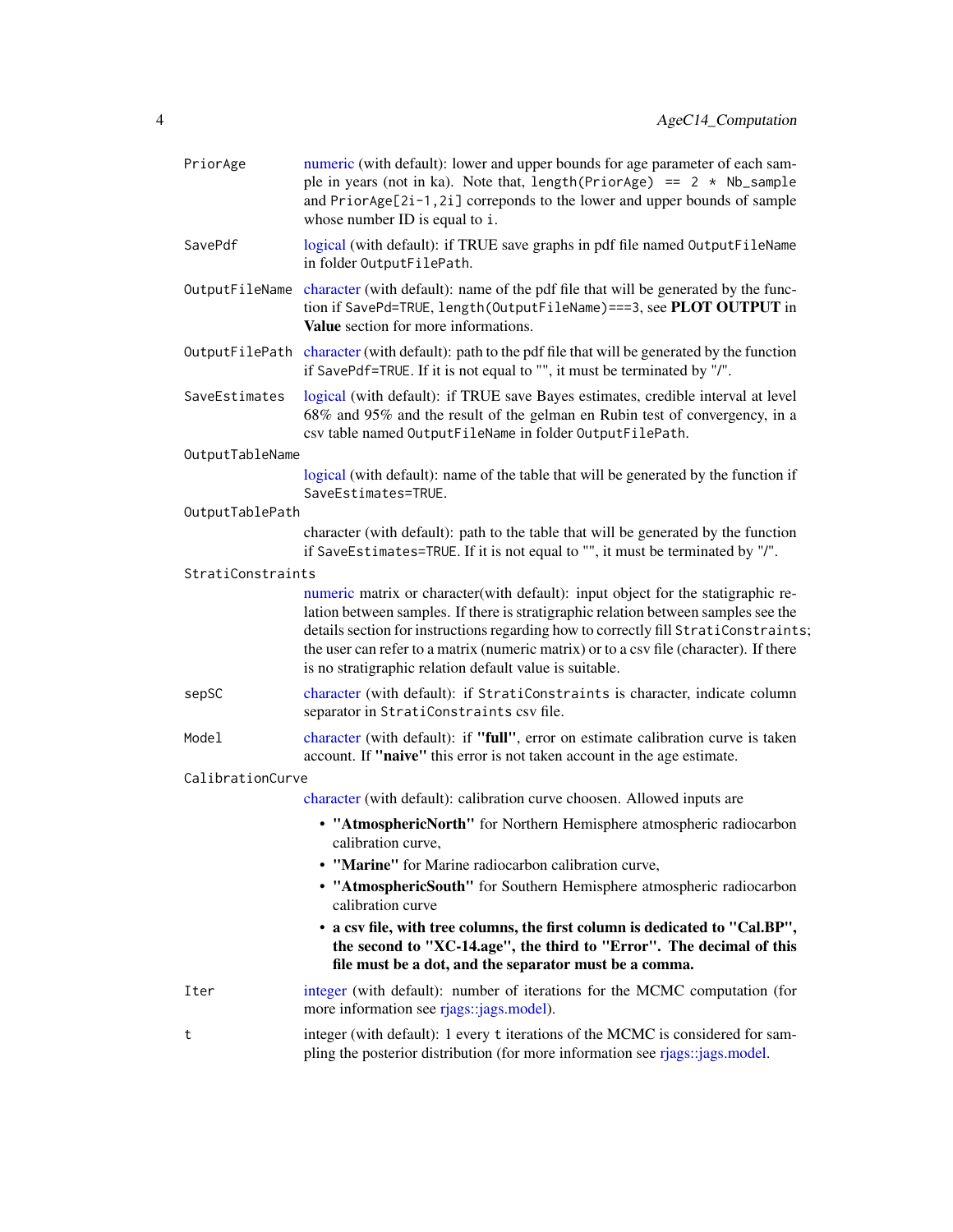<span id="page-4-0"></span>

| n.chains | integer (with default): number of independent chains for the model (for more<br>information see riags:: <i>iags.model.</i> |
|----------|----------------------------------------------------------------------------------------------------------------------------|
| quiet    | logical (with default): enables/disables riags messages                                                                    |

#### Value

#### NUMERICAL OUTPUT

- 1. A list containing the following objects:
	- Sampling: that corresponds to a sample of the posterior distributions of the age parameters;
	- Outlier: stating the names of samples that are considered as outliers;
	- Model: stating which model was chosen ("full" or "naive");
	- CalibrationCurve: stating which radiocarbon calibration curve was chosen;
	- PriorAge: stating the priors used for the age parameter;
	- StratiConstraints: stating the stratigraphic relations between samples considered in the model.
- 2. The Gelman and Rubin test of convergency: print the result of the Gelman and Rubin test of convergency for the age estimate for each sample. A result close to one is expected. In addition, the user must visually assess the convergency of the trajectories by looking at the graph generated by the function (see **PLOT OUTPUT** for more informations). If both convergencies (Gelman and Rubin test and plot checking) are satisfactory, the user can consider the estimates as valid. Otherwise, the user may try increasing the number of MCMC interations (Iter) or being more precise if it is possible on the PriorAge parameter to reach convergency.
- 3. Credible intervals and Bayes estimates: prints the Bayes estimates, the credible intervals at 95% and 68% for the age parameters for each sample.

## PLOT OUTPUT

1. MCMC trajectories: A graph with the MCMC trajectories and posterior distributions of the age parameter is displayed.

On each line, the plot on the left represents the MCMC trajectories, and the one on the right the posterior distribution of the parameter.

2. Summary of sample age estimates: plot credible intervals and Bayes estimate of each sample age on one graph.

To give the results in a publication, we recommend to give the Bayes estimate of the parameters as well as the credible interval at 95% or 68%.

#### Note

Please note that the initial values for all MCMC are currently all the same for all chains since we rely on the automatic initial value generation of JAGS. This is not optimal and will be changed in future. However, it does not affect the quality of the age estimates if the chains have converged.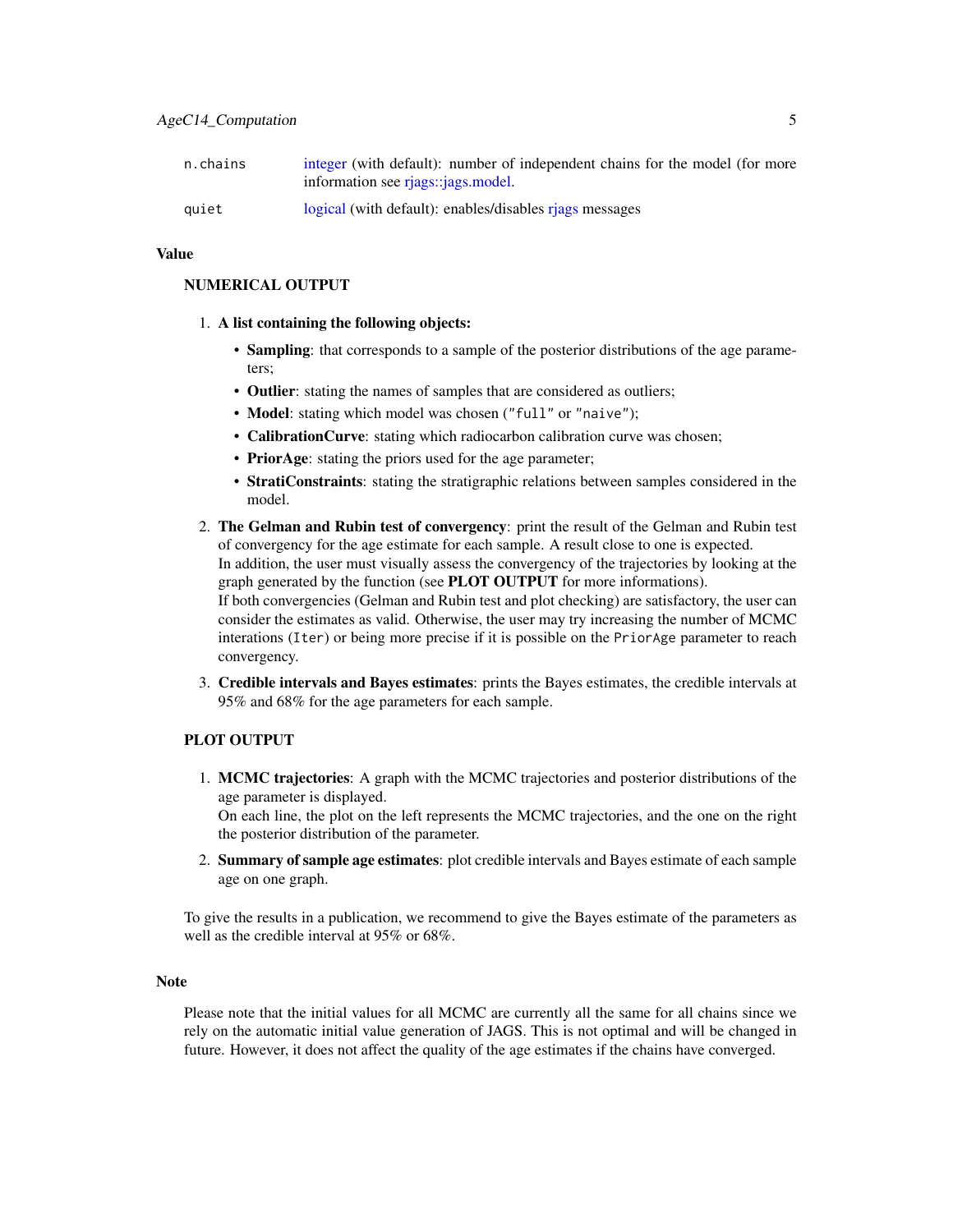#### <span id="page-5-0"></span>Author(s)

Claire Christophe, Anne Philippe, Guillaume Guérin, Sebastian Kreutzer

#### References

Christen, JA (1994). Summarizing a set of radiocarbon determinations: a robust approach. Applied Statistics, 489-503.

Reimer PJ, Bard E, Bayliss A, Beck JW, Blackwell PC, Bronl Ramsey C, Buck CE, Cheng H, Edwards RL, Friedrich M, Grootes PM, Guilderson TP, Haflidason H, Hajdas I, Hatte C, Heaton TJ, Hoffmann DL, Hogg AG, Hughen KA, Kaiser KF, Kromer B, Manning SW, Niu M, Reimer RW, Richards DA, Scott EM, Southon JR, Staff RA, Turney CSM, van der Plicht J. 2013. IntCal13 ans Marine13 radiocarbon age calibration curves 0-50000 years cal BP. Radiocarbon 55(4)=1869-1887.

Hogg AG, Hua Q, Blackwell PG, Niu M, Buck CE, Guilderson TP, Heaton TJ, Palmer JG, Reimer PJ, Reimer RW, Turney CSM, Zimmerman SRH. 2013. SHCal13 Southern Hemisphere calibration, 0-50000 years cal BP. Radiocarbon 55(4):1889-1903

#### See Also

[rjags,](#page-0-0) [plot\\_MCMC,](#page-52-1) [SCMatrix,](#page-56-1) [plot\\_Ages](#page-51-1)

#### Examples

```
## Load data
data(DATA_C14,envir = environment())
C14Cal <- DATA_C14$C14[,1]
SigmaC14Cal <- DATA_C14$C14[,2]
Names <- DATA_C14$Names
nb_sample <- length(Names)
## Age computation of samples without stratigraphic relations
Age <- AgeC14_Computation(
Data_C14Cal = C14Cal,Data_SigmaC14Cal = SigmaC14Cal,
 SampleNames = Names,
Nb_sample = nb_sample,
PriorAge = rep(c(20, 60), nb\_sample),
Iter = 500,
 quiet = TRUE)
```
AgeS *Output of* [AgeS\\_Computation](#page-6-1) *function for the samples: "GDB5" and "GDB3"*

## Description

Output of [AgeS\\_Computation](#page-6-1) function for the samples: "GDB5" and "GDB3", there is no stratigraphic relation neither systematic errors.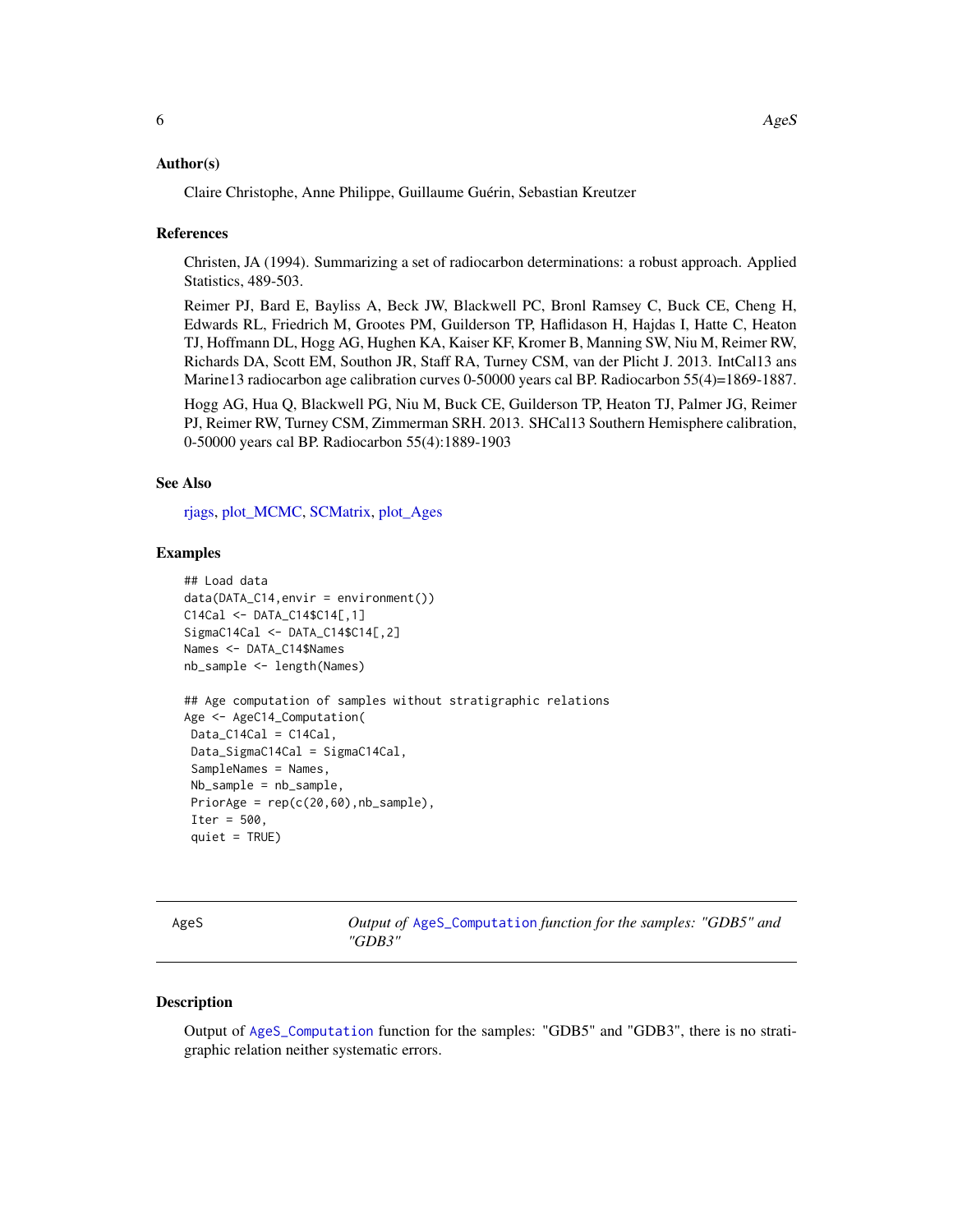#### <span id="page-6-0"></span>Usage

data("AgeS")

#### Format

A list containing

- Sampling MCMC.list that corresponds to a sample of the posterior distributions of the ages (in ka), palaeodoses (in Gy) and equivalent dose dispersions (in Gy) parameters of samples "GDB5" and "GDB3";
- Model\_GrowthCurve stating which dose response fitting option was chosen to run the function
- Distribution stating which distribution was chosen to model the dispersion of individual equivalent dose values around the palaeodose of the sample;
- PriorAge stating the priors used for the age parameter (in ka);
- StratiConstraints stating the matrix of stratigraphic relations between samples considered in the model;
- CovarianceMatrix stating the covariance matrix of error used in the model, highlighting not common errors between samples in our cases (diagonal matrix).

#### References

Tribolo, C., Asrat, A., Bahain, J. J., Chapon, C., Douville, E., Fragnol, C., Hernandez, M., Hovers, E., Leplongeon, A., Martin, L, Pleurdeau, D, Pearson, O , Puaud, S, Assefa, Z. (2017). Across the Gap: Geochronological and Sedimentological Analyses from the Late Pleistocene-Holocene Sequence of Goda Buticha, Southeastern Ethiopia. PloS one, 12(1), e0169418.

#### Examples

data(AgeS) str(AgeS)

<span id="page-6-1"></span>AgeS\_Computation *Bayesian analysis for the OSL age estimation of various samples*

#### **Description**

This function computes the age (in ka) of at least two samples according to the model developed in Combes and Philippe (2017), based on outputs of [Generate\\_DataFile](#page-29-1) or [Generate\\_DataFile\\_MG](#page-33-1) or both of them using [combine\\_DataFiles](#page-24-1).

Samples, for which data is avalilable in several BIN files, can be analysed.

Single-grain or Multi-grain OSL measurements can be analysed simultaneouly.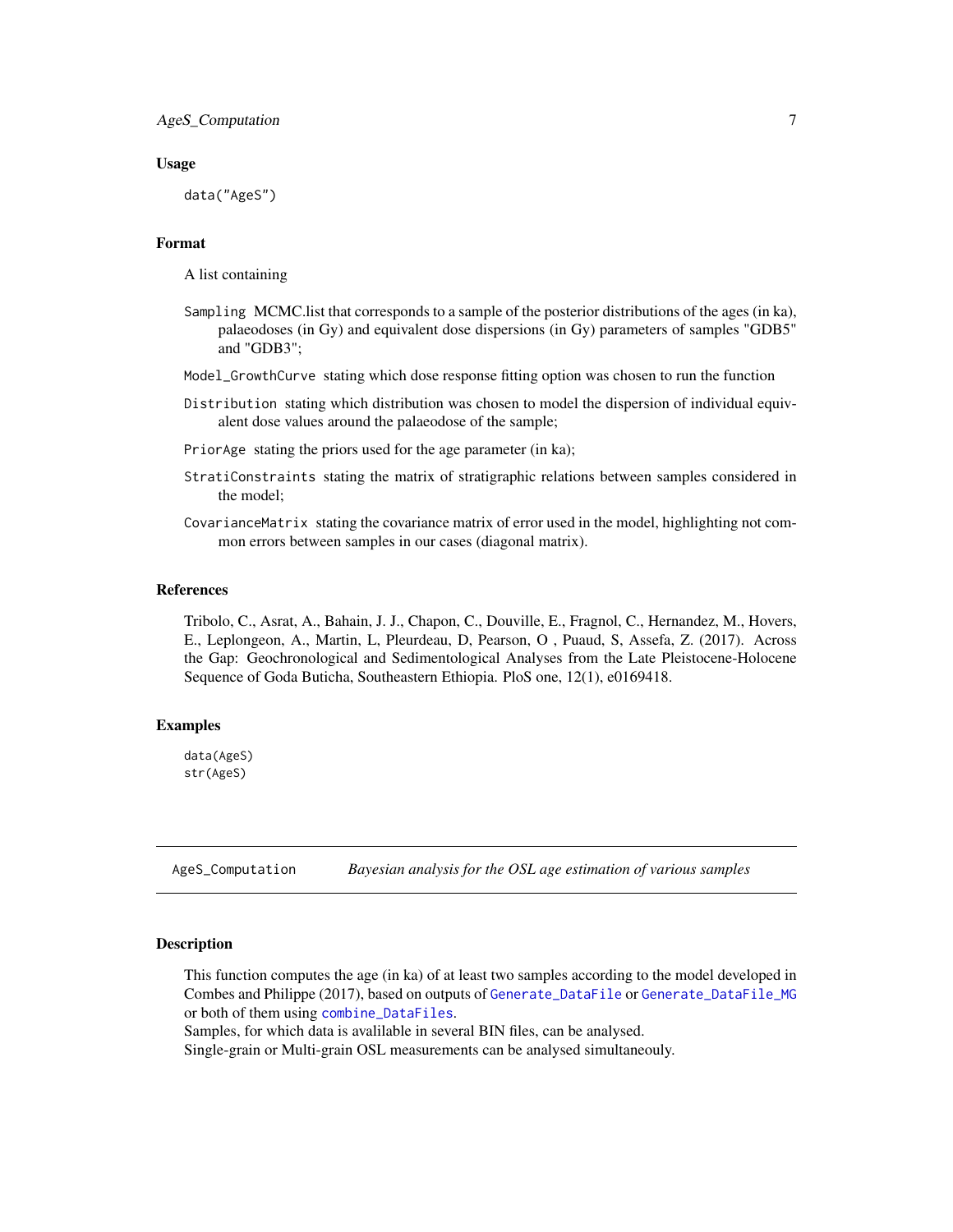## Usage

```
AgeS_Computation(DATA, SampleNames, Nb_sample, PriorAge = rep(c(0.01,
  100), Nb_sample), BinPerSample = rep(1, Nb_sample), SavePdf = FALSE,
 OutputFileName = c("MCMCplot", "summary"), OutputFilePath = c(""),
  SaveEstimates = FALSE, OutputTableName = c("DATA"),
 OutputTablePath = c(""), THETA = c(), sepTHETA = c(""),
 StratiConstraints = c(), sepSC = c(","'), LIN_fit = TRUE,
 Origin_fit = FALSE, distribution = c("cauchy"), Iter = 50000,
  t = 5, n.chains = 3, quiet = FALSE)
```
## Arguments

| character vector: names of samples. The length of this vector is equal to Nb_sample. |
|--------------------------------------------------------------------------------------|
|                                                                                      |
| sample (in ka). Note that, $length(PriorAge)=2*Nb$ _sample and $PriorAge[2i-1, 2i]$  |
|                                                                                      |
|                                                                                      |
|                                                                                      |
|                                                                                      |
|                                                                                      |
|                                                                                      |
|                                                                                      |
|                                                                                      |
|                                                                                      |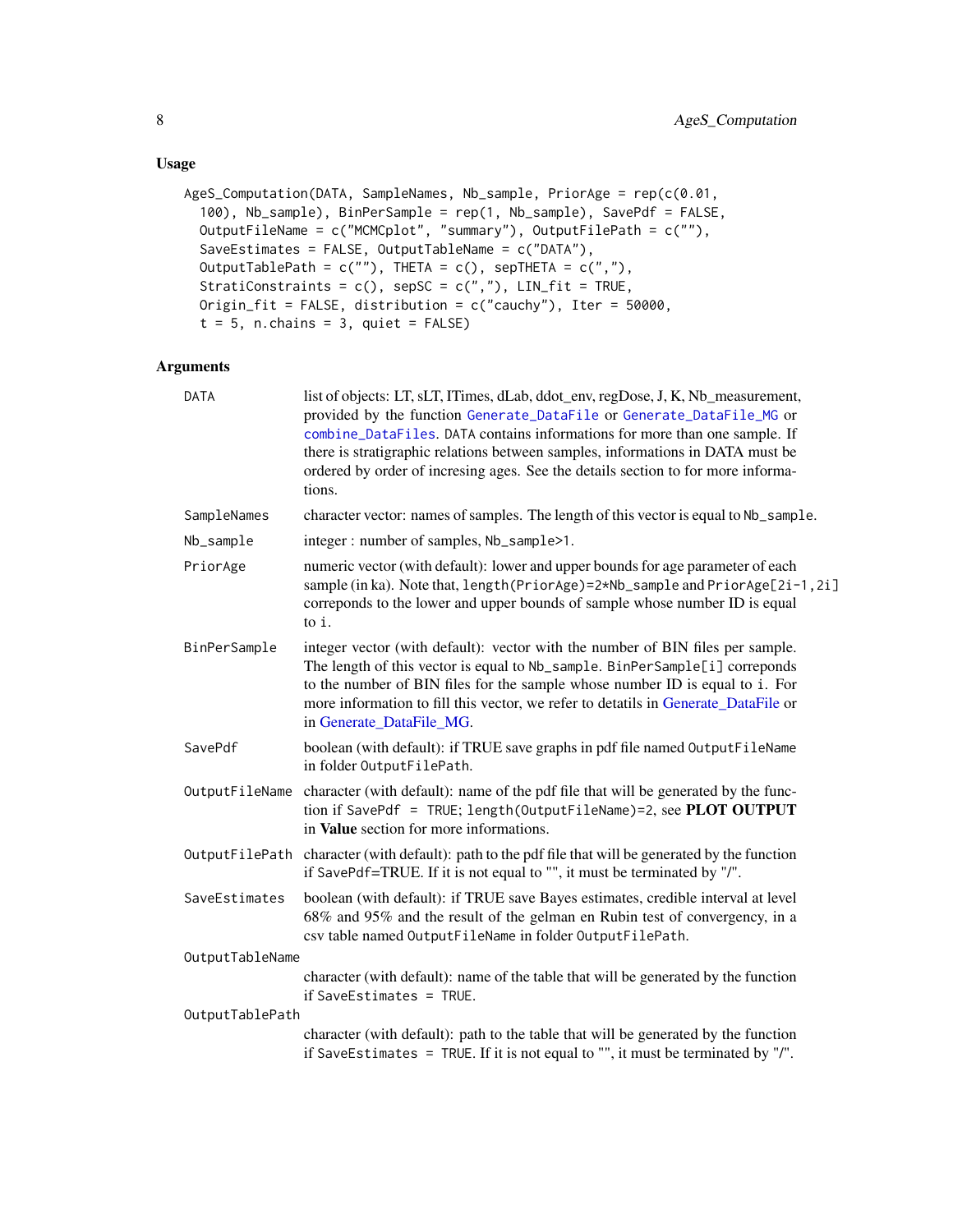<span id="page-8-0"></span>

| <b>THETA</b>      | numeric matrix or character (with default): input object for systematic and in-<br>dividual error. If systematic errors are considered, see the details section for<br>instructions regarding how to correctly fill THETA; the user can refer to a matrix<br>(numeric matrix) or to a csv file (character). Otherwise, default value is suitable,<br>and only individual errors are considered.                     |
|-------------------|---------------------------------------------------------------------------------------------------------------------------------------------------------------------------------------------------------------------------------------------------------------------------------------------------------------------------------------------------------------------------------------------------------------------|
| sepTHETA          | character (with default): if THETA is character, indicate column separator in<br>THETA csy file.                                                                                                                                                                                                                                                                                                                    |
| StratiConstraints |                                                                                                                                                                                                                                                                                                                                                                                                                     |
|                   | numeric matrix or character (with default): input object for the statigraphic re-<br>lation between samples. If there is stratigraphic relation between samples see the<br>details section for instructions regarding how to correctly fill StratiConstraints;<br>the user can refer to a matrix (numeric matrix) or to a csy file (character). If there<br>is no stratigraphic relation default value is suitable. |

- sepSC character (with default): if StratiConstraints is character, indicate column separator in StratiConstraints .csv file.
- LIN\_fit logical (with default): if TRUE (default) allows a linear component, on top of the (default) saturating exponential curve, for the fitting of dose response curves. See details section for more informations on the proposed dose response curves.
- Origin\_fit logical (with default): if TRUE, forces the dose response curves to pass through the origin. See details section for more informations on the proposed growth curves.
- distribution character (with default): type of distribution that defines how individual equivalent dose values are distributed around the palaeodose. Allowed inputs are "cauchy", "gaussian", "lognormal A" and "lognormal M", see details section for more informations.
- Iter integer (with default): number of iterations for the MCMC computation (for more information see [jags.model](#page-0-0)).
- t integer (with default): 1 every t iterations of the MCMC is considered for sampling the posterior distribution (for more information see [jags.model](#page-0-0)).
- n.chains integer (with default): number of independent chains for the model (for more information see [jags.model](#page-0-0)).
- quiet [logical](#page-0-0) (with default): enables/disables riags messages

## Details

\*\* How to fill StratiConstraints ? \*\*

If there is stratigraphic relations between samples, informations in DATA must be ordered by order of increasing ages. To do this the user can either fill right Names in [Generate\\_DataFile](#page-29-1) or in [Generate\\_DataFile\\_MG](#page-33-1) (as it is indicated in Details section of these function), or ordered by order of increasing ages outputs of [Generate\\_DataFile](#page-29-1) or [Generate\\_DataFile\\_MG](#page-33-1) in [combine\\_DataFiles](#page-24-1).

The user can fill the StratiConstraints matrix as follow.

1. Size of the matrix: row number of StratiConstraints matrix is equal to Nb\_sample+1, and column number is equal to Nb\_sample.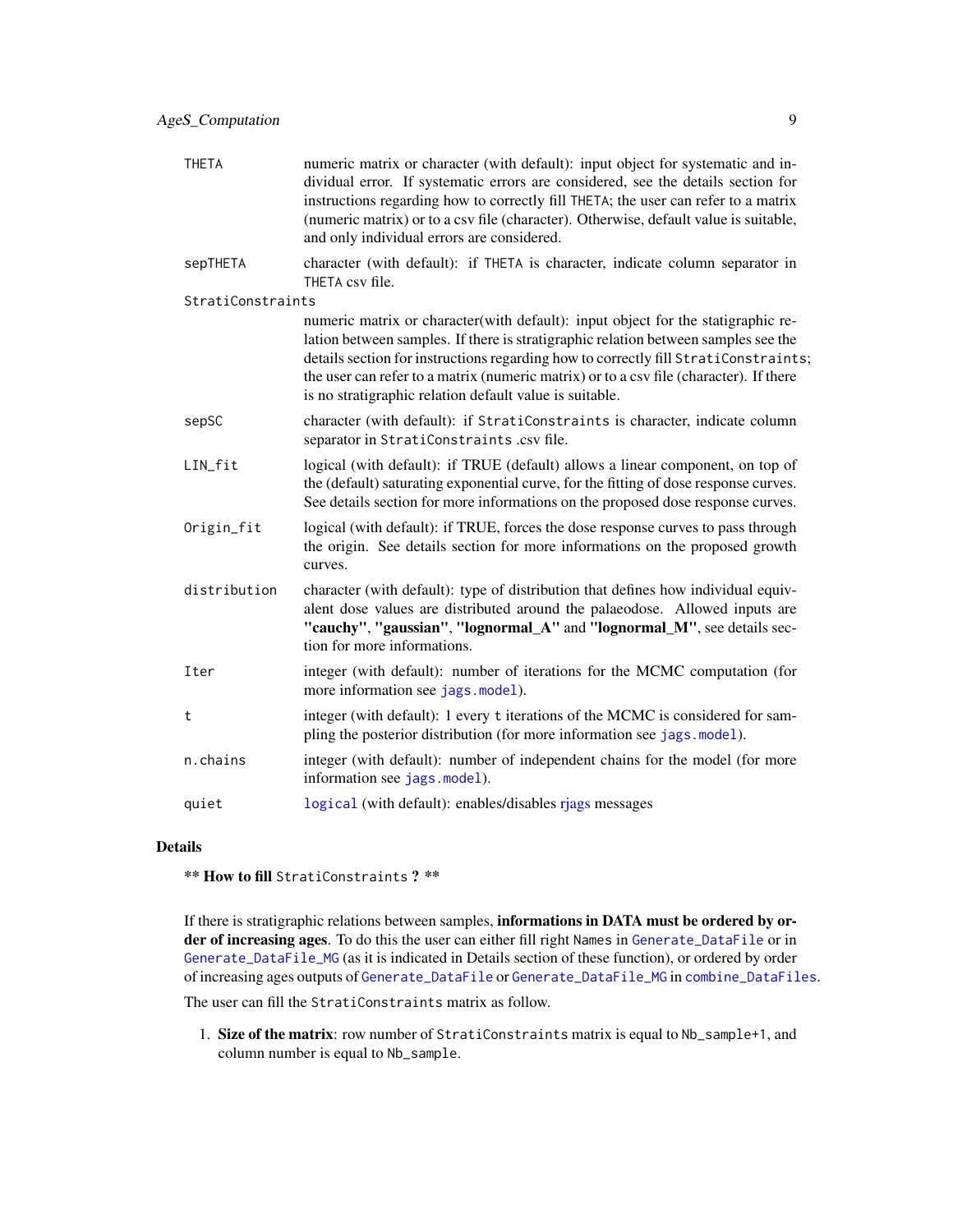- <span id="page-9-0"></span>2. First line of the matrix: for all i in  $\{1,\ldots,Nb\}$  Sample}, StratiConstraints[1,i]=1 that means the lower bound of the sample age (given in PriorAge[2i-1]) for the sample whose number ID is equal to *i*, is taken into account.
- 3. **Sample relations**: for all j in  $\{2, \ldots, \text{Nb\_Sample+1}\}\$  and all i in  $\{j, \ldots, \text{Nb\_Sample}\}\$ , StratiConstraints[j,i]=1 if sample age whose number ID is equal to j-1 is lower than sample age whose number ID is equal to i. Otherwise, StratiConstraints[j,i]=0.

Note that StratiConstraints\_{2:Nb\_sample+A,1:Nb\_sample} is a upper triangular matrix.

The user can also use [SCMatrix](#page-56-1) or [SC\\_Ordered](#page-57-1) (if all samples are ordered) functions to construct the StratiConstraints matrix.

The user can also refer to a csv file that containts the relation between samples as defined above. The user must take care about the separator used in the csv file using the argument sepSC.

## \*\* How to fill THETA covariance matrix concerning common and individual error? \*\*

If systematic errors are considered, the user can fill the THETA matrix as follow.

- row number of THETA is equal the column number, equal to Nb\_sample.
- For all i in {1,...,Nb\_sample}, THETA[i,i] containts individual error plus systematic error of the sample whose number ID is equal to i.
- For all  $i, j$  in  $\{1, \ldots, Nb$  sample } and i different from j, THETA $[i, j]$  containts common error between samples whose number ID are equal to i and j.

Note that  $THETA[i, j]$  is a symetric matrix.

The user can also refer to a .csv file that containts the errors as defined above.

#### \*\* Option on growth curves \*\*

As for [Age\\_Computation](#page-12-1) and [Palaeodose\\_Computation](#page-47-1), the user can choose from 4 dose response curves:

• Saturating exponential plus linear growth (AgesMultiCS2\_EXPLIN):

for all x in IR+,  $f(x)=a(1-exp(-x/b))+cx+d$ ; select

- LIN\_fit=TRUE
- Origin\_fit=FALSE
- Saturating exponential growth (AgesMultiCS2\_EXP):

for all x in IR+,  $f(x)=a(1-exp(-x/b))+d$ ; select

- LIN\_fit=FALSE
- Origin\_fit=FALSE
- Saturating exponential plus linear growth and fitting through the origin (AgesMultiCS2\_EXPLINZO): for all x in IR+,  $f(x)=a(1-exp(-x/b))+cx$ ; select
	- LIN\_fit=TRUE
	- Origin\_fit=TRUE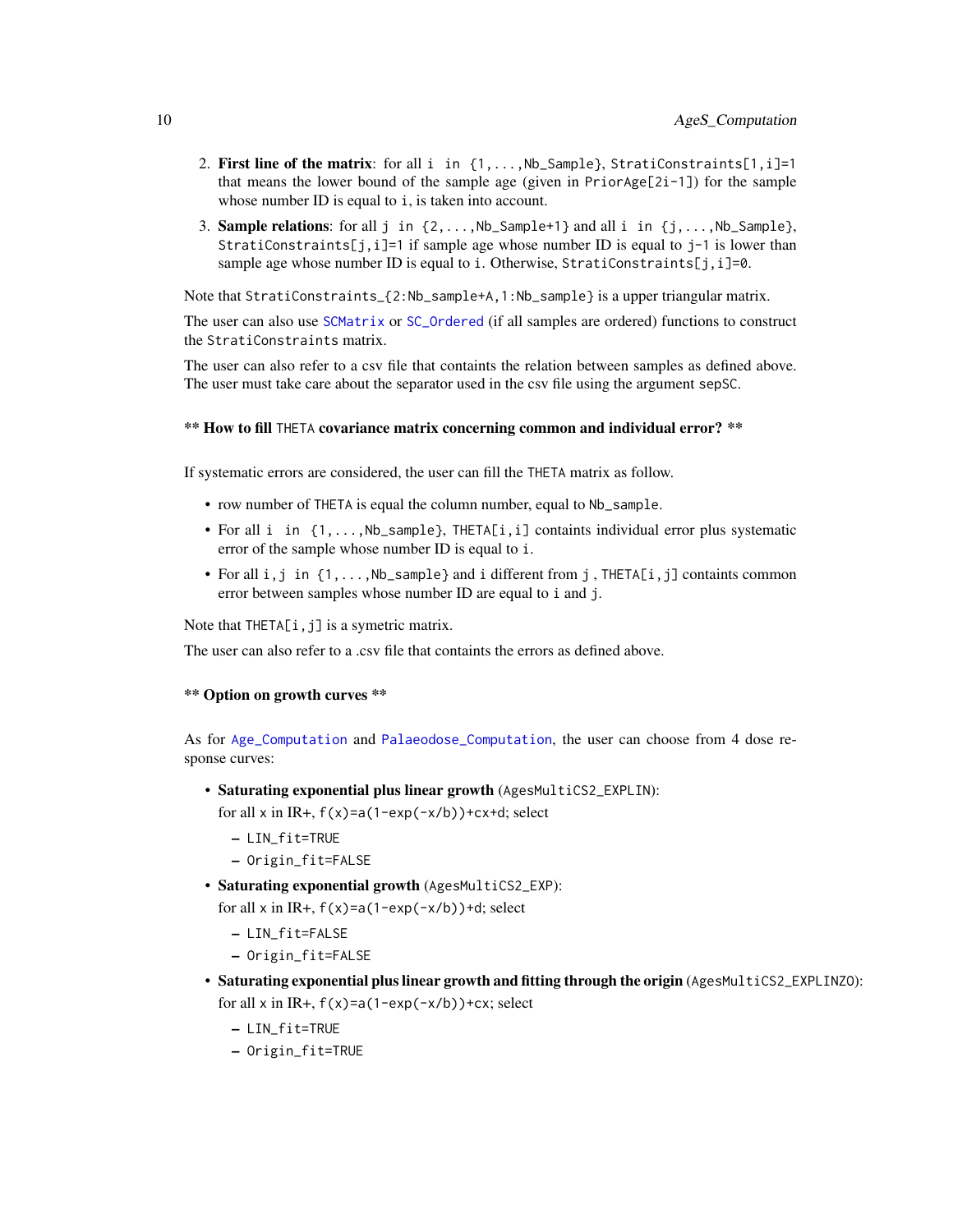- Saturating exponential growth and fitting through the origin (AgesMultiCS2\_EXPZO): for all x in IR+,  $f(x)=a(1-exp(-x/b))$ ; select
	- LIN\_fit=FALSE
	- Origin\_fit=TRUE

## \*\* Option on equivalent dose distribution around the palaeodose \*\*

The use can choose between :

- cauchy: a Cauchy distribution with location parameter equal to the palaeodose of the sample;
- gaussian: a Gaussian distribution with mean equal to the palaeodose of the sample;
- lognormal\_A: a log-normal distribution with mean or Average equal to the palaeodose of the sample:
- lognormal\_M: a log-normal distribution with Median equal to the palaeodose of the sample.

#### Value

## NUMERICAL OUTPUT

- 1. A list containing the following objects:
	- Sampling: that corresponds to a sample of the posterior distributions of the age (in ka), palaeodose (in Gy) and equivalent dose dispersion (in Gy) parameters for each sample;
	- Model\_GrowthCurve: stating which dose response fitting option was chosen;
	- Distribution: stating which distribution was chosen to model the dispersion of individual equivalent dose values around the palaeodose of the sample;
	- PriorAge: stating the priors used for the age parameter (in ka);
	- StratiConstraints: stating the stratigraphic relations between samples considered in the model;
	- CovarianceMatrix: stating the covariance matrix of error used in the model, highlighting common errors between samples or not.
- 2. The Gelman and Rubin test of convergency: prints the result of the Gelman and Rubin test of convergency for the age, palaeodose and equivalent dose dispersion parameters for each sample. A result close to one is expected.

In addition, the user must visually assess the convergency of the trajectories by looking at the graph generated by the function (see PLOT OUTPUT for more informations).

If both convergencies (Gelman and Rubin test and plot checking) are satisfactory, the user can consider the estimates as valid. Otherwise, the user may try increasing the number of MCMC interations (Iter) or being more precise on the PriorAge parameter (for example specify if it is a young sample  $c(0.01,10)$  an old sample  $c(10,100)$ , or changing the parameter distribution or the growth curve, to reach convergency.

3. Credible intervals and Bayes estimates: prints the Bayes esitmates, the credible intervals at 95% and 68% for the age, palaeodose and equivalent dose dispersion parameters for each sample.

## PLOT OUTPUT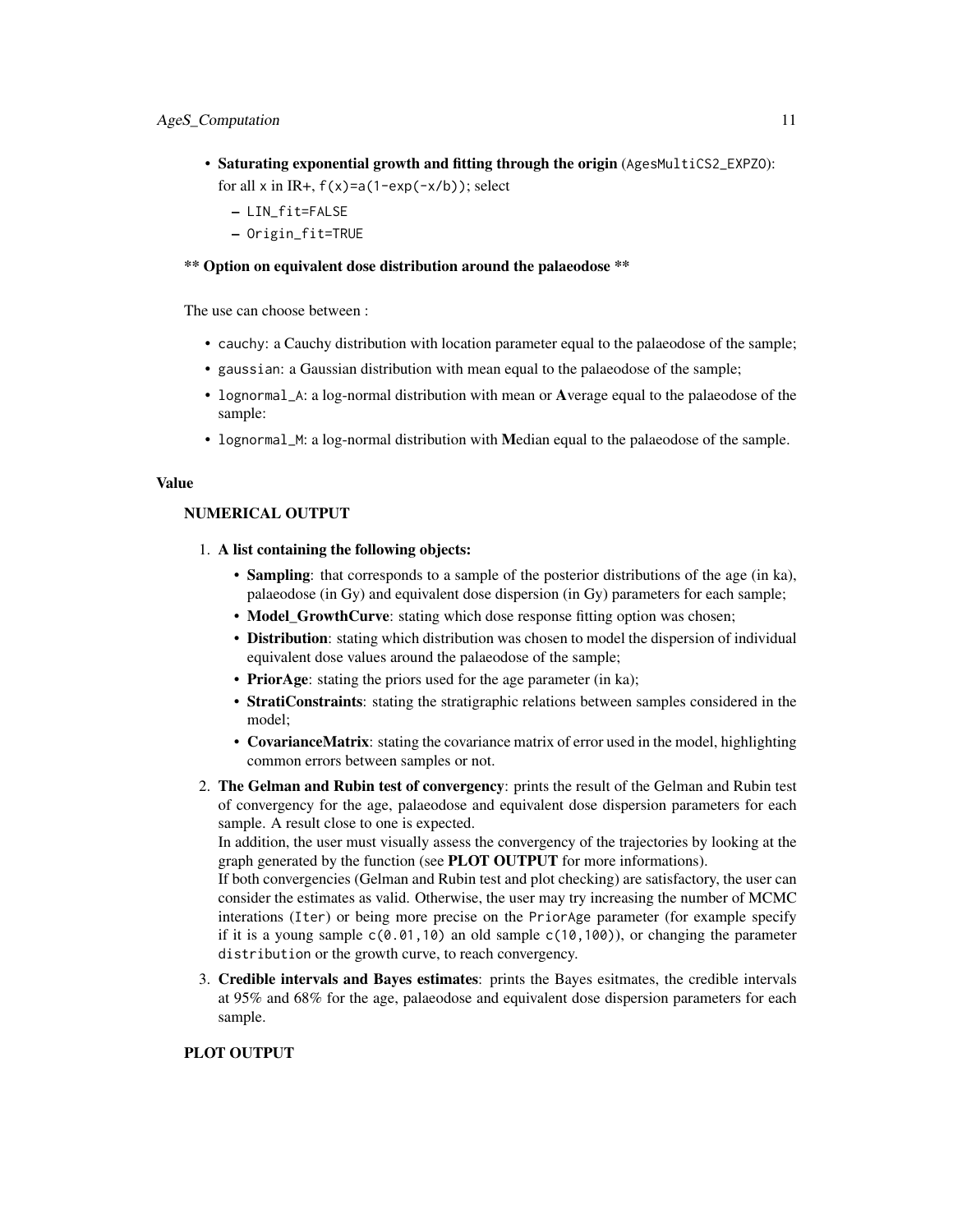<span id="page-11-0"></span>1. MCMC trajectories: A graph with the MCMC trajectories and posterior distributions of the age, palaeodose and equivalent dose dispersion parameters is displayed, there is one page per sample.

The first line of the figure correponds to the age parameter, the second to the palaeodose parameter and the third to the equivalent dose dispersion parameter. On each line, the plot on the left represents the MCMC trajectories, and the one on the right the posterior distribution of the parameter.

2. Summary of sample age estimates: plot credible intervals and Bayes estimate of each sample age on a same graph.

To give the results in a publication, we recommend to give the Bayes estimate of the parameters as well as the credible interval at 95% or 68%.

#### Note

Please note that the initial values for all MCMC are currently all the same for all chains since we rely on the automatic initial value generation of JAGS. This is not optimal and will be changed in future. However, it does not affect the quality of the age estimates if the chains have converged.

#### Author(s)

Claire Christophe, Anne Philippe, Guillaume Guérin, Sebastian Kreutzer

#### References

Combes, Benoit and Philippe, Anne, 2017. Bayesian analysis of multiplicative Gaussian error for multiple ages estimation in optically stimulated luminescence dating. Quaternary Geochronology (39, 24-34)

Combes, B., Philippe, A., Lanos, P., Mercier, N., Tribolo, C., Guerin, G., Guibert, P., Lahaye, C., 2015. A Bayesian central equivalent dose model for optically stimulated luminescence dating. Quaternary Geochronology 28, 62-70. doi:10.1016/j.quageo.2015.04.001

## See Also

[Generate\\_DataFile,](#page-29-1) [Generate\\_DataFile\\_MG,](#page-33-1) [rjags,](#page-0-0) [plot\\_MCMC,](#page-52-1) [SCMatrix,](#page-56-1) [Age\\_Computation,](#page-12-1) [Pal](#page-47-1)aeo[dose\\_Computation,](#page-47-1) [plot\\_Ages](#page-51-1)

## Examples

```
## load data
data(DATA1,envir = environment())
data(DATA2,envir = environment())
Data <- combine_DataFiles(DATA2,DATA1)
```

```
## Age computation of samples GDB5 and GDB3,
priorage=c(1,10,20,60) # these samples are not young
## without common error and without stratigraphic constraints
Age <- AgeS_Computation(
 DATA = Data,
 Nb_sample = 2,
```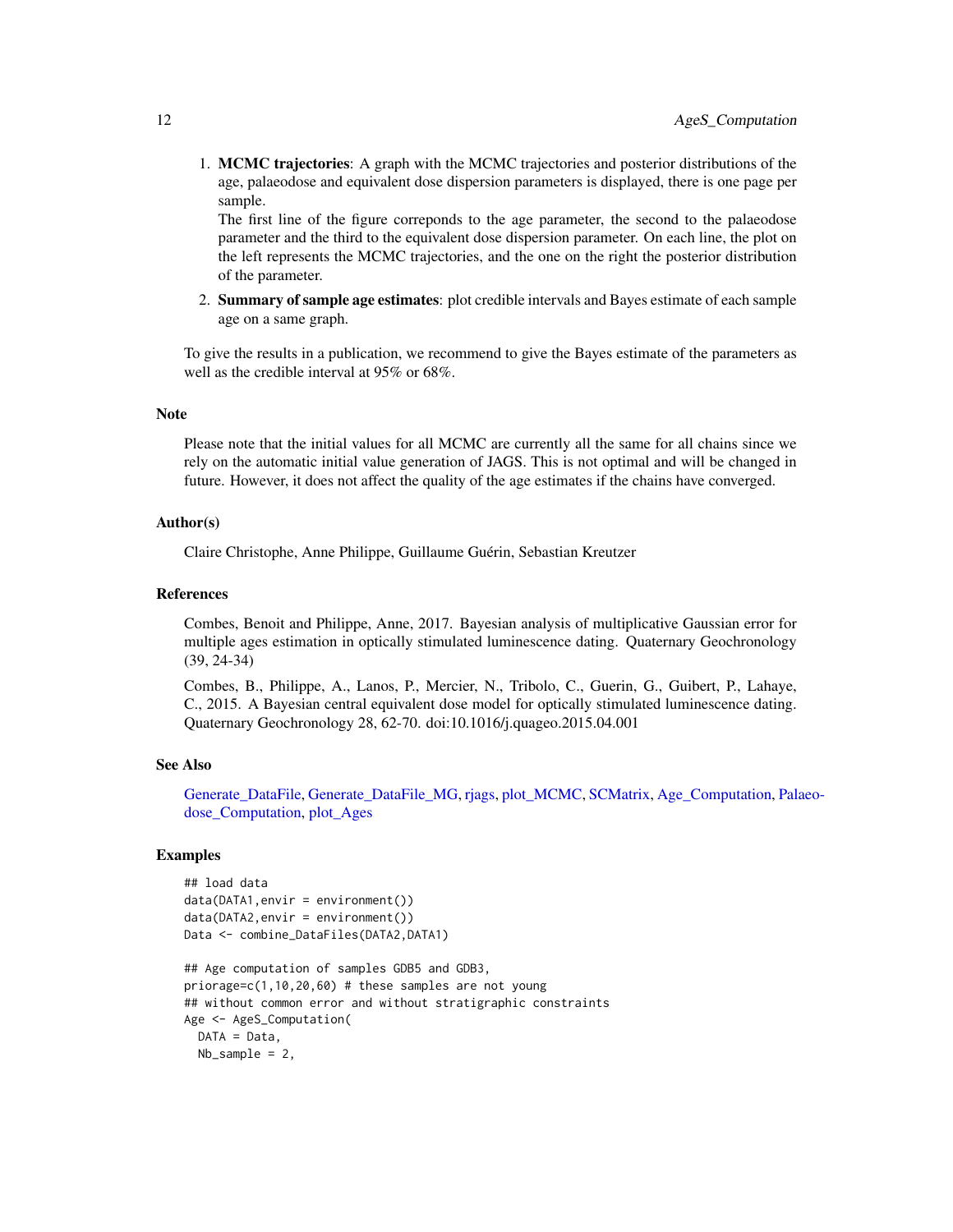```
SampleNames = c("GDB5","GDB3"),
 PriorAge = priorage,
 Iter = 50,
 n.chains = 2,
 quiet = TRUE
 )
## Age computation of samples GDB5 and GDB3,
## without common error, assuming GDB5 age younder than GDB3 age
## Not run:
Nb_sample <- 2
SC \leq matrix(
 data = c(1,1,0,1,0,0),
 ncol = 2,
 nrow = (Nb_sample+1),byrow = T)
Age <- AgeS_Computation(
DATA = Data,
Nb_sample = Nb_sample,
SampleNames = c("GDB5","GDB3"),
PriorAge = priorage,
StratiConstraints = SC,
Iter = 10000,
quiet = FALSE)
## End(Not run)
```
<span id="page-12-1"></span>Age\_Computation *Bayesian analysis for the OSL age estimation of one sample*

#### Description

This function computes the age (in ka) of a sample according to the model developed in Combes and Philippe (2017), based on an output of [Generate\\_DataFile](#page-29-1) or [Generate\\_DataFile\\_MG.](#page-33-1) A sample, for which data is avalilable in several BIN files, can be analysed.

#### Usage

```
Age_Computation(DATA, SampleName, PriorAge = c(0.01, 100),
 BinPerSample = c(1), SavePdf = FALSE,
 OutputFileName = c("MCMCplot"), OutputFilePath = c(""),
  SaveEstimates = FALSE, OutputTableName = c("DATA"),
 OutputTablePath = c(""), LIN_fit = TRUE, Origin_fit = FALSE,
  distribution = c("cauchy"), I = 1, Iter = 50000, t = 5,n.chains = 3, quiet = FALSE)
```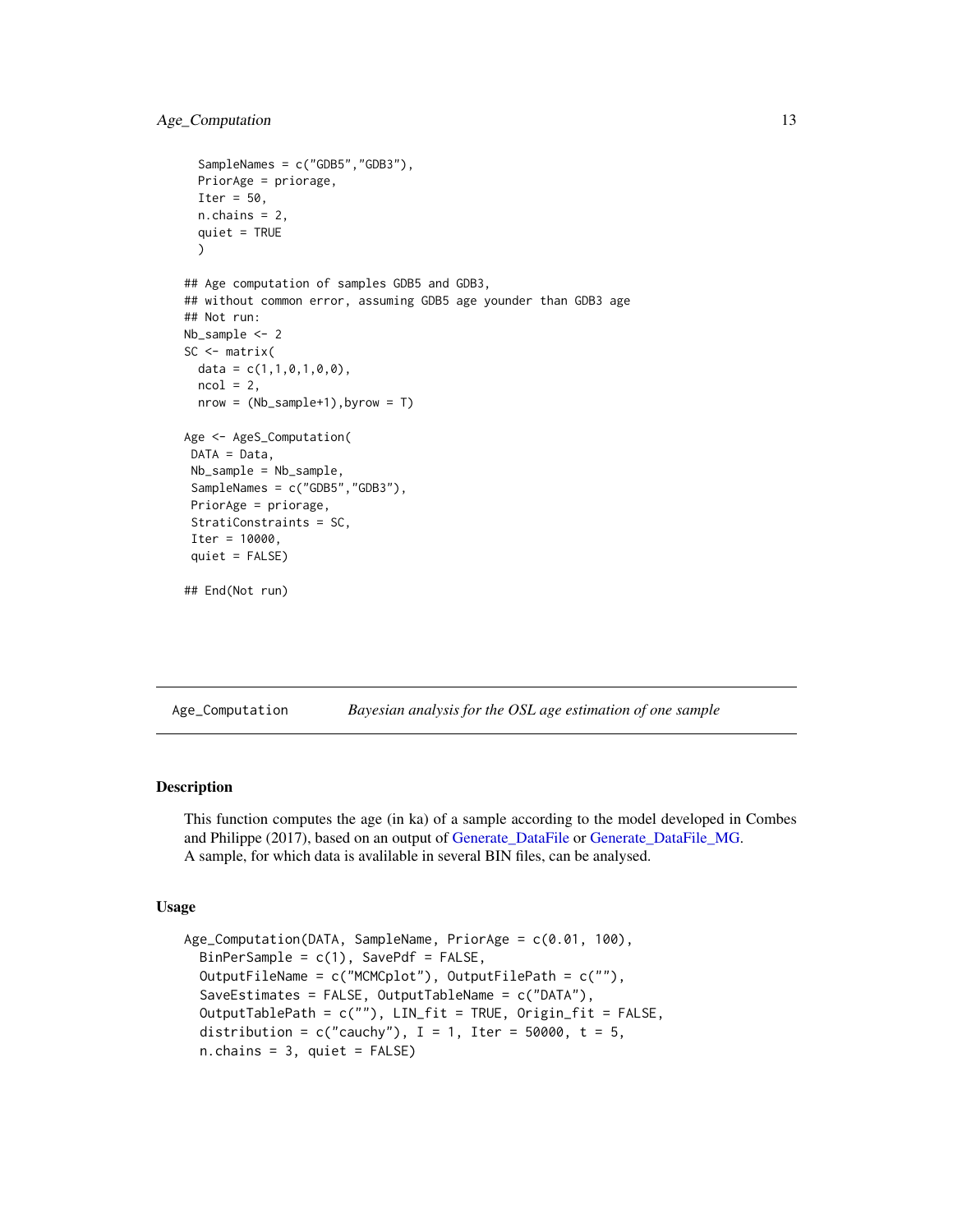## <span id="page-13-0"></span>Arguments

| <b>DATA</b>     | list of objects: LT, sLT, ITimes, dLab, ddot_env, regDose, J, K, Nb_measurement,<br>provided by the function Generate_DataFile or Generate_DataFile_MG.                                                                                                                           |  |  |  |  |  |
|-----------------|-----------------------------------------------------------------------------------------------------------------------------------------------------------------------------------------------------------------------------------------------------------------------------------|--|--|--|--|--|
|                 | DATA can contain information for more than one sample.                                                                                                                                                                                                                            |  |  |  |  |  |
| SampleName      | character: name of the sample.                                                                                                                                                                                                                                                    |  |  |  |  |  |
| PriorAge        | numeric (with default): lower and upper bounds for the sample age parameter<br>(in ka). Note that, length(PriorAge)=2.                                                                                                                                                            |  |  |  |  |  |
| BinPerSample    | integer (with default): vector with the number of BIN files per sample. If in<br>DATA there is more than one sample, the BinPerSample vector must be the same<br>as that used to run the function Generate_DataFile or in Generate_DataFile_MG<br>for generating the DATA object. |  |  |  |  |  |
| SavePdf         | logical (with default): if TRUE save graph in pdf file named OutputFileName<br>in folder OutputFilePath.                                                                                                                                                                          |  |  |  |  |  |
|                 | OutputFileName character (with default): name of the pdf file that will be generated by the func-<br>tion if SavePdf = TRUE; length(OutputFileName = $2$ , see PLOT OUTPUT<br>in Value section for more informations.                                                             |  |  |  |  |  |
|                 | OutputFilePath character (with default): path to the pdf file that will be generated by the function<br>if SavePdf = TRUE. If it is not equal to "", it must be terminated by "/".                                                                                                |  |  |  |  |  |
| SaveEstimates   | logical (with default): if TRUE save Bayes estimates and credible interval at<br>level 68% and 95% and the result of the gelman en Rubin test of convergency,<br>in a csv table named OutputFileName in folder OutputFilePath.                                                    |  |  |  |  |  |
| OutputTableName |                                                                                                                                                                                                                                                                                   |  |  |  |  |  |
|                 | character (with default): name of the table that will be generated by the function<br>if SaveEstimates = $TRUE$ .                                                                                                                                                                 |  |  |  |  |  |
| OutputTablePath |                                                                                                                                                                                                                                                                                   |  |  |  |  |  |
|                 | character (with default): path to the table that will be generated by the function<br>if SaveEstimates = TRUE. If it is not equal to "", it must be terminated by "/".                                                                                                            |  |  |  |  |  |
| LIN_fit         | logical (with default): if TRUE (default) allows a linear component, on top of the<br>(default) saturating exponential curve, for the fitting of dose response curves.<br>See details section for more informations on the proposed dose response curves.                         |  |  |  |  |  |
| Origin_fit      | logical (with default): if TRUE, forces the dose response curves to pass through<br>the origin. See details section for more informations on the proposed growth<br>curves.                                                                                                       |  |  |  |  |  |
| distribution    | character (with default): type of distribution that defines how individual equiv-<br>alent dose values are distributed around the palaeodose. Allowed inputs are<br>"cauchy", "gaussian", "lognormal_A" and "lognormal_M", see details sec-<br>tion for more informations.        |  |  |  |  |  |
| Ι               | integer (with default): if DATA contains data from more than one sample, I indi-<br>cates the ID number of the sample to be analysed.                                                                                                                                             |  |  |  |  |  |
| Iter            | integer (with default): number of iterations for the MCMC computation (for<br>more information see jags.model).                                                                                                                                                                   |  |  |  |  |  |
| t               | integer (with default): 1 every t iterations of the MCMC is considered for sam-<br>pling the posterior distribution (for more information see jags.model).                                                                                                                        |  |  |  |  |  |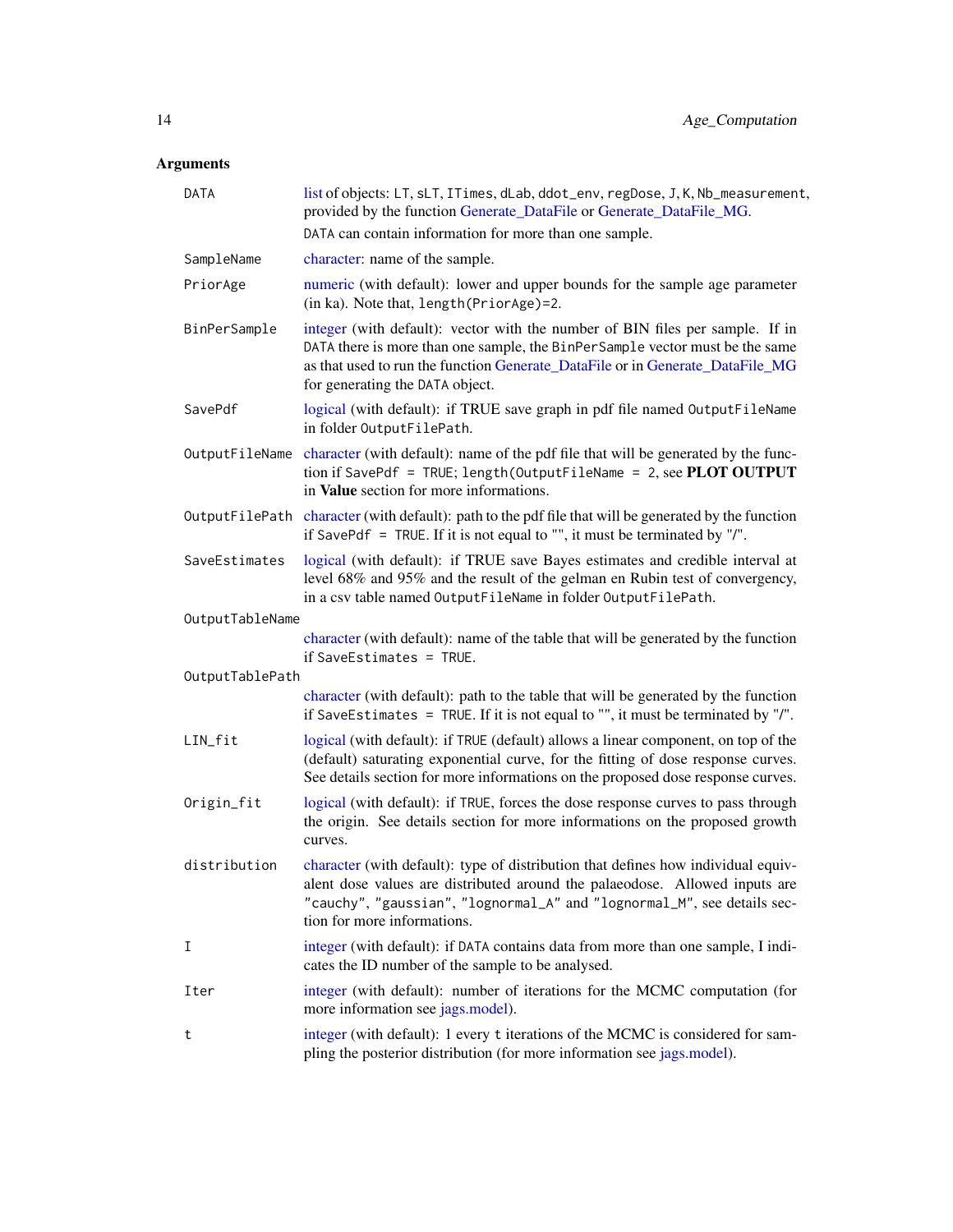<span id="page-14-0"></span>

| n.chains | integer (with default): number of independent chains for the model (for more<br>information see jags.model). |
|----------|--------------------------------------------------------------------------------------------------------------|
| quiet    | logical (with default): enables/disables riags messages                                                      |

## Details

### Option on growth curves

As for AgeS Computation and Palaeodose Computation, the user can choose from 4 dose response curves:

• Saturating exponential plus linear growth (AgeMultiBF\_EXPLIN):

for all x in IR+,  $f(x) = a(1 - exp(-x/b)) + cx + d$ ; select

- LIN\_fit=TRUE
- Origin\_fit=FALSE
- Saturating exponential growth (AgeMultiBF\_EXP):
	- for all x in IR+,  $f(x) = a(1 exp(-x/b)) + d$ ; select
		- $-$  LIN\_fit = FALSE
		- Origin\_fit = FALSE
- Saturating exponential plus linear growth and fitting through the origin (AgeMultiBF\_EXPLINZO): for all x in IR+,  $f(x) = a(1 - exp(-x/b)) + cx$ ; select
	- LIN\_fit=TRUE
	- Origin\_fit=TRUE
- Saturating exponential growth and fitting through the origin (AgeMultiBF\_EXPZO): for all x in IR+,  $f(x) = a(1 - exp(-x/b))$ ; select
	- LIN\_fit=FALSE
	- Origin\_fit=TRUE

#### Option on equivalent dose distribution around the palaeodose

The use can choose between :

- cauchy: a Cauchy distribution with location parameter equal to the palaeodose of the sample
- gaussian: a Gaussian distribution with mean equal to the palaeodose of the sample
- lognormal\_A: a log-normal distribution with mean or Average equal to the palaeodose of the sample
- lognormal\_M: a log-normal distribution with Median equal to the palaeodose of the sample

#### Value

#### NUMERICAL OUTPUT

- 1. A list containing the following objects:
	- Sampling that corresponds to a sample of the posterior distributions of the age (in ka), palaeodose (in Gy) and equivalent dose dispersion (in Gy) parameters.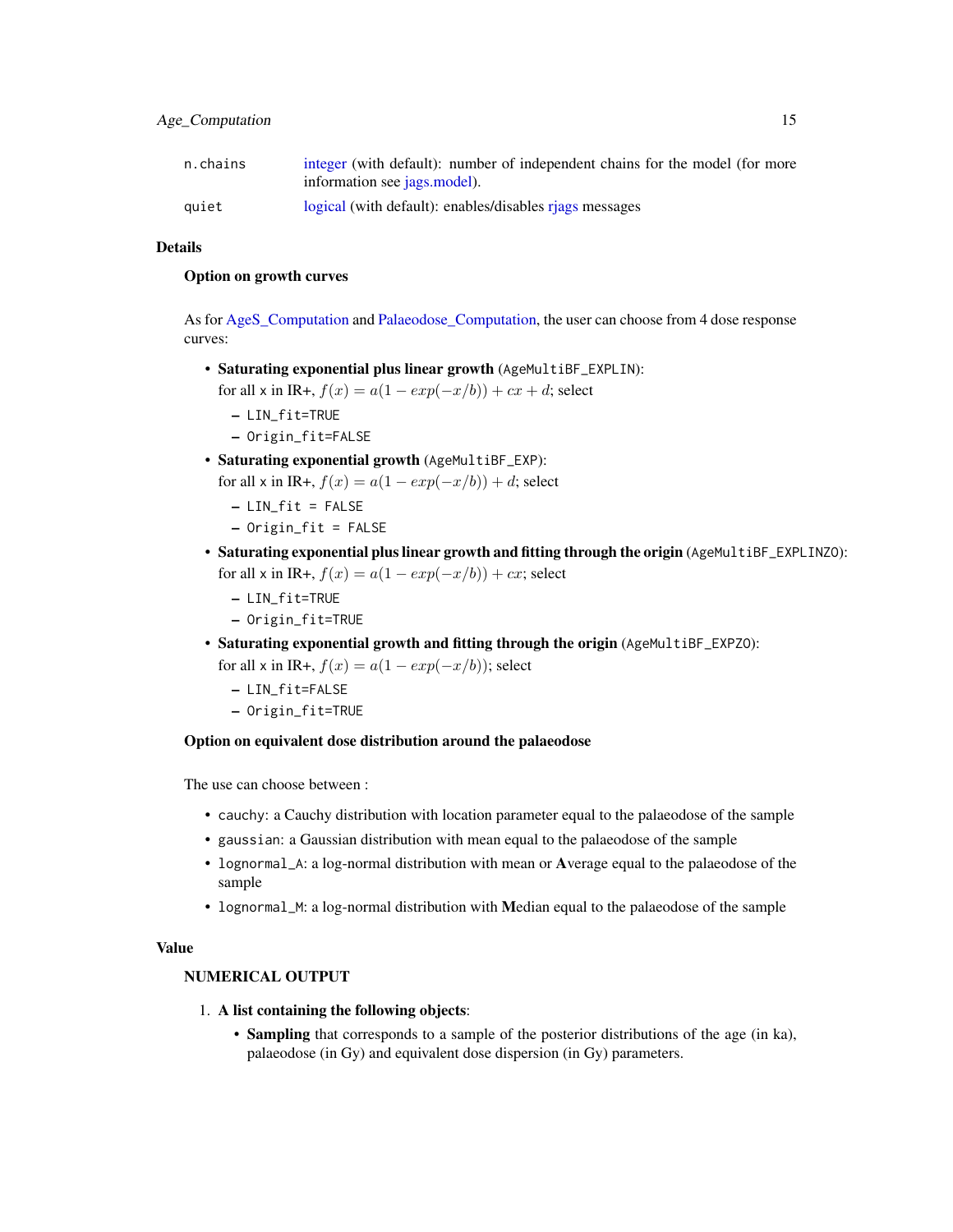- Model\_GrowthCurve, stating which dose response fitting option was chosen;
- Distribution, stating which distribution was chosen to model the dispersion of individual equivalent dose values around the palaeodose of the sample;
- PriorAge, stating the priors used for the age parameter (in ka).
- 2. The Gelman and Rubin test of convergency: prints the result of the Gelman and Rubin test of convergency for the age, palaeodose and equivalent dose dispersion parameters. A result close to one is expected.

In addition, the user must visually assess the convergency of the trajectories by looking at the graph generated by the function (see PLOT OUTPUT for more informations).

If both convergencies (Gelman and Rubin test and plot checking) are satisfactory, the user can consider the printed estimates as valid. Otherwise, the user may try increasing the number of MCMC interations (Iter), or being more precise on the PriorAge parameter (for example specify if it is a young sample  $c(0.01, 10)$  an old sample  $c(10, 100)$ , or changing the parameter distribution or the growth curve, to reach convergency.to reach convergency.

3. Credible intervals and Bayes estimates: prints the Bayes esitmates, the credible intervals at 95% and 68% for the age, palaeodose and equivalent dose dispersion parameters of the sample.

#### PLOT OUTPUT

A graph with the MCMC trajectories and posterior distributions of the age, palaeodose and equivalent dose dispersion parameters is displayed.

The first line of the figure correponds to the age parameter, the second to the palaeodose parameter and the third to the equivalent dose dispersion parameter. On each line, the plot on the left represents the MCMC trajectories, and the one on the right the posterior distribution of the parameter.

To give the results in a publication, we recommend to give the Bayes estimate of the parameter as well as the credible interval at 95% or 68%.

#### **Note**

Please note that the initial values for all MCMC are currently all the same for all chains since we rely on the automatic initial value generation of JAGS. This is not optimal and will be changed in future. However, it does not affect the quality of the age estimates if the chains have converged.

#### Author(s)

Claire Christophe, Sebastian Kreutzer, Anne Philippe, Guillaume Guérin

#### References

Combes, Benoit and Philippe, Anne, 2017. Bayesian analysis of multiplicative Gaussian error for multiple ages estimation in optically stimulated luminescence dating. Quaternary Geochronology (39, 24-34)

Combes, B., Philippe, A., Lanos, P., Mercier, N., Tribolo, C., Guerin, G., Guibert, P., Lahaye, C., 2015. A Bayesian central equivalent dose model for optically stimulated luminescence dating. Quaternary Geochronology 28, 62-70. doi:10.1016/j.quageo.2015.04.001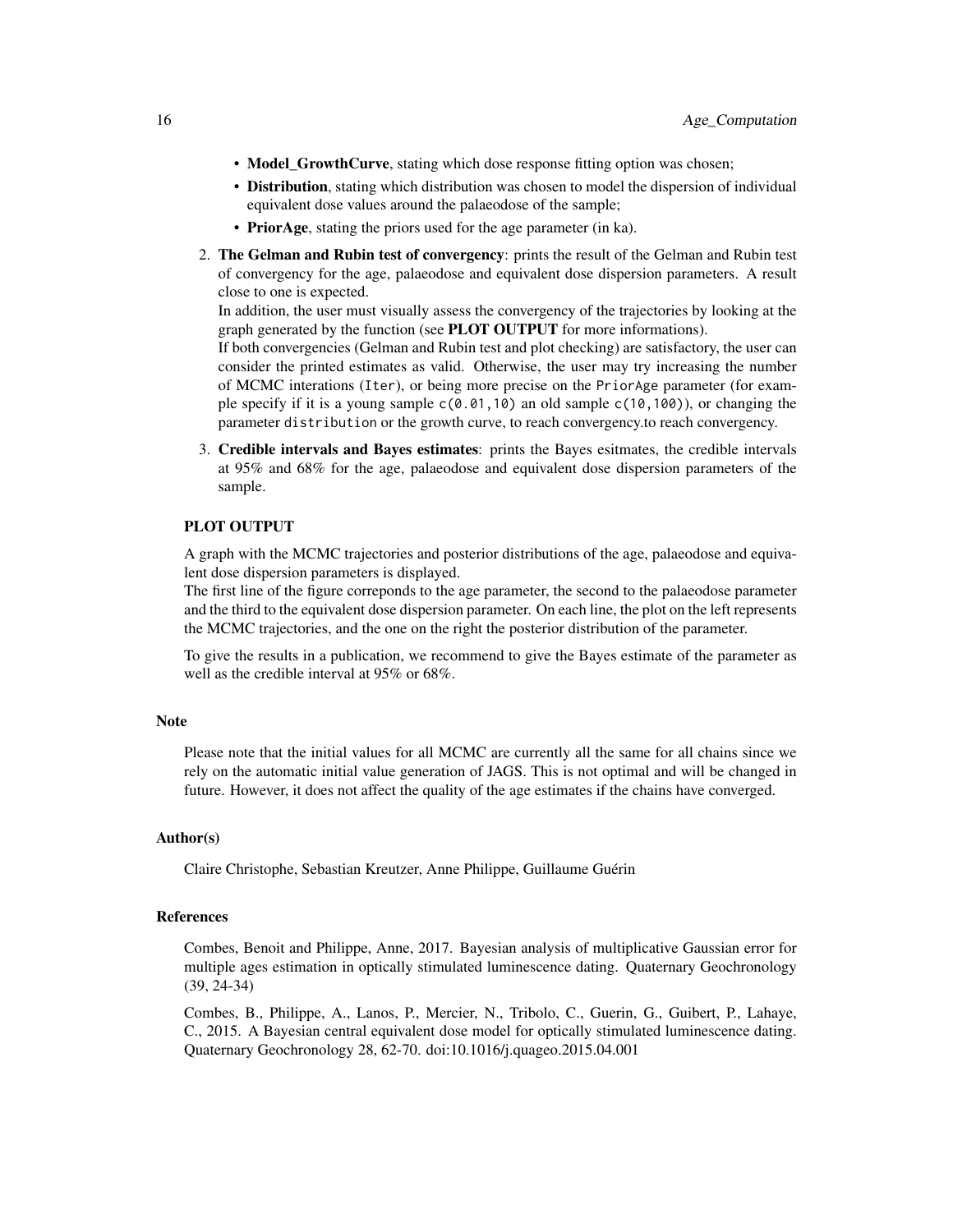## <span id="page-16-0"></span>Age\_OSLC14 17

## See Also

[Generate\\_DataFile,](#page-29-1) [Generate\\_DataFile\\_MG,](#page-33-1) [rjags,](#page-0-0) [plot\\_MCMC,](#page-52-1) [AgeS\\_Computation,](#page-6-1) [Palaeodose\\_Computation](#page-47-1)

#### Examples

```
## load data file generated by the function Generate_DataFile
data(DATA1, envir = environment())priorage \leq c(10,60) # GDB3 is an old sample
Age <- Age_Computation(
DATA = DATA1,
SampleName = "GDB3",
PriorAge = priorage,
Iter = 100,
 quiet = TRUE)
```
<span id="page-16-1"></span>Age\_OSLC14 *Bayesian analysis for age estimation of OSL measerments and C-14 ages of various samples*

#### Description

This function compute an age of OSL data of at least two samples and calibrate 14C ages of samples to get an age (in ka).

Age of OSL data are computed according to the model given in Combes and Philippe (2017). Single-grain or Multi-grain OSL measurements can be analysed simultaneouly (with output of [Generate\\_DataFile](#page-29-1) or [Generate\\_DataFile\\_MG](#page-33-1) or both of them using [combine\\_DataFiles](#page-24-1)). Samples, for which data is avalilable in several BIN files, can be analysed.

For C14 data, the user can choose one of the following radiocarbon calibration curve: Northern or Sourthen Hemisphere or marine atmospheric.

#### Usage

```
Age_OSLC14(DATA, Data_C14Cal, Data_SigmaC14Cal, Nb_sample, SampleNames,
  SampleNature, PriorAge = rep(c(10, 60), Nb_sample), SavePdf = FALSE,
  OutputFileName = c("MCMCplot", "HPD_Cal14CCurve", "summary"),
  OutputFilePath = c(""), SaveEstimates = FALSE,
  OutputTableName = c("DATA"), OutputTablePath = c(""),
  StratiConstraints = c(), sepSC = c(","), BinPerSample = rep(1,sum(SampleNature[1, ])), THETA = c(), sepTHETA = c(", "),
  LIN_fit = TRUE, Origin_fit = FALSE, distribution = c("cauchy"),
 Model_C14 = c("full"), CalibrationCurve = c("AtmosphericNorth"),
  Iter = 50000, t = 5, n.chains = 3, quiet = FALSE)
```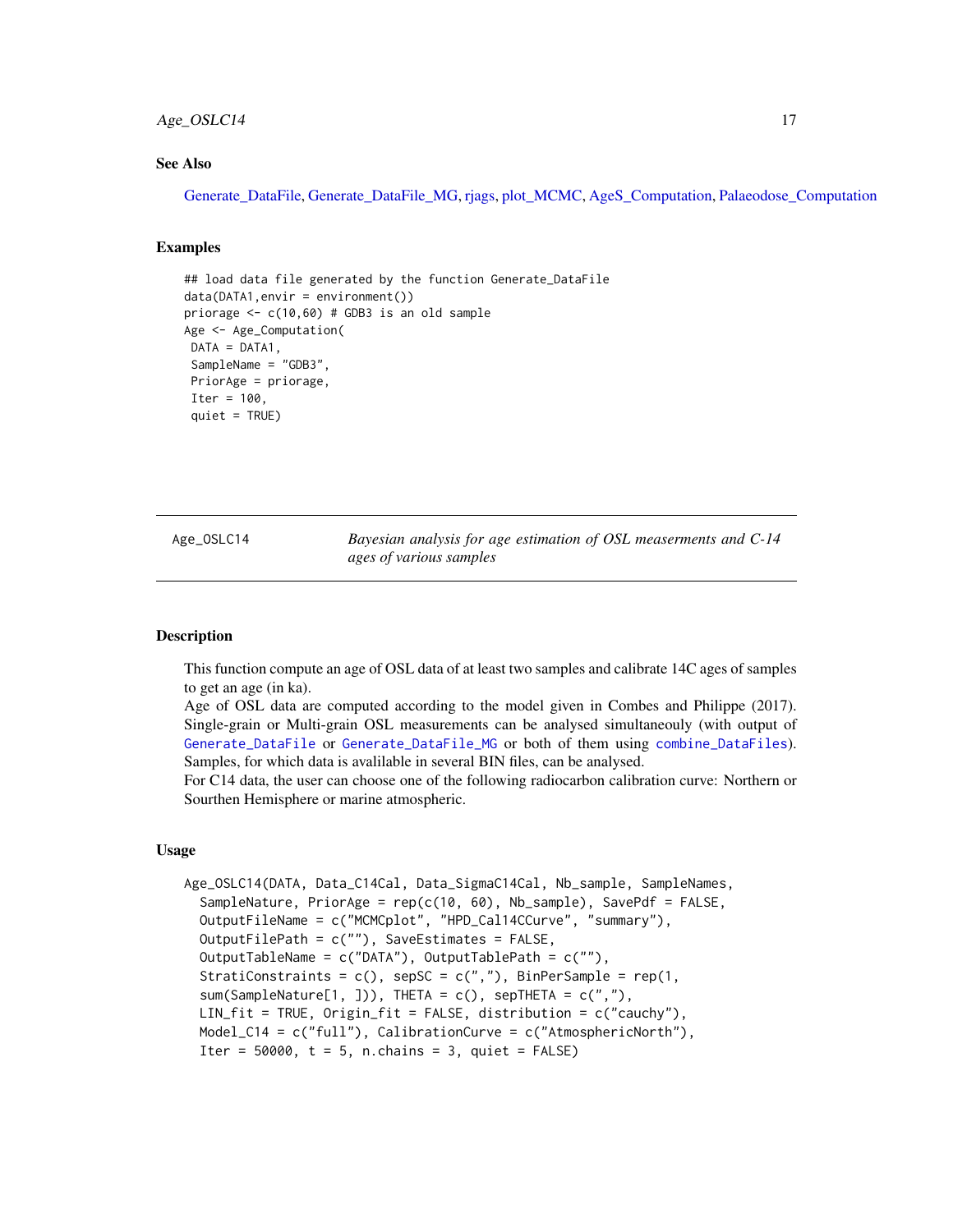## <span id="page-17-0"></span>Arguments

| DATA             | list of objects: LT, sLT, ITimes, dLab, ddot_env, regDose, J, K, Nb_measurement,<br>provided by the function Generate_DataFile or Generate_DataFile_MG or<br>combine_DataFiles. DATA contains information for more than one sample. If<br>there is stratigraphic relations between samples, informations in DATA must be<br>ordered by order of incresing ages. See the details section to for more informa-<br>tions. |
|------------------|------------------------------------------------------------------------------------------------------------------------------------------------------------------------------------------------------------------------------------------------------------------------------------------------------------------------------------------------------------------------------------------------------------------------|
| Data_C14Cal      | numeric vector: corresponding to 14C age estimate (in years, conversion in ka is<br>automatically donne in the function). If there is stratigraphic relations between<br>samples, Data_C14Cal must be ordered by order of incresing ages.                                                                                                                                                                              |
| Data_SigmaC14Cal |                                                                                                                                                                                                                                                                                                                                                                                                                        |
|                  | numeric vector: correponding to the error of 14C age estimates.                                                                                                                                                                                                                                                                                                                                                        |
| Nb_sample        | integer: number of samples (OSL data and 14C age), (Nb_sample>3, at least to<br>sample of OSL data and one sample of 14C age).                                                                                                                                                                                                                                                                                         |
| SampleNames      | character vector: sample names for both OSL data and C14 data. The length<br>of this vector is equal to Nb_sample. If there is stratigephic relation, this vector<br>must be ordered by increasing order (to mix OSL samples and 14C ages if it is<br>needed).                                                                                                                                                         |
| SampleNature     | numeric matrix: states the nature of the sample. Row number of SampleNature<br>matrix is equal to 2 and column number is equal to Nb_sample. First line of the<br>matrix: SampleNature[1, i] states if sample whose number ID is equal to i,<br>is an OSL sample 1 or not 0. Second line of the matrix: SampleNature $[2, i]$<br>states if sample whose number ID is equal to $i$ , is an 14C sample 1 or not 0.       |
| PriorAge         | numeric vector (with default): lower and upper bounds for age parameter of each<br>sample (in ka). Note that, length (PriorAge)=2*Nb_sample and PriorAge[2i-1,2i]<br>correponds to the lower and upper bounds of sample whose number ID is equal<br>to i.                                                                                                                                                              |
| SavePdf          | boolean (with default): if TRUE save graphs in pdf file named OutputFileName<br>in folder OutputFilePath.                                                                                                                                                                                                                                                                                                              |
| OutputFileName   | character (with default): name of the pdf file that will be generated by the func-<br>tion if SavePdf=TRUE, length(OutputFileName)=3, see PLOT OUTPUT in<br>Value section for more informations.                                                                                                                                                                                                                       |
| OutputFilePath   | character (with default): path to the pdf file that will be generated by the function<br>if SavePdf=TRUE. If it is not equal to "", it must be terminated by "/".                                                                                                                                                                                                                                                      |
| SaveEstimates    | boolean (with default): if TRUE save Bayes estimates, credible interval at level<br>68% and 95% and the result of the gelman en Rubin test of convergency, in a<br>csv table named OutputFileName in folder OutputFilePath.                                                                                                                                                                                            |
| OutputTableName  |                                                                                                                                                                                                                                                                                                                                                                                                                        |
|                  | character (with default): name of the table that will be generated by the function<br>if SaveEstimates=TRUE.                                                                                                                                                                                                                                                                                                           |
| OutputTablePath  |                                                                                                                                                                                                                                                                                                                                                                                                                        |
|                  | character (with default): path to the table that will be generated by the function<br>if SaveEstimates=TRUE. If it is not equal to "", it must be terminated by "/".                                                                                                                                                                                                                                                   |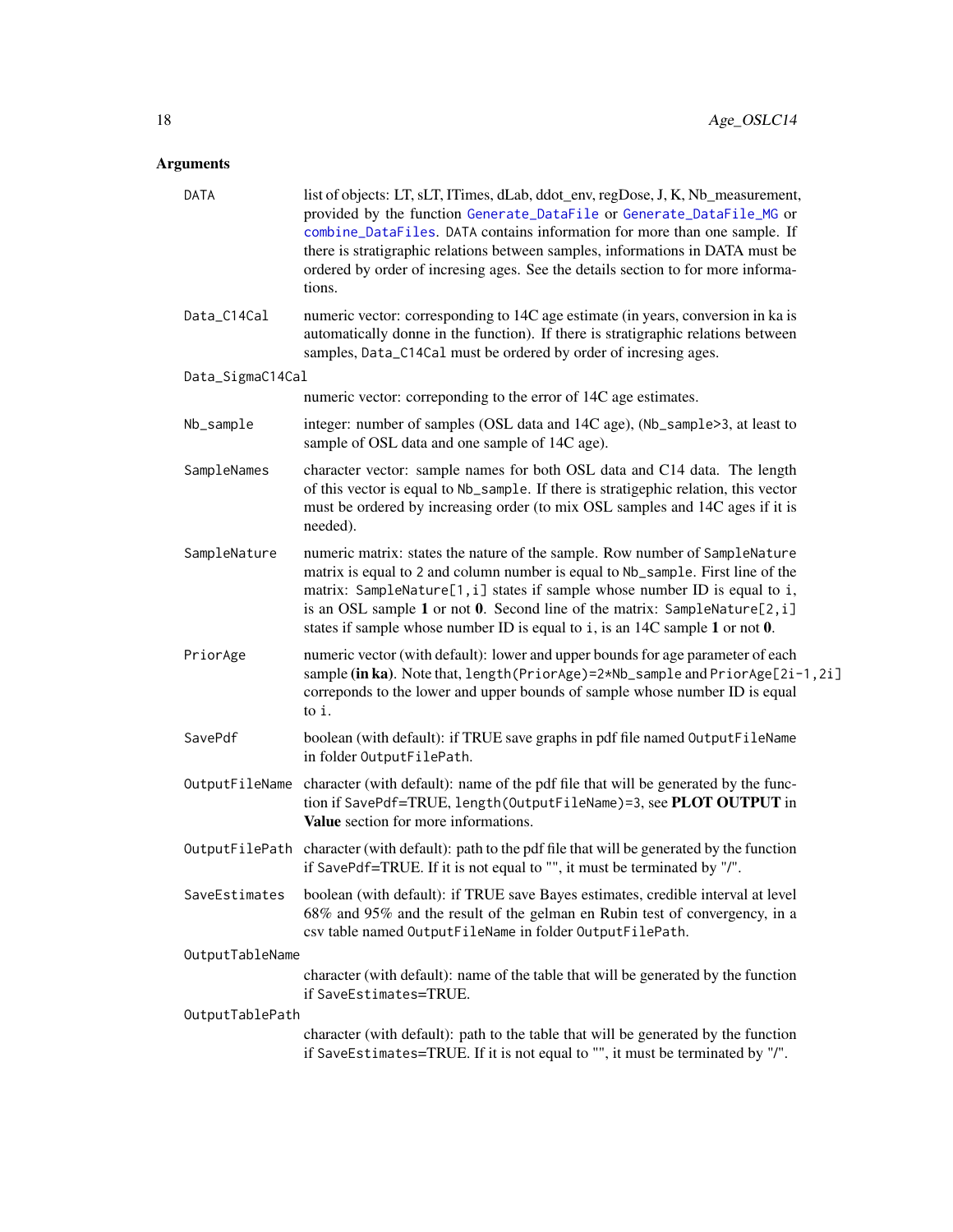#### <span id="page-18-0"></span>StratiConstraints

numeric matrix or character(with default): input object for the statigraphic relation between samples. If there is stratigraphic relation between samples see the details section for instructions regarding how to correctly fill StratiConstraints, the user can refer to a matrix (numeric matrix) or to a csv file (character). Otherwise, default value is suitable.

- sepSC character (with default): if StratiConstraints is character, indicate column separator in StratiConstraints csv file.
- BinPerSample integer vector (with default): vector with the number of BIN files per OSL sample. The length of this vector is equal to the number of OSL samples. BinPerSample[i] correponds to the number of BIN files for the sample whose number ID is equal to i. For more information to fill this vector, we refer to detatils in [Generate\\_DataFile](#page-29-1) or in [Generate\\_DataFile\\_MG](#page-33-1).
- THETA numeric matrix or character (with default): input object for systematic and individual error for OSL samples. If systematic errors are considered, see the details section for instructions regarding how to correctly fill THETA; the user can refer to a matrix (numeric matrix) or to a csv file (character). Otherwise, default value is suitable, and only individual error is considered.
- sepTHETA character (with default): if THETA is character, indicate column separator in THETA csv file.
- LIN\_fit logical (with default): if TRUE (default) allows a linear component, on top of the (default) saturating exponential curve, for the fitting of dose response curves, for OSL samples. See details for more informations on the proposed dose response curves.
- Origin\_fit logical (with default): if TRUE, forces the dose response curves to pass through the origin. See details for more informations on the proposed growth curves, for OSL samples.
- distribution character (with default): type of distribution that defines how individual equivalent dose values are distributed around the palaeodose, for OSL samples. Allowed inputs are "cauchy", "gaussian", "lognormal\_A" and "lognormal\_M", see details for more informations.
- Model\_C14 character (with default): if "**full**", error on estimate calibration curve is taken account, for 14C samples. If "naive" this error is not taken account in the age estimate.

CalibrationCurve

character (with default): calibration curve choosen, for 14C samples. Allowed inputs are

- "AtmosphericNorth" for Northern Hemisphere atmospheric radiocarbon calibration curve,
- "Marine" for Marine radiocarbon calibration curve,
- "AtmosphericSouth" for Southern Hemisphere atmospheric radiocarbon calibration curve,
- a csv file, with tree columns, the first column is dedicated to "Cal.BP", the second to "X14C.age", the third to "Error". The decimal of this file must be a dot, and the separator must be a comma.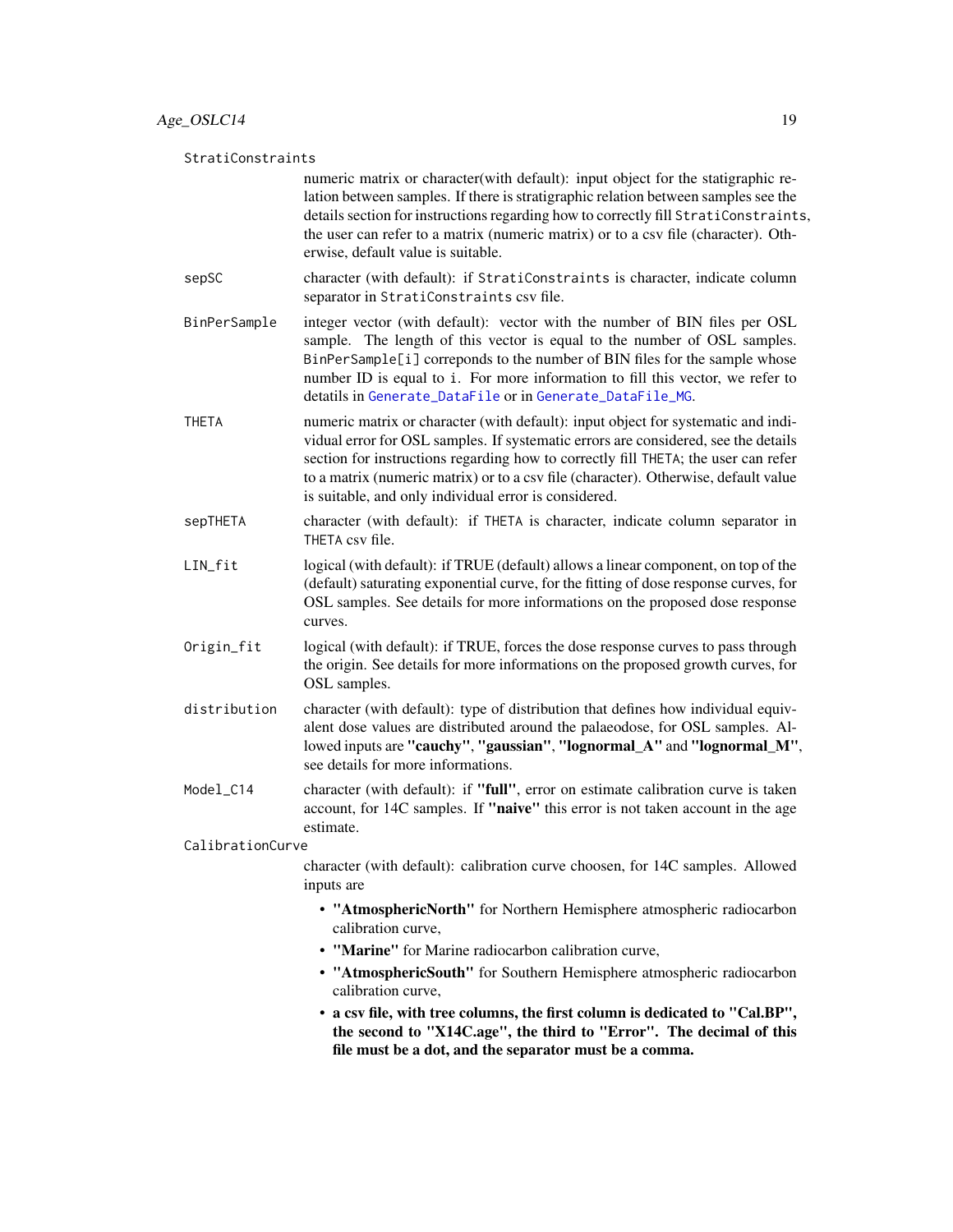<span id="page-19-0"></span>

| Iter     | integer (with default): number of iterations for the MCMC computation (for<br>more information see jags. model).                                            |
|----------|-------------------------------------------------------------------------------------------------------------------------------------------------------------|
| t.       | integer (with default): 1 every t iterations of the MCMC is considered for sam-<br>pling the posterior distribution (for more information see jags. model). |
| n.chains | integer (with default): number of independent chains for the model (for more<br>information see jags.model).                                                |
| quiet    | logical (with default): enables/disables riags messages                                                                                                     |

#### Details

Note that there is tree type of arguments in the previous list. There are arguments for informtations concerning only OSL samples: DATA, BinPerSample, THETA, sepTHETA, LIN\_fit, Origin\_fit, distribution.

There are arguments for informtations concerning only C14 samples: Data\_C14Cal, Data\_SigmaC14Cal, Model\_C14, CalibrationCurve.

There are arguments for informtations concerning all the samples: Nb\_sample, SampleNames, SampleNature, PriorAge, SavePdf, OutputFileName, OutputFilePath, SaveEstimates, OutputTableName, OutputTablePath, StratiConstraints, sepSC.

```
** How to fill StratiConstraints ? **
```
If there is stratigraphic relations between samples, 14C estimate age in Data\_C14Cal must be ordered by order of increasing ages, as informations in DATA. Names in SampleNames must be ordered and correponds to the order in Data\_C14Cal and in DATA, also if it is needed to mix names of OSL samples and 14C samples.

The user can fill the StratiConstraints matrix as follow.

- 1. Size of the matrix: row number of StratiConstraints matrix is equal to Nb\_sample+1, and column number is equal to Nb\_sample.
- 2. First line of the matrix: for all i in  $\{1,\ldots,Nb\}$  sample}, StratiConstraints[1,i]=1 that means the lower bound of the sample age (given in PriorAge[2i-1]) for the sample whose number ID is equal to *i*, is taken into account.
- 3. **Sample relations**: for all j in  $\{2, \ldots, \text{Nb\_Sample+1}\}\$  and all i in  $\{j, \ldots, \text{Nb\_Sample}\}\$ , StratiConstraints[j,i]=1 if sample age whose number ID is equal to j-1 is lower than sample age whose number ID is equal to i. Otherwise, StratiConstraints[j, i]=0.

Note that StratiConstraints\_{2:Nb\_sample+1,1:Nb\_sample} is a upper triangular matrix.

The user can also use [SCMatrix](#page-56-1) or [SC\\_Ordered](#page-57-1) (if all samples are ordered) function to construc the StratiConstraints matrix.

The user can also refer to a csv file that containts the relation between samples as defined above. The user must take care about the separator used in the csv file using the argument sepSC.

#### \*\* How to fill THETA covariance matrix concerning common and individual error? \*\*

If systematic errors are considered, the user can fill the THETA matrix as follow.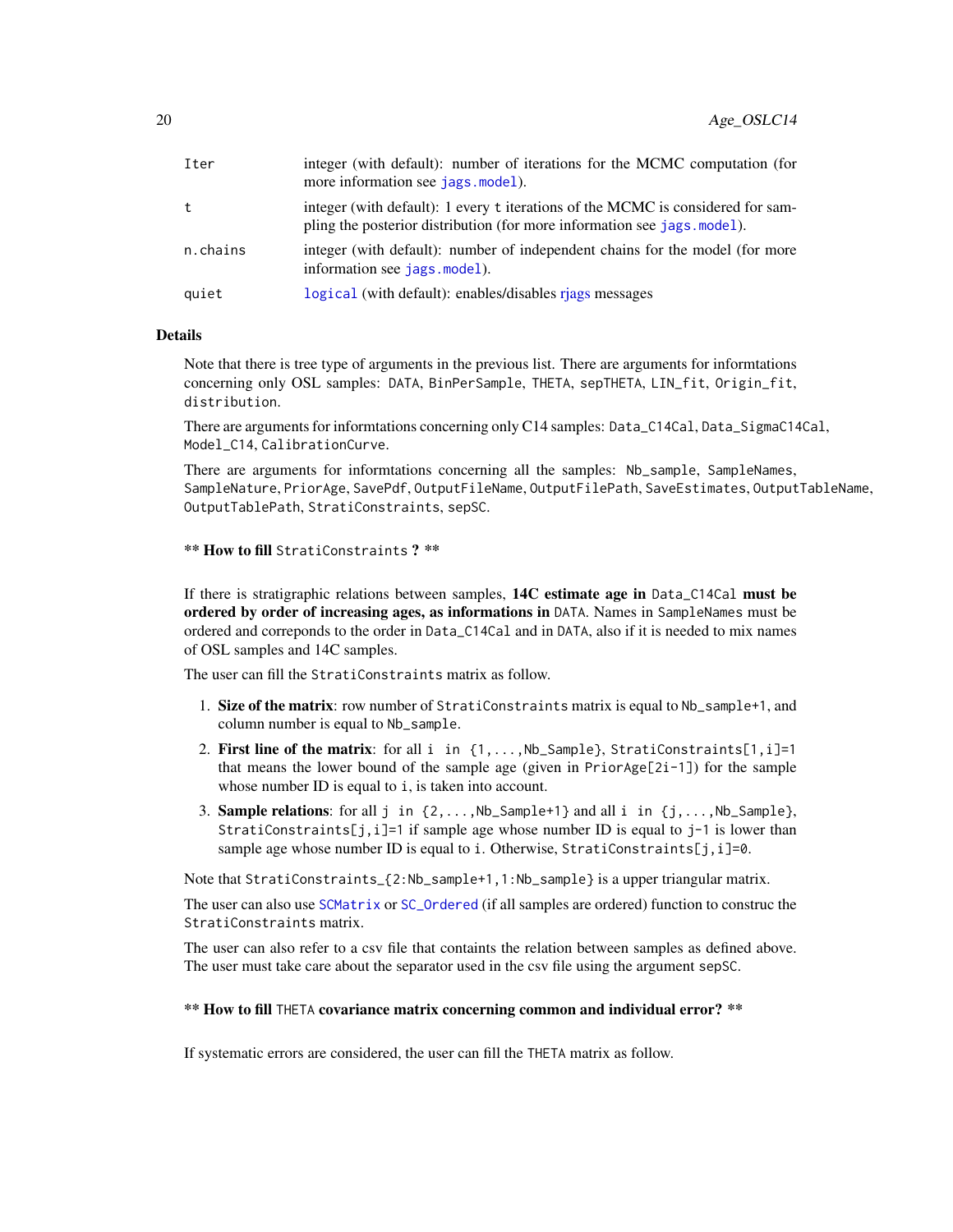- <span id="page-20-0"></span>• row number of THETA is equal the column number, equal to Nb\_sample.
- For all i in  $\{1,\ldots,Nb\$ sample}, THETA[i, i] containts individual error plus systematic error of the sample whose number ID is equal to i.
- For all  $i, j$  in  $\{1, \ldots, Nb$  sample } and i different from j, THETA $[i, j]$  containts common error between samples whose number ID are equal to i and j.

Note that THETA[i,j] is a symetric matrix.

The user can also refer to a .csv file that containts the errors as defined above.

#### \*\* Option on growth curves \*\*

As for [Age\\_Computation](#page-12-1) and [Palaeodose\\_Computation](#page-47-1), the user can choose from 4 dose response curves:

- Saturating exponential plus linear growth (AgesMultiCS2\_EXPLIN): for all x in IR+,  $f(x)=a(1-exp(-x/b))+cx+d$ ; select
	- LIN\_fit=TRUE
	- Origin\_fit=FALSE
- Saturating exponential growth (AgesMultiCS2\_EXP):

for all x in IR+,  $f(x)=a(1-exp(-x/b))+d$ ; select

- LIN\_fit=FALSE
- Origin\_fit=FALSE
- Saturating exponential plus linear growth and fitting through the origin (AgesMultiCS2\_EXPLINZO): for all x in IR+,  $f(x)=a(1-exp(-x/b))+cx$ ; select
	- LIN\_fit=TRUE
	- Origin\_fit=TRUE
- Saturating exponential growth and fitting through the origin (AgesMultiCS2\_EXPZO): for all x in IR+,  $f(x)=a(1-exp(-x/b))$ ; select
	- LIN\_fit=FALSE
	- Origin\_fit=TRUE

## \*\* Option on equivalent dose distribution around the palaeodose \*\*

The use can choose between :

- cauchy: a Cauchy distribution with location parameter equal to the palaeodose of the sample
- gaussian: a Gaussian distribution with mean equal to the palaeodose of the sample
- lognormal\_A: a log-normal distribution with mean or Average equal to the palaeodose of the sample
- lognormal\_M: a log-normal distribution with Median equal to the palaeodose of the sample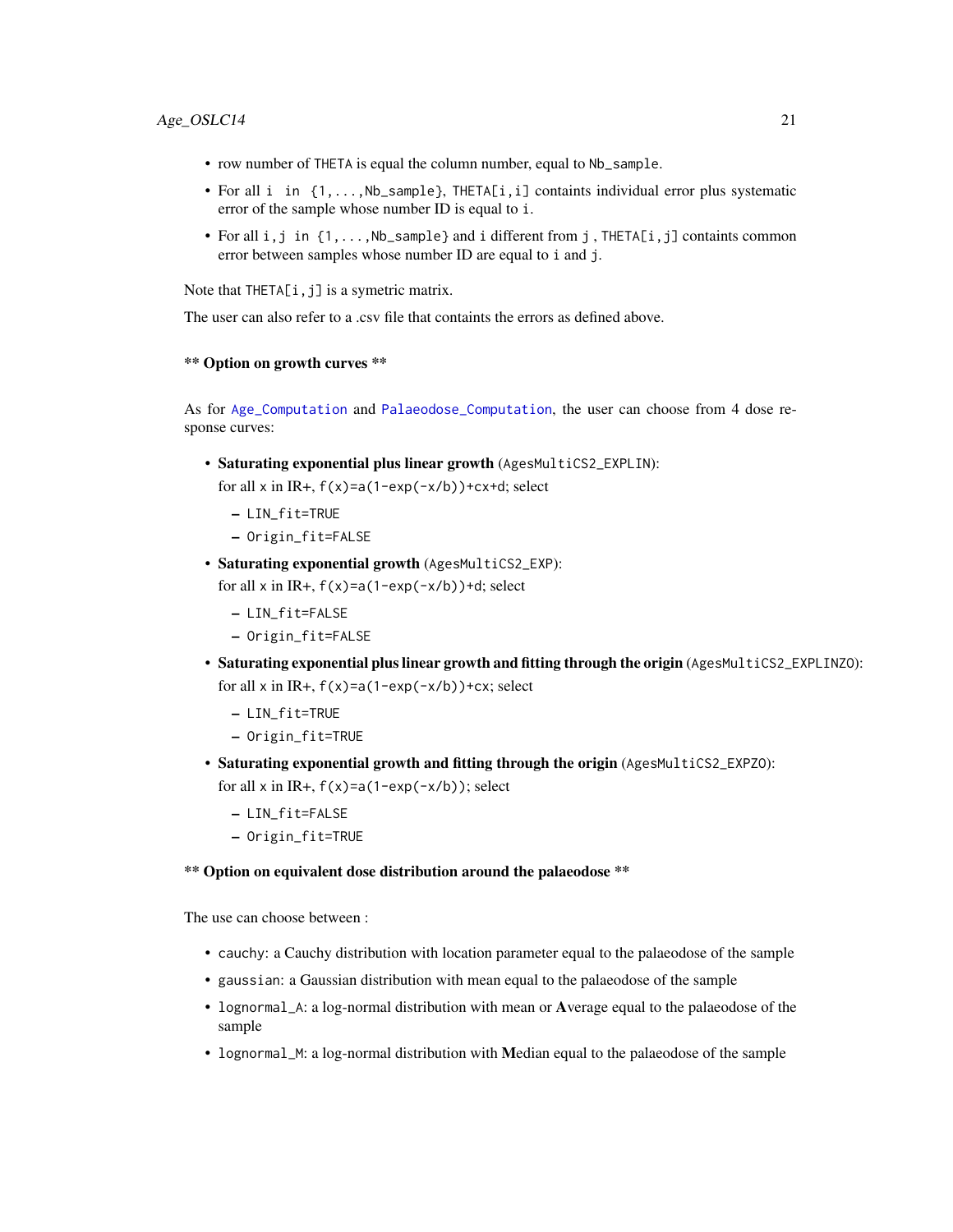#### \*\* More precision on Model \*\*

We propose two models "full" or "naive". If Model='full' that means measurement error and error on calibration curve are taken account in the Bayesian model; if Model="naive" that means only error on measurement are taken account in the mode.

More precisely, the model considered here, as the one developped by Christen, JA (1994), assume multiplicative effect of errors to address the problem of outliers. In addition, to not penalyse variables that are not outliers and damage theirs estimation, we introduce a structure of mixture, that means only variable that are considered as outlier have in addition a multiplicative error.

#### Value

## NUMERICAL OUTPUT

#### 1. A list containing the following objects:

- Sampling: that corresponds to a sample of the posterior distributions of the age parameters (in ka for both C14 samples and OSL samples);
- PriorAge: stating the priors used for the age parameter;
- StratiConstraints: stating the stratigraphic relations between samples considered in the model;
- Model OSL GrowthCurve: stating which dose response fitting option was chosen;
- Model OSL Distribution: stating which distribution was chosen to model the dispersion of individual equivalent dose values around the palaeodose of the sample;
- Model C14: stating which model was chosen ("full" or "naive");
- CalibrationCurve: stating which radiocarbon calibration curve was chosen;
- Outlier: stating the names of samples that must be outliers.
- 2. The Gelman and Rubin test of convergency: prints the result of the Gelman and Rubin test of convergency for the age estimate for each sample. A result close to one is expected. In addition, the user must visually assess the convergency of the trajectories by looking at the graph generated by the function (see PLOT OUTPUT for more informations). If both convergencies (Gelman and Rubin test and plot checking) are satisfactory, the user can consider the estimates as valid. Otherwise, the user may try increasing the number of MCMC interations (Iter) or be more precise on the PriorAge parameter to reach convergency.
- 3. Credible intervals and Bayes estimates: prints the Bayes esitmates, the credible intervals at 95% and 68% for the age parameters for each sample.

#### PLOT OUTPUT

1. MCMC trajectories: A graph with the MCMC trajectories and posterior distributions of the age parameter is displayed.

On each line, the plot on the left represents the MCMC trajectories, and the one on the right the posterior distribution of the parameter.

- 2. Age estimate and HPD at 95% of 14C samples on calibration curve: plot age estimate and HPD on calibration plot.
- 3. Summary of sample age estimates: plot credible intervals and Bayes estimate of each sample age on a same graph.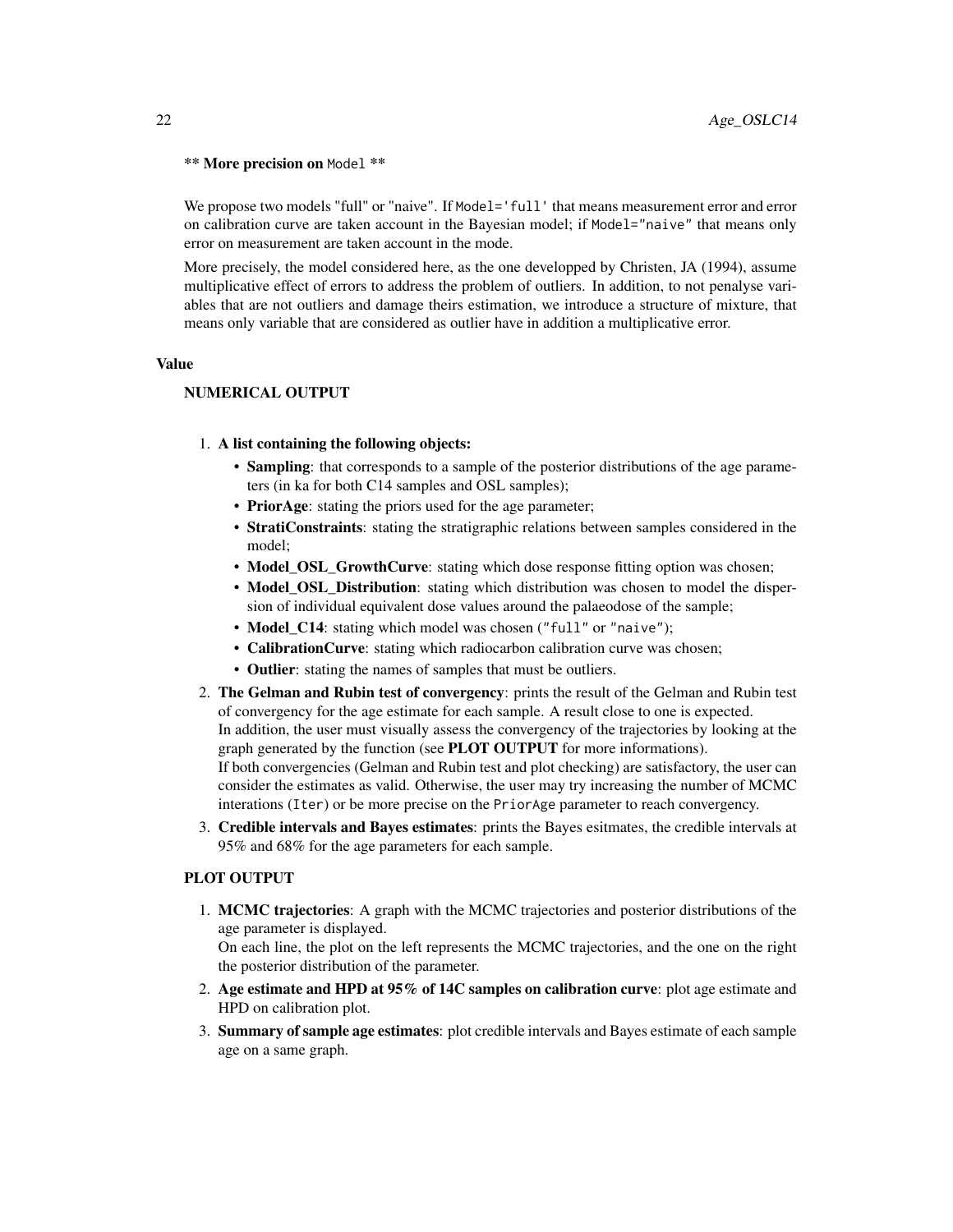#### <span id="page-22-0"></span>**Note**

Please note that the initial values for all MCMC are currently all the same for all chains since we rely on the automatic initial value generation of JAGS. This is not optimal and will be changed in future. However, it does not affect the quality of the age estimates if the chains have converged.

## Author(s)

Claire Christophe, Anne Philippe, Guillaume Guerin, Sebastian Kreutzer

#### References

Reimer PJ, Bard E, Bayliss A, Beck JW, Blackwell PC, Bronl Ramsey C, Buck CE, Cheng H, Edwards RL, Friedrich M, Grootes PM, Guilderson TP, Haflidason H, Hajdas I, Hatte C, Heaton TJ, Hoffmann DL, Hogg AG, Hughen KA, Kaiser KF, Kromer B, Manning SW, Niu M, Reimer RW, Richards DA, Scott EM, Southon JR, Staff RA, Turney CSM, van der Plicht J. 2013. IntCal13 ans Marine13 radiocarbon age calibration curves 0-50000 years cal BP. Radiocarbon 55(4)=1869-1887.

Hogg AG, Hua Q, Blackwell PG, Niu M, Buck CE, Guilderson TP, Heaton TJ, Palmer JG, Reimer PJ, Reimer RW, Turney CSM, Zimmerman SRH. 2013. SHCal13 Southern Hemisphere calibration, 0-50000 years cal BP. Radiocarbon 55(4):1889-1903

#### See Also

[rjags,](#page-0-0) [plot\\_MCMC,](#page-52-1) [SCMatrix,](#page-56-1) [plot\\_Ages](#page-51-1)

#### Examples

```
## Load data
# OSL data
data(DATA1,envir = environment())
data(DATA2,envir = environment())Data <- combine_DataFiles(DATA2,DATA1)
```

```
# 14C data
C14Cal <- DATA_C14$C14[1,1]
SigmaC14Cal <- DATA_C14$C14[1,2]
Names <- DATA_C14$Names[1]
```

```
# Prior Age
prior=rep(c(1,60),3)
samplenature=matrix(data=c(1,0,1,0,1,0),ncol=3,nrow=2,byrow=TRUE)
SC <- matrix(data=c(1,1,1,0,1,1,0,0,1,0,0,0),ncol=3,nrow=4,byrow=TRUE)
```

```
## Age computation of samples
```

```
Age <- Age_OSLC14(DATA=Data,Data_C14Cal=C14Cal,Data_SigmaC14Cal=SigmaC14Cal,
   SampleNames=c("GDB5",Names,"GDB3"),Nb_sample=3,SampleNature=samplenature,
  PriorAge=prior,StratiConstraints=SC,Iter=50,n.chains=2)
```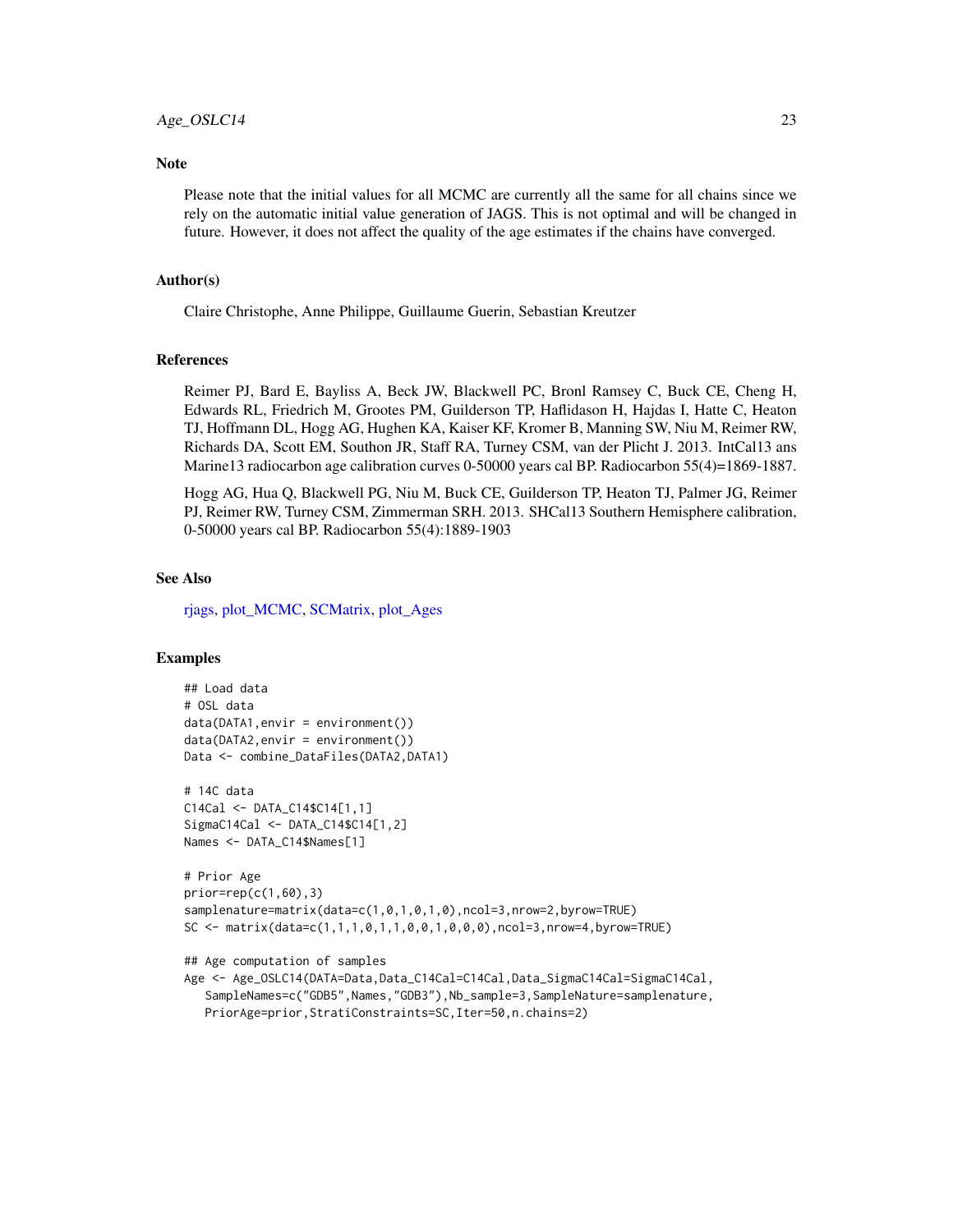<span id="page-23-0"></span>AtmosphericNorth\_CalC14

*Atmospheric North data for calibration of 14C age*

#### Description

As 14C years is not equal to calendar years because atmospheric 14C concentration varies through time. Hence, data in AtmosphericNorth\_CalC14 allows a calibration for mid-latitude Northern Hemisphere atmospher reservoir.

#### Usage

data("AtmosphericNorth\_CalC14")

#### Format

A data frame with 5 variables.

CAL.BP a numeric vector correpondig to calendar years befor present

X14C.age a numeric vector correponding to 14C age

Error a numeric vector correponding to error arround 14C age measurement

#### References

Reimer PJ, Bard E, Bayliss A, Beck JW, Blackwell PC, Bronl Ramsey C, Buck CE, Cheng H, Edwards RL, Friedrich M, Grootes PM, Guilderson TP, Haflidason H, Hajdas I, Hatte C, Heaton TJ, Hoffmann DL, Hogg AG, Hughen KA, Kaiser KF, Kromer B, Manning SW, Niu M, Reimer RW, Richards DA, Scott EM, Southon JR, Staff RA, Turney CSM, van der Plicht J. 2013. IntCal13 ans Marine13 radiocarbon age calibration curves 0-50000 years cal BP. Radiocarbon 55(4)=1869-1887.

#### Examples

```
data(AtmosphericNorth_CalC14)
## maybe str(AtmosphericNorth_CalC14) ; head(AtmosphericNorth_CalC14) ...
```
AtmosphericSouth\_CalC14

*Atmospheric South data for calibration of 14C age*

#### **Description**

As 14C years is not equal to calendar years because atmospheric 14C concentration varies through time. Hence, data in AtmosphericSouth\_CalC14 allows a calibration for mid-latitude Southern Hemisphere atmospher reservoir.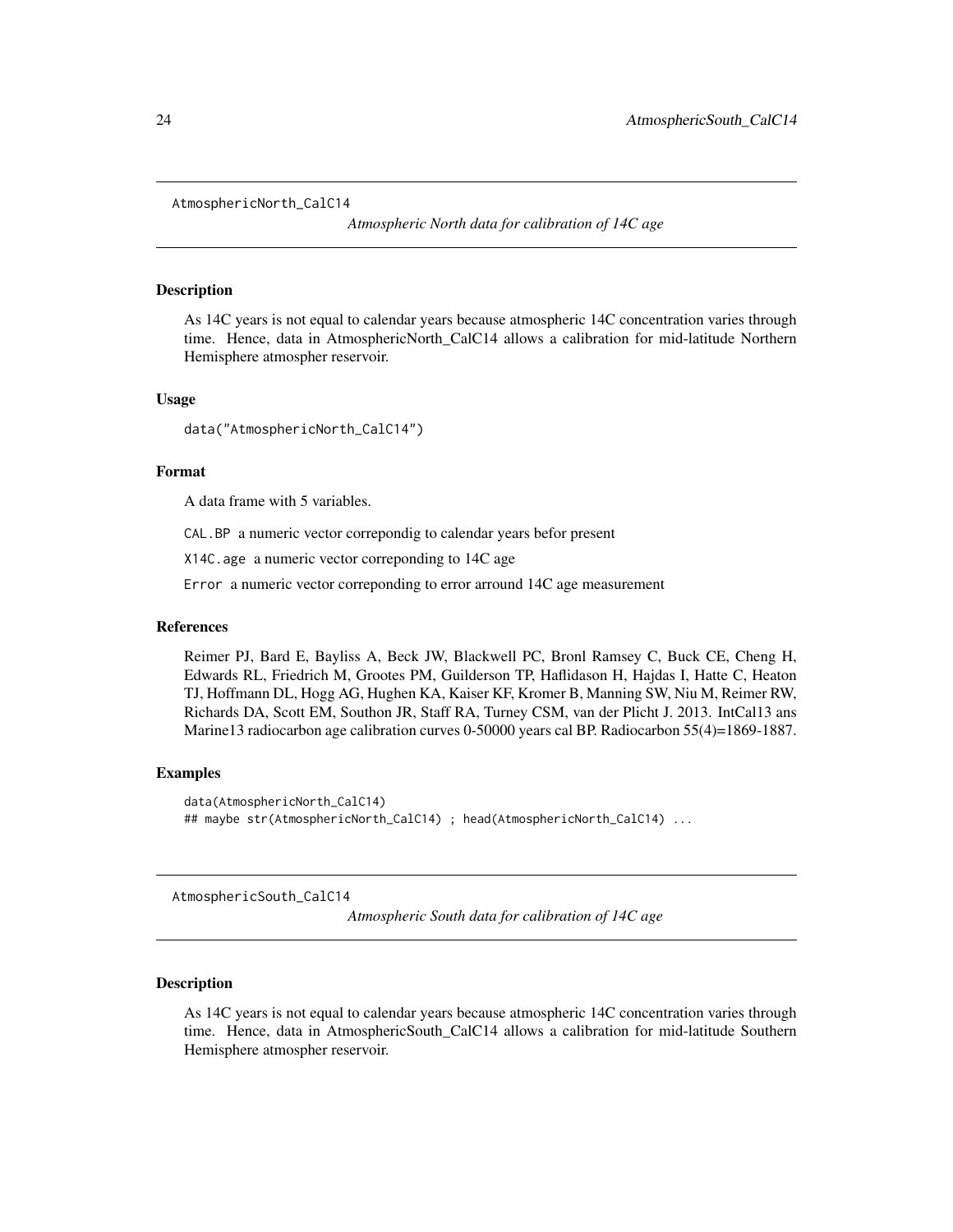#### <span id="page-24-0"></span>Usage

data("AtmosphericSouth\_CalC14")

#### Format

A data frame with 3 variables.

CAL.BP a numeric vector correpondig to calendar years befor present

X14C.age a numeric vector correponding to 14C age

Error a numeric vector correponding to error arround 14C age measurement

## References

Reimer PJ, Bard E, Bayliss A, Beck JW, Blackwell PC, Bronl Ramsey C, Buck CE, Cheng H, Edwards RL, Friedrich M, Grootes PM, Guilderson TP, Haflidason H, Hajdas I, Hatte C, Heaton TJ, Hoffmann DL, Hogg AG, Hughen KA, Kaiser KF, Kromer B, Manning SW, Niu M, Reimer RW, Richards DA, Scott EM, Southon JR, Staff RA, Turney CSM, van der Plicht J. 2013. IntCal13 ans Marine13 radiocarbon age calibration curves 0-50000 years cal BP. Radiocarbon 55(4)=1869-1887.

## Examples

```
data(AtmosphericSouth_CalC14)
## maybe str(AtmosphericSouth_CalC14) ; head(AtmosphericSouth_CalC14) ...
```
<span id="page-24-1"></span>

| combine_DataFiles |                 |  | Combine objects generated by Generate_DataFile and Gener- |  |
|-------------------|-----------------|--|-----------------------------------------------------------|--|
|                   | ate DataFile MG |  |                                                           |  |

## **Description**

Combine objects generated by [Generate\\_DataFile](#page-29-1) and [Generate\\_DataFile\\_MG](#page-33-1) Old function Concat\_DataFile()

#### Usage

combine\_DataFiles(...)

Concat\_DataFile(...)

#### Arguments

... list objects generated by [Generate\\_DataFile](#page-29-1) or [Generate\\_DataFile\\_MG](#page-33-1)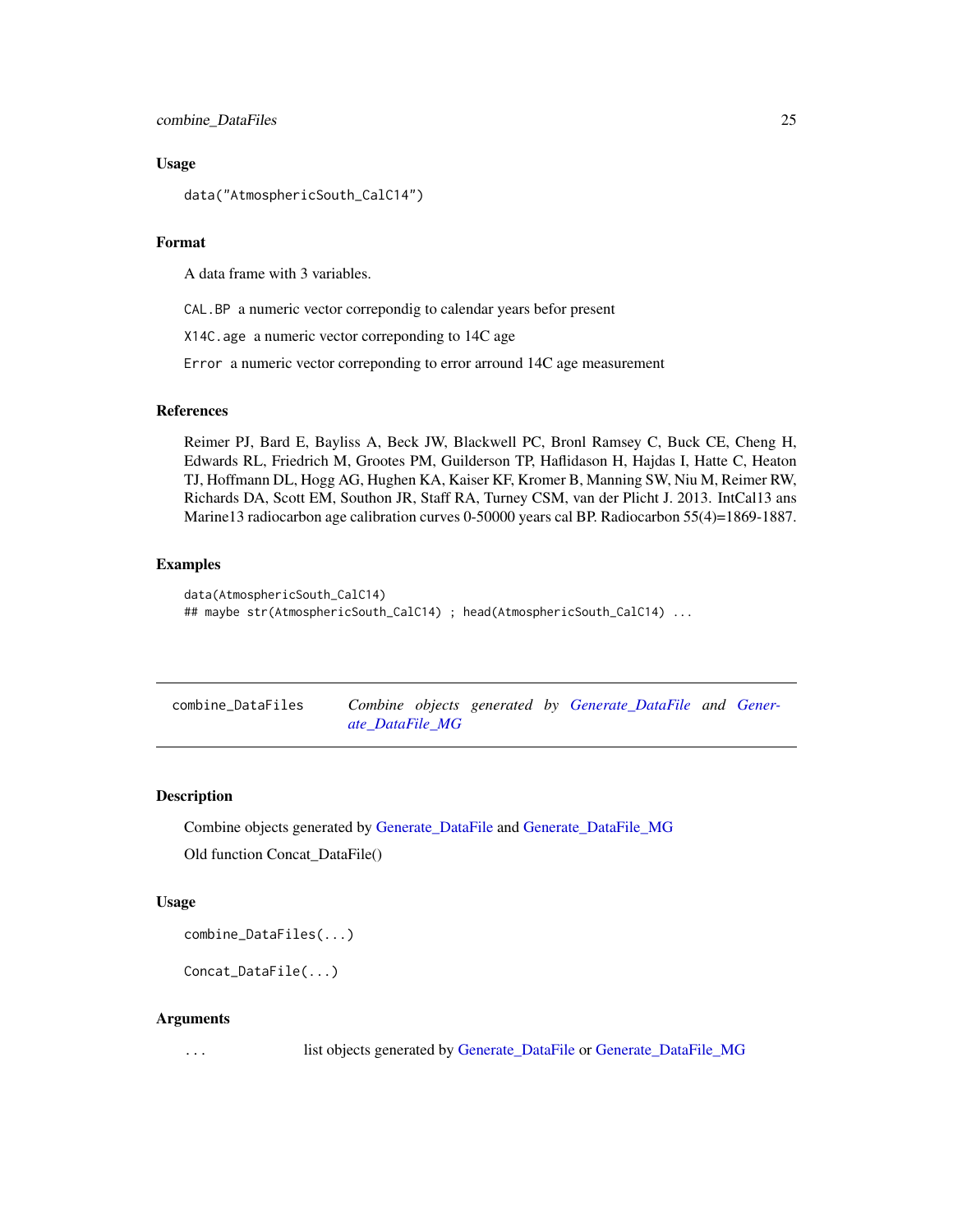#### <span id="page-25-0"></span>Details

The function allows to combine data already generated by [Generate\\_DataFile](#page-29-1) or [Generate\\_DataFile\\_MG.](#page-33-1) The number of input objects is not limited and the function works similar to the standard base R function c(), but preserves the particular structure of the objects imported and generated by 'Bay-Lum'. The elements are combined by list element names.

Combining such data is rather useful in two scenarious:

- The data have been already imported and treated and then stored in RData-files. Using the function combine\_DataFiles() will significantly speed up the processing time,
- simultaneous analysis of single and multi-grain OSL measurements.

#### Value

A nested list combining the input objects.

#### Function version

0.1.1

## Author(s)

Sebastian Kreutzer, IRAMAT-CRP2A, UMR 5060, CNRS - Université Bordeaux Montaigne (France), adapting the idea from the function 'Concat\_DataFile()' by Claire Christophe.

#### See Also

[Generate\\_DataFile,](#page-29-1) [Generate\\_DataFile\\_MG](#page-33-1)

#### Examples

```
# load data files
data(DATA1,envir = environment())
data(DATA2,envir = environment())
#combine objects
DATA3 <- combine_DataFiles(DATA1, DATA2)
str(DATA3)
```
DATA1 *DATA of sample named GDB3*

#### Description

list of objects: LT, sLT, ITimes, dLab, ddot\_env, regDose, J,K,Nb\_measurement obtained using [Generate\\_DataFile](#page-29-1) function with single-grain OSL measurementsl of the sample GDB3.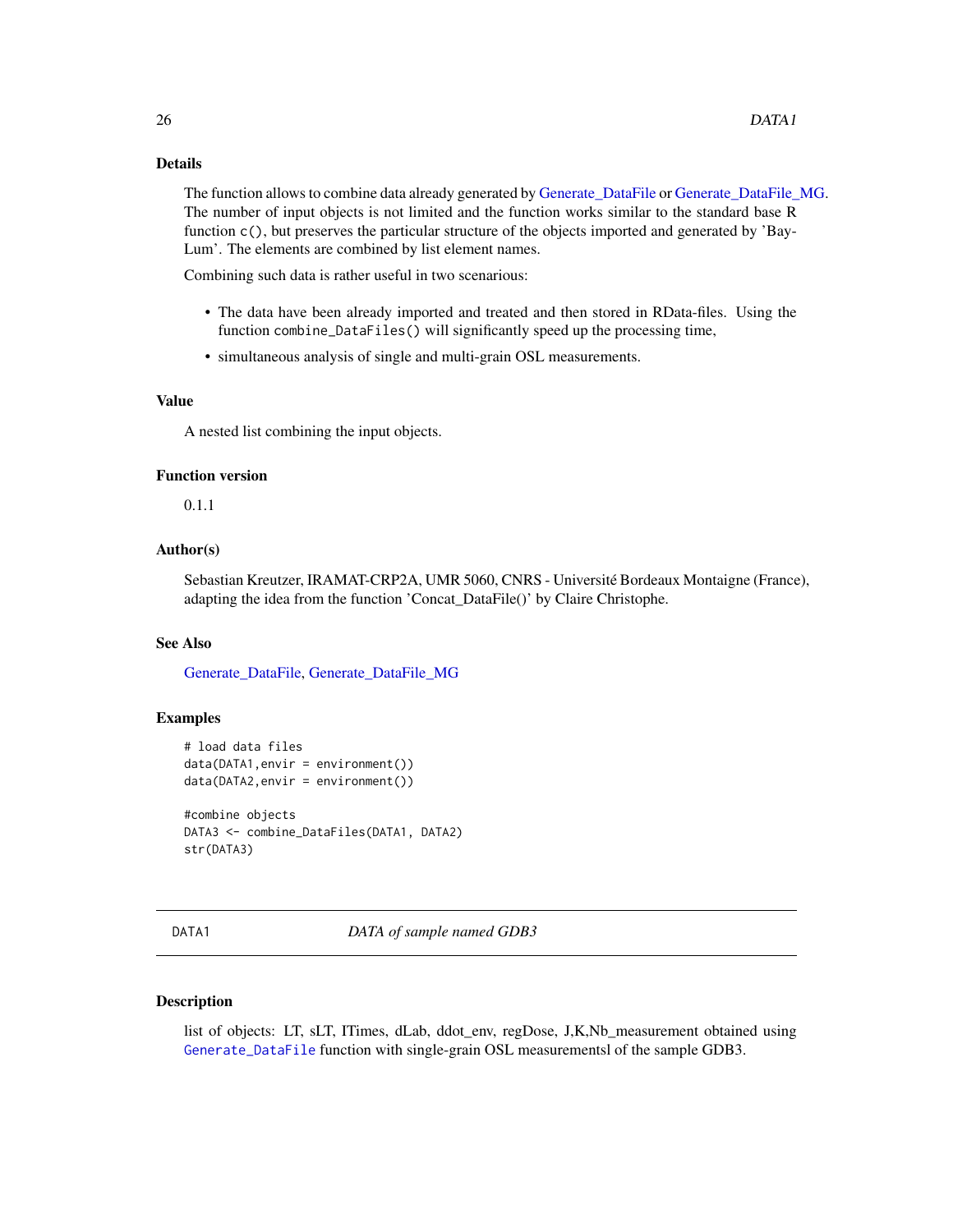#### <span id="page-26-0"></span> $DATA2$  27

#### Usage

data("DATA1")

### Format

A list containing:

- LT: (one list per sample): each list contains all L/T values for the corresponding sample;
- sLT: (one list per sample): each list contains all uncertainties on L/T values for the corresponding sample;
- ITimes: (one list per sample): each list contains irradiation time values for the corresponding sample;

dLab= a matrix containing in line i, the laboratory dose rate and its variance for sample i;

ddot\_env: a matrix containing in line i, the environmental dose rate and its variance (excluding the common error terms) for sample i;

regDose: (one list per sample): each list contains all regenerated doses;

J: a vector giving, for each BIN file, the number of aliquots selected for the analysis;

K: a vector giving, for each BIN file, the number of regenerative doses in the SAR protocol;

Nb\_measurement: a vector giving, for each BIN file, the number of measurements;

#### References

For more informations on this sample we refer to the following publication:

Tribolo, C., Asrat, A., Bahain, J. J., Chapon, C., Douville, E., Fragnol, C., Hernandez, M., Hovers, E., Leplongeon, A., Martin, L, Pleurdeau, D, Pearson, O , Puaud, S, Assefa, Z. (2017). Across the Gap: Geochronological and Sedimentological Analyses from the Late Pleistocene-Holocene Sequence of Goda Buticha, Southeastern Ethiopia. PloS one, 12(1), e0169418.

#### Examples

data(DATA1) str(DATA1)

DATA2 *DATA on sample named GDB5*

## Description

list of objects: LT, sLT, ITimes, dLab, ddot\_env, regDose, J,K,Nb\_measurement obtained using [Generate\\_DataFile](#page-29-1) function with single-grain OSL measurementsl of the sample GDB5.

#### Usage

data("DATA2")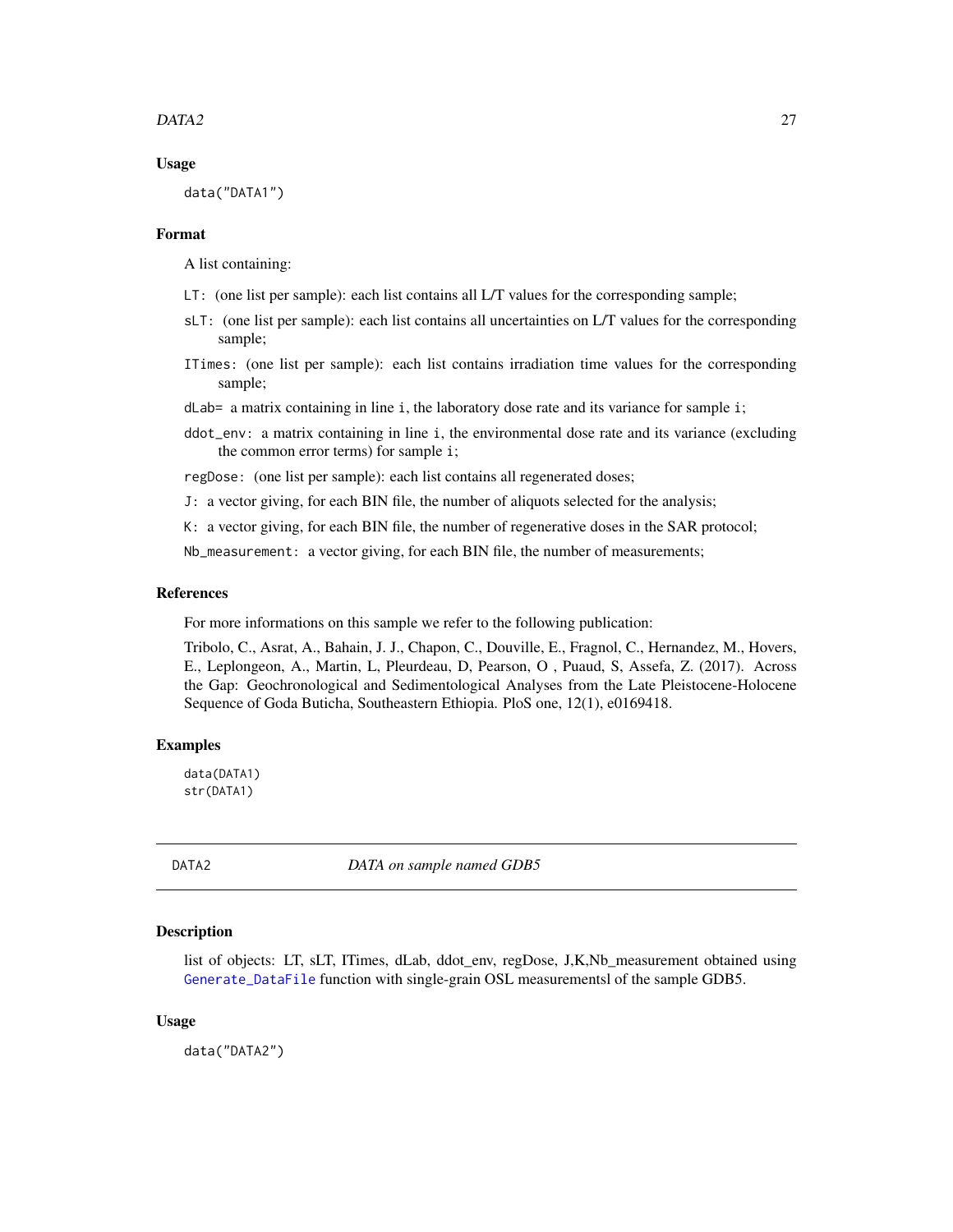#### <span id="page-27-0"></span>Format

A data frame containing:

- LT: (one list per sample): each list contains all L/T values for the corresponding sample;
- sLT: (one list per sample): each list contains all uncertainties on L/T values for the corresponding sample;
- ITimes: (one list per sample): each list contains irradiation time values for the corresponding sample;
- dLab: a matrix containing in line i, the laboratory dose rate and its variance for sample i;
- ddot\_env: a matrix containing in line i, the environmental dose rate and its variance (excluding the common error terms) for sample i;

regDose: (one list per sample): each list contains all regenerated doses;

- J: a vector giving, for each BIN file, the number of aliquots selected for the analysis;
- K: a vector giving, for each BIN file, the number of regenerative doses in the SAR protocol;

Nb\_measurement: , a vector giving, for each BIN file, the number of measurements;

#### References

For more informations on this sample we refer to the following publication:

Tribolo, C., Asrat, A., Bahain, J. J., Chapon, C., Douville, E., Fragnol, C., Hernandez, M., Hovers, E., Leplongeon, A., Martin, L, Pleurdeau, D, Pearson, O , Puaud, S, Assefa, Z. (2017). Across the Gap: Geochronological and Sedimentological Analyses from the Late Pleistocene-Holocene Sequence of Goda Buticha, Southeastern Ethiopia. PloS one, 12(1), e0169418.

### Examples

data(DATA2) str(DATA2)

DATA3 *DATA of sample named FER1*

### Description

list of objects: LT, sLT, ITimes, dLab, ddot\_env, regDose, J,K,Nb\_measurement obtained using [Generate\\_DataFile](#page-29-1) function with multi-grain OSL measurementsl of the sample FER1.

#### Usage

data("DATA3")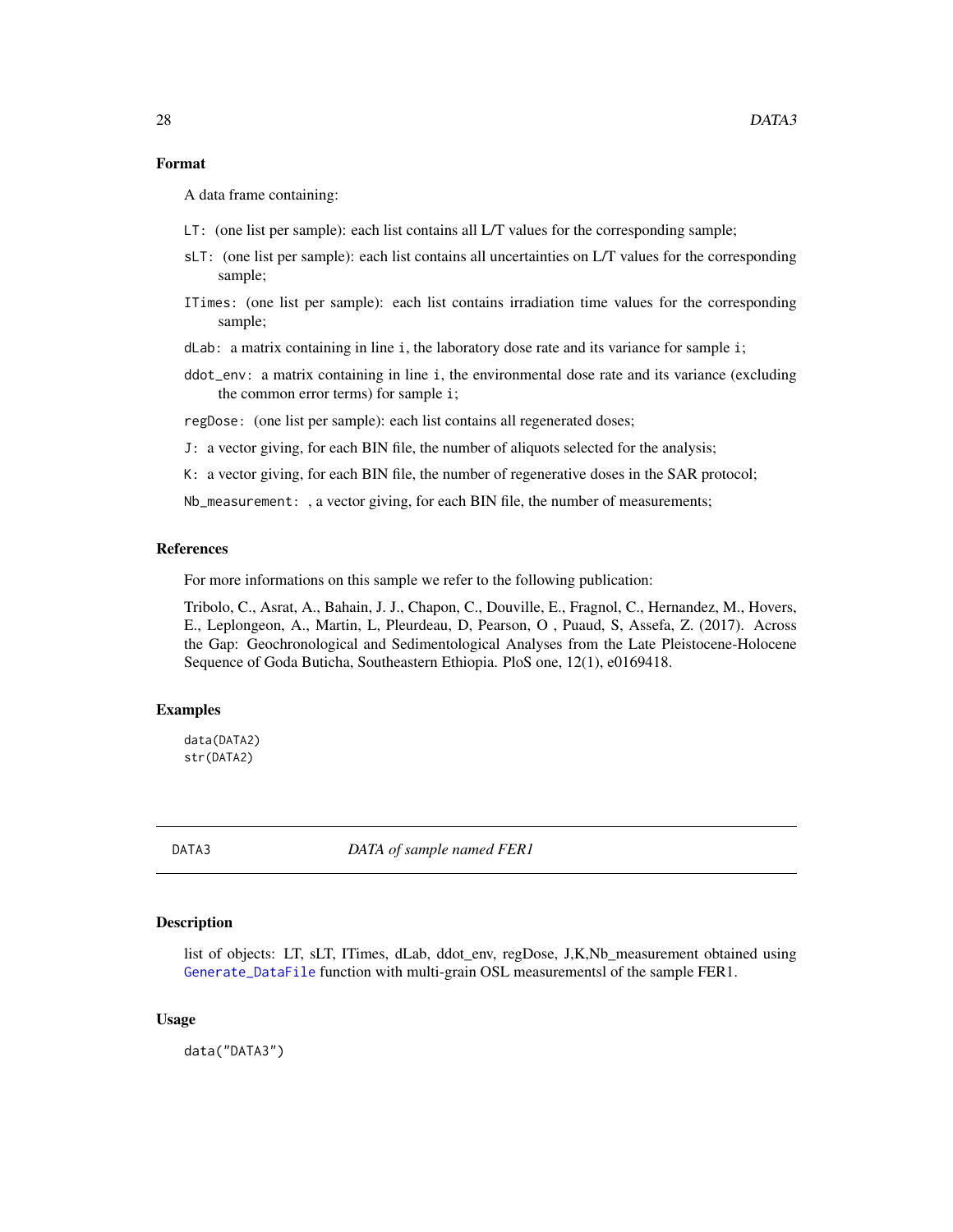## <span id="page-28-0"></span>DATA\_C14 29

## Format

A list containing:

- LT: (one list per sample): each list contains all L/T values for the corresponding sample;
- sLT: (one list per sample): each list contains all uncertainties on L/T values for the corresponding sample;
- ITimes: (one list per sample): each list contains irradiation time values for the corresponding sample;

 $d$ Lab= a matrix containing in line i, the laboratory dose rate and its variance for sample i;

ddot\_env: a matrix containing in line i, the environmental dose rate and its variance (excluding the common error terms) for sample i;

regDose: (one list per sample): each list contains all regenerated doses;

J: a vector giving, for each BIN file, the number of aliquots selected for the analysis;

K: a vector giving, for each BIN file, the number of regenerative doses in the SAR protocol;

Nb\_measurement: a vector giving, for each BIN file, the number of measurements;

#### References

For more informations on this sample we refer to the following publication:

Guerin, G., Frouin, M., Talamo, S., Aldeias, V., Bruxelles, L., Chiotti, L., Goldberg, P., Hublin, J.J., Jain, M., Lahaye, C., Madelaine, S., Maureille, B., McPherron, S., Mercier, N., Murray, A., Sandgathe, D., Steele, T., Thomsen, K., Turq, A. (2015). A multi-method luminescence dating of the Palaeolithic sequence of La Ferrassie based on new excavations adjacent to the La Ferrassie 1 and 2 skeletons. Journal of Archaeological Science, 58, 147-166.

## Examples

data(DATA3) str(DATA3)

DATA\_C14 *C14 cal age estiamte and its error*

## Description

C14 cal age estiamtes and theirs error of samples S-EVA-26510, S-EVA-26506, S-EVA-26507, S-EVA-26508.

#### Usage

data("DATA\_C14")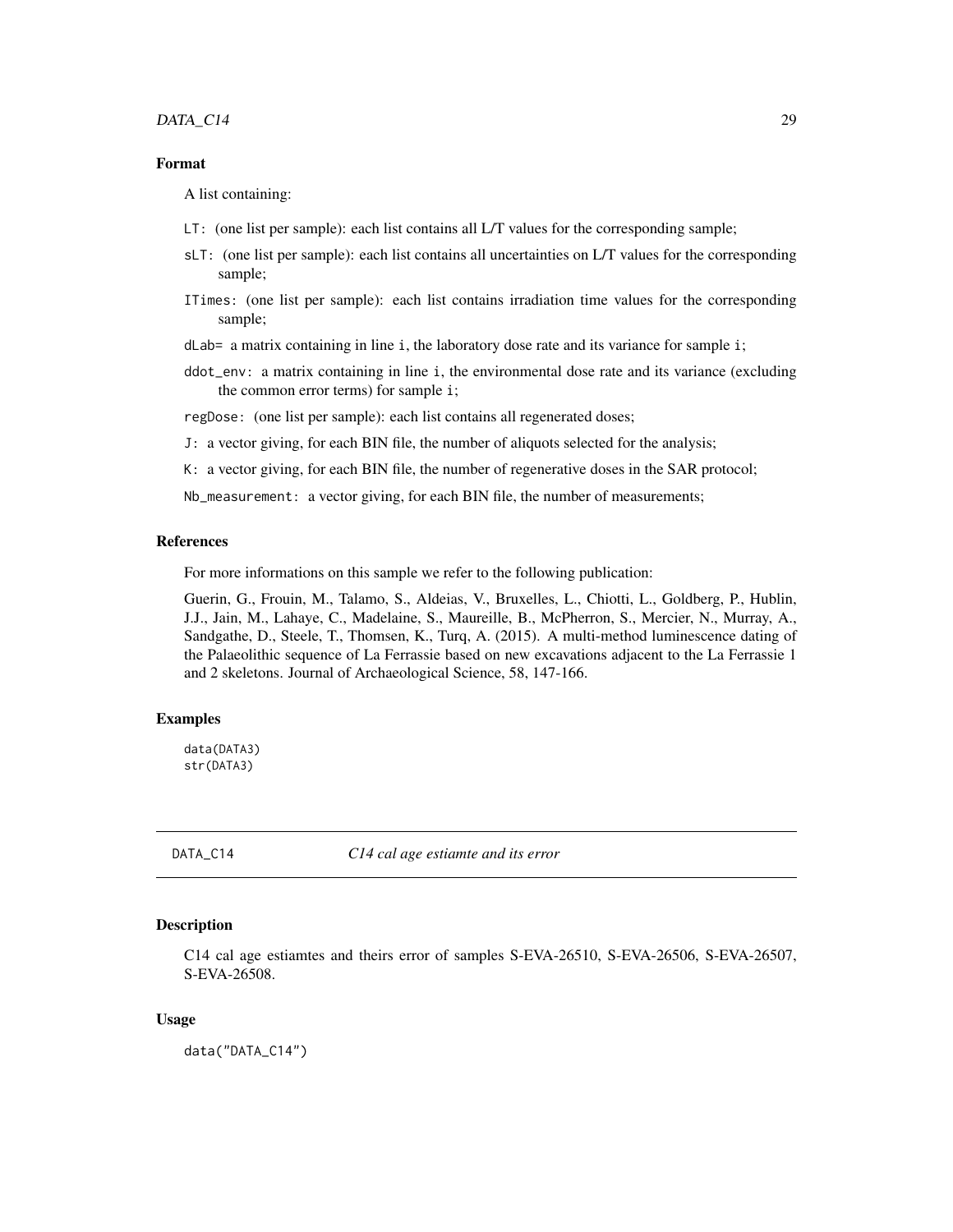#### <span id="page-29-0"></span>Format

A list containing:

Names: character vector of the sample names;

C14: numeric matrix, in the first column the 14C Cal age of the samples, and in the second column theirs errors.

#### References

For more informations on this sample we refer to the following publication:

Guerin, G., Frouin, M., Talamo, S., Aldeias, V., Bruxelles, L., Chiotti, L., Goldberg, P., Hublin, J.J., Jain, M., Lahaye, C., Madelaine, S., Maureille, B., McPherron, S., Mercier, N., Murray, A., Sandgathe, D., Steele, T., Thomsen, K., Turq, A. (2015). A multi-method luminescence dating of the Palaeolithic sequence of La Ferrassie based on new excavations adjacent to the La Ferrassie 1 and 2 skeletons. Journal of Archaeological Science, 58, 147-166.

## Examples

data(DATA\_C14) (DATA\_C14)

<span id="page-29-1"></span>

| Generate_DataFile | Generates, from one (or several) $BIN-file(s)$ of Single-grain OSL mea- |
|-------------------|-------------------------------------------------------------------------|
|                   | surements, a list of luminescence data and information before statisti- |
|                   | cal analysis                                                            |

## **Description**

This function is used to generate, from the BIN file(s), a list of values of: **Single-grain** OSL intensities and associated uncertainties, regenerative doses, etc., which will be the input of the Bayesian models. To be easy-to-use, this function requires a rigorous organisation - all needed files should be arranged in one folder - of informations concerning each BIN file.

It is possible to process data for various samples simultaneously and to consider more than one BIN file per sample.

#### Usage

```
Generate_DataFile(Path, FolderNames, Nb_sample,
  Nb_binfile = length(FolderNames), BinPerSample = rep(1, Nb_sample),
  sepDP = c(","'), sepDE = c(","'), sepDS = c(","'), sepR = c("=""),
  verbose = TRUE, ...)
```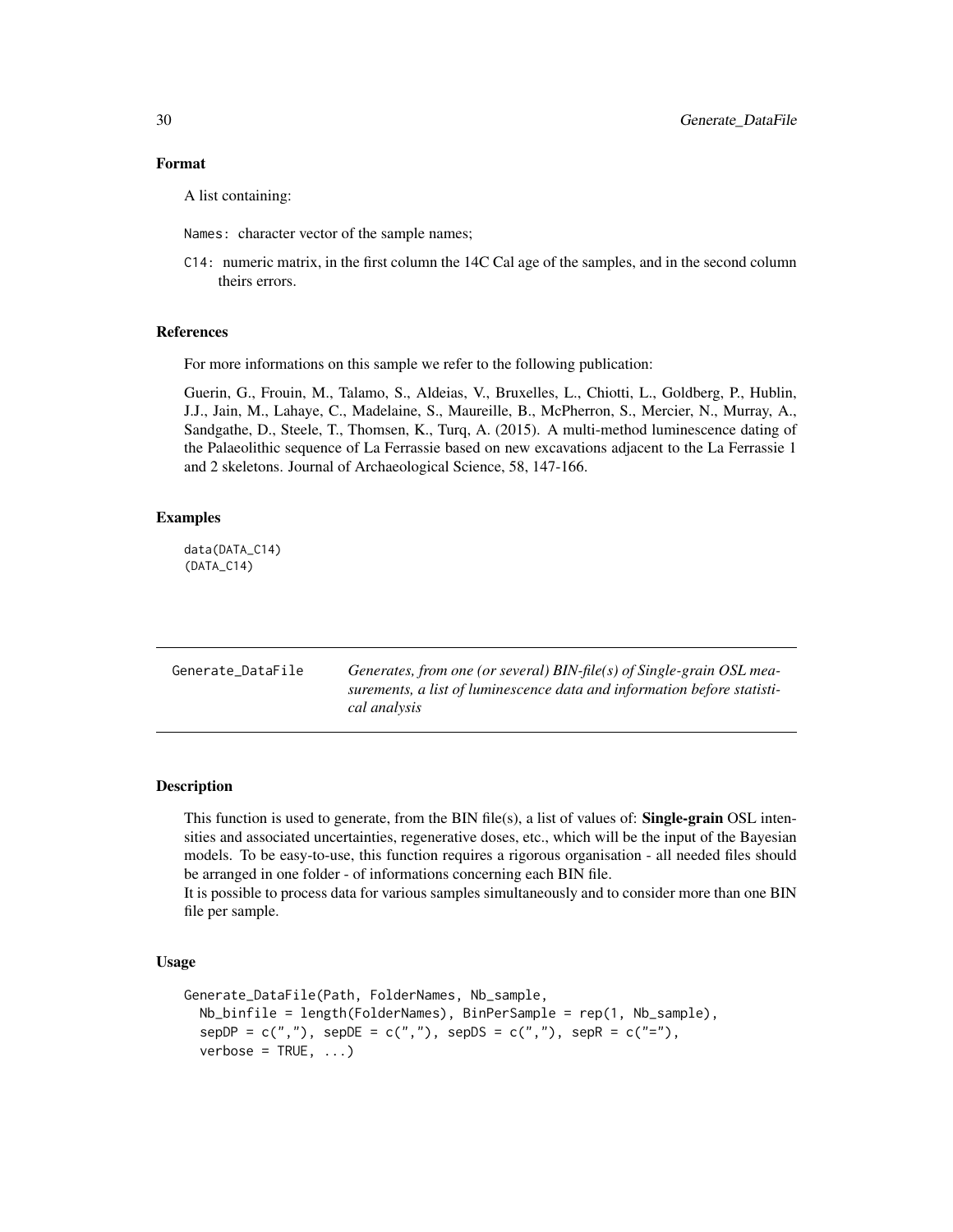#### <span id="page-30-0"></span>**Arguments**

| Path         | character (required): the path to the project folder, containing one or more<br>subfolders in which the BIN files are located. If it is not equal to "", it must be<br>terminated by "/".                                                                                                                                                                                                                               |  |
|--------------|-------------------------------------------------------------------------------------------------------------------------------------------------------------------------------------------------------------------------------------------------------------------------------------------------------------------------------------------------------------------------------------------------------------------------|--|
| FolderNames  | character (required): list of names of the sub-folders containing the BIN files                                                                                                                                                                                                                                                                                                                                         |  |
|              | • each subfolder must contain a BIN file and associated csv files. See details<br>for more informations on associated csv files required in the subfolders.<br>If there is more than one BIN file per sample, see the details section for<br>instructions regarding how to correctly fill the FolderNames vector.                                                                                                       |  |
| Nb_sample    | integer (required): number of samples.                                                                                                                                                                                                                                                                                                                                                                                  |  |
| Nb_binfile   | integer (with default): number of BIN files. It must be equal to, or greater than<br>Nb_sample.                                                                                                                                                                                                                                                                                                                         |  |
| BinPerSample | integer vector (with default): vector with the number of BIN files per sample.<br>The length of this vector must be equal to Nb_sample and the sum of entries<br>of this vector must be equal to Nb_binfile. If there is more than one BIN file<br>per sample, see the details section for instructions regarding how to correctly fill<br>BinPerSample vector. Otherwise, this vector must contain a list of 1 values. |  |
| sepDP        | character (with default): column separator in the DiscPose.csv files.                                                                                                                                                                                                                                                                                                                                                   |  |
| sepDE        | character (with default): column separator in the DoseEnv.csv files.                                                                                                                                                                                                                                                                                                                                                    |  |
| sepDS        | character (with default): column separator in the DoseLab.csv files.                                                                                                                                                                                                                                                                                                                                                    |  |
| sepR         | character (with default): column separator in the Rule.csv files.                                                                                                                                                                                                                                                                                                                                                       |  |
| verbose      | logical (with default): enable/disable verbose mode                                                                                                                                                                                                                                                                                                                                                                     |  |
| $\cdots$     | further arguments that can be passed to Luminescence::read_BIN2R.                                                                                                                                                                                                                                                                                                                                                       |  |

## Details

With Path and FolderNames, this function goes to the subfolders containing the BIN files and associated information to compute the luminescence data.

#### \*\* What are the required files in each subfolder? \*\*

Each subfolder can be named, for example, as the sample name followed by a number; it must contain:

- bin.BIN: the bin file renamed as bin.BIN (note: the name of all files matters);
- DiscPos.csv: a two columns csv file containing the list of disc and grain position number of the previously selected grains (typically this list will include the position of grains based on their sensitivity, recycling or other properties);
- DoseEnv.csv: a two columns file containing the observation of the natural (or environmental), dose rate, and its non-shared variance (i.e. after removing all shared errors), both in Gy. Note: the user shall provide the squared value of the error associated with the dose rate experienced by the sample grains in nature;
- DoseSourve.csv: a two columns file containing the observation of the laboratory dose rate, and its variance (squared error) both in Gy;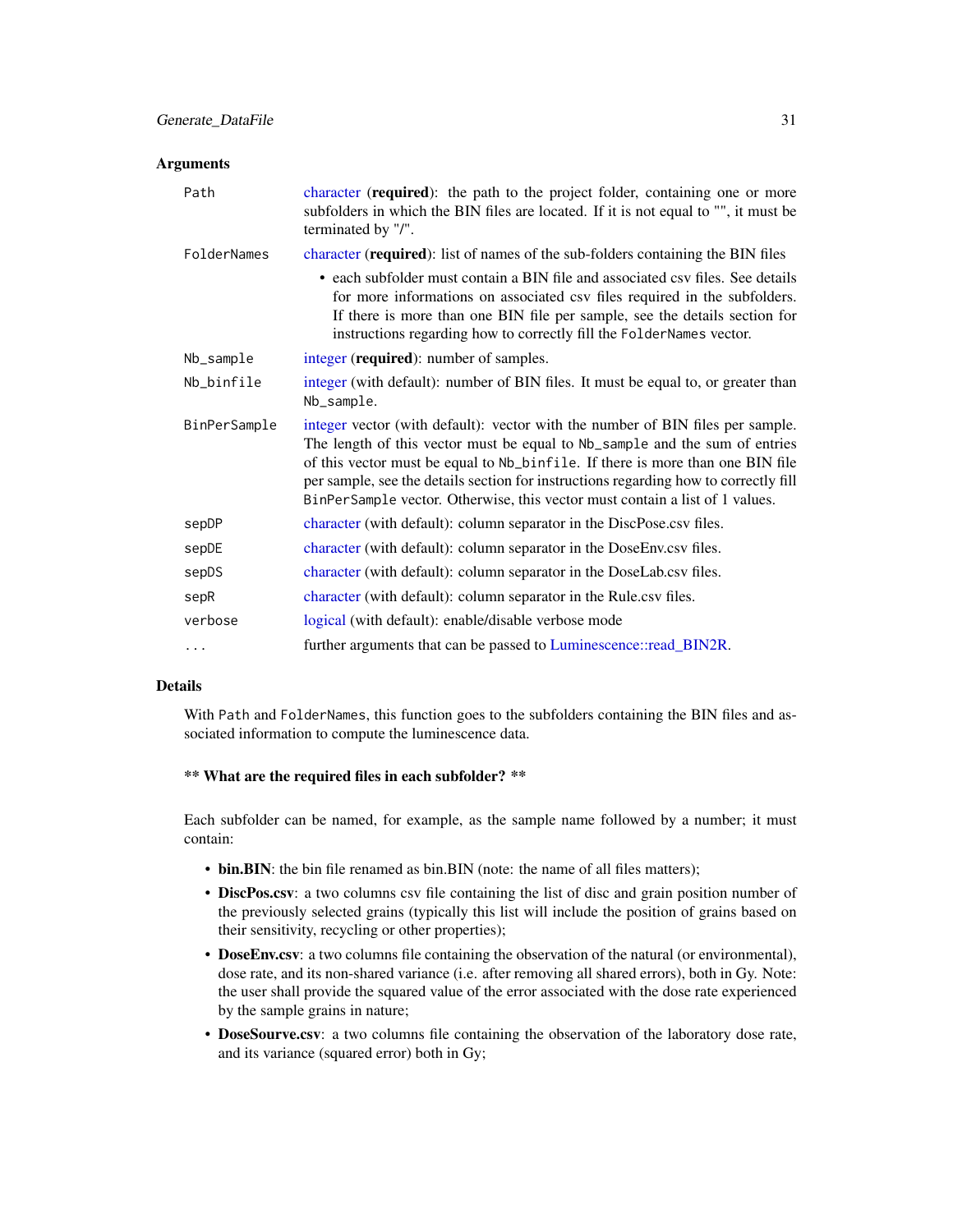- <span id="page-31-0"></span>• rule.csv: a csv file containing information on
	- beginSignal= the first channel for summing the natural or regenerative OSL signal (typically 1 or 6);
	- endSignal= the last channel for summing the natural or regenerative OSL signal (typically  $5$  or  $10$ );
	- beginBackground= the first channel for background estimation of the natural or regenerative OSL signal (typically 76 or 81);
	- endBackground= the last channel for background estimation of the natural or regenerative OSL signal (typically 95 or 100);
	- beginTest=,
	- endTest=,
	- beginTestBackground=,
	- endTestBackground= same values as above, for the test dose response (typically the same values should be used);
	- inflatePercent= uncertainty arising from the instrument reproducibility (typically 0.02, i.e. 2%);
	- nbOfLastCycleToRemove= number of cycles at the end of the SAR protocol which should not be included in the dose response curve fitting (typically 1 if only a recycling test is performed, or 2 if both recycling and IR depletion are tested).

#### \*\* How to fill the FolderNames vector? \*\*

FolderNames is a vector of length Nb\_binfile. FolderNames[i] is the name (e.g., Sample1-File1, or successive names separated by "/" signs, if BIN files are in subfolders, e.g. Sample1/File1) of the subfolder containing all informations on the BIN file of ID number i. The names in FolderNames are ordered following two rules:

- The names in the FolderNames vector must be ordered following the sample order (the names of subfolders containing BIN files for the same sample should follow each other in the FolderNames vector, e.g. Sample1, Sample2-File1, Sample2-File2, etc.).
- If stratigraphic constraints apply to samples, and so a Bayesian model with stratigraphic constraints is implemented, then the names in the FolderNames vector must be ordered by order of increasing ages.

For example, FolderNames=c(noun1,noun2), in which case noun1 (respectively, noun2) corresponds to the subfolder name containing the BIN file of sample 1 (respectively of sample 2). In addition, if we know that sample 1 is younger than sample 2, then FolderNames vector is correctly filled.

If conversely, FolderNames=c(noun2,noun1), the analysis performed by [AgeS\\_Computation](#page-6-1) would not be consistent.

#### \*\* How to fill the BinPerSample vector? \*\*

BinPerSample[i] correponds to the number of BIN files for the sample whose number ID is equal to i.

For example, let us consider a case with two samples (Sample1 and Sample2), with 2 BIN files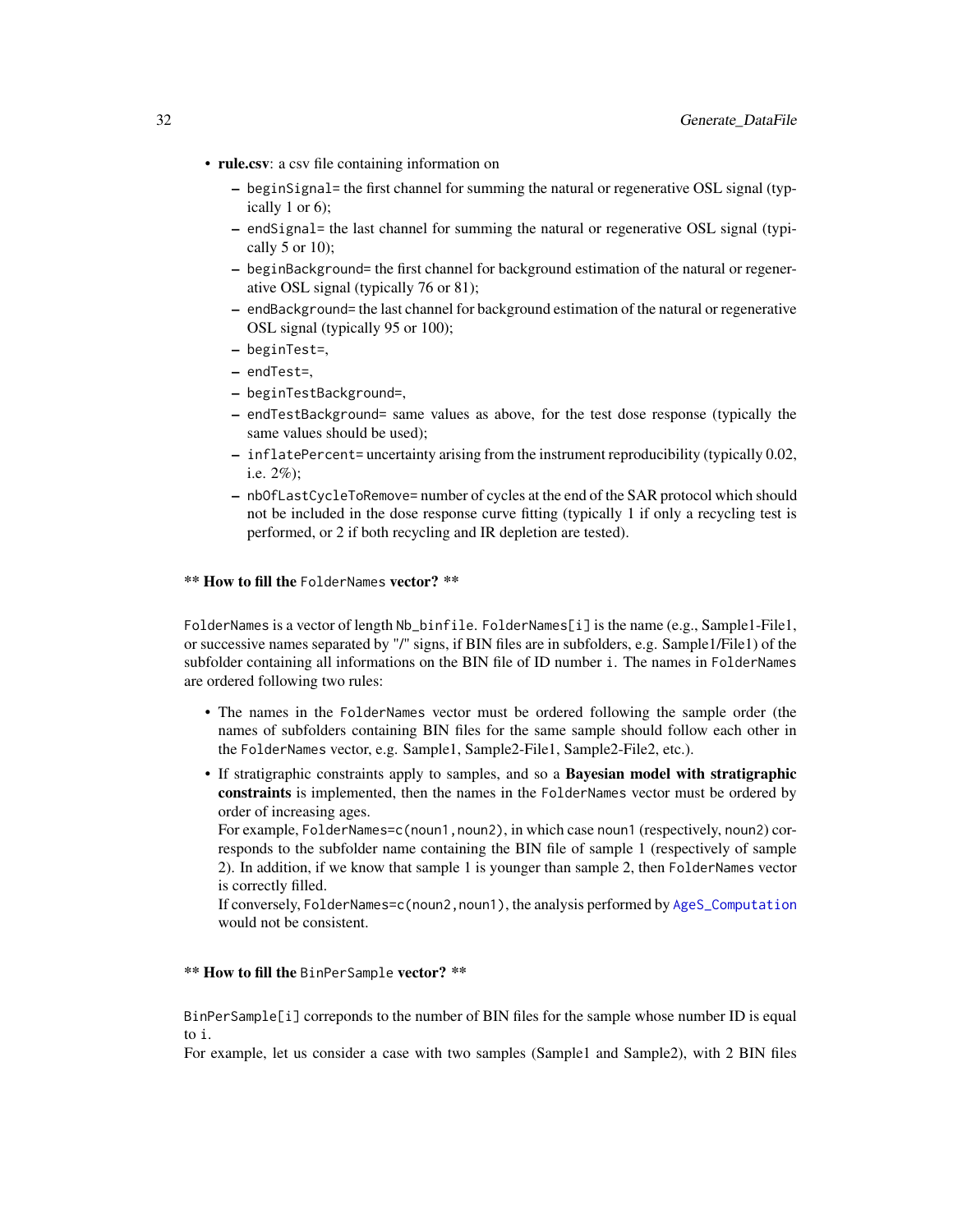<span id="page-32-0"></span>for Sample1 and 1 for Sample2. In this case, Nb\_binfile=3 and Nb\_sample=2. The user may then set FolderNames=c("Sample1-File1", "Sample1-File2", "Sample2-File1"), in which case "Sample1-File1" is the name of the subfolder containing the first BIN file for Sample1, "Sample1-File2" the name of the subfolder for the second BIN file of Sample1; eventually, "Sample2-File1" is the name of the subfolder containing the BIN file for the second sample. In this case, BinPerSample=c(2,1).

For the general BIN-file structure, the reader is referred to the following website: http://www.nutech.dtu.dk/

The function [read\\_BIN2R](#page-0-0) developped in [Luminescence](#page-0-0) package is used to read the BIN files.

#### Value

A list containing the following objects:

- LT (one list per sample); each list contains all L/T values for the corresponding sample;
- sLT (one list per sample); each list contains all uncertainties on L/T values for the corresponding sample;
- ITimes (one list per sample); each list contains irradiation time values for the corresponding sample;
- dLab, a matrix containing in line i, the laboratory dose rate and its variance for sample i;
- **ddot\_env**, a matrix containing in line i, the environmental dose rate and its variance (excluding the common error terms) for sample i;
- regDose (one list per sample); each list contains all regenerated doses;
- J, a vector giving, for each BIN file, the number of aliquots selected for the analysis;
- K, a vector giving, for each BIN file, the number of regenerative doses in the SAR protocol;
- Nb\_measurement, a vector giving, for each BIN file, the number of measurements.

#### \*\* How to save this list \*\*

You can save this list in a .RData object. To do this, you can use the fonction [save](#page-0-0). Then, to load this list you can use the function [load](#page-0-0) (see example section fore more details).

#### Author(s)

Claire Christophe, Sebastian Kreutzer, Anne Philippe, Guillaume Guerin

#### See Also

[read\\_BIN2R](#page-0-0), [combine\\_DataFiles](#page-24-1), [Generate\\_DataFile\\_MG](#page-33-1), [LT\\_RegenDose](#page-37-1) [Age\\_Computation](#page-12-1), [AgeS\\_Computation](#page-6-1), [Palaeodose\\_Computation](#page-47-1)

#### Examples

```
## Example for one sample with one Bin File
path<- system.file("extdata/samp1", "", package="BayLum")
folder=""
nbsample=1 # give the number of sample
```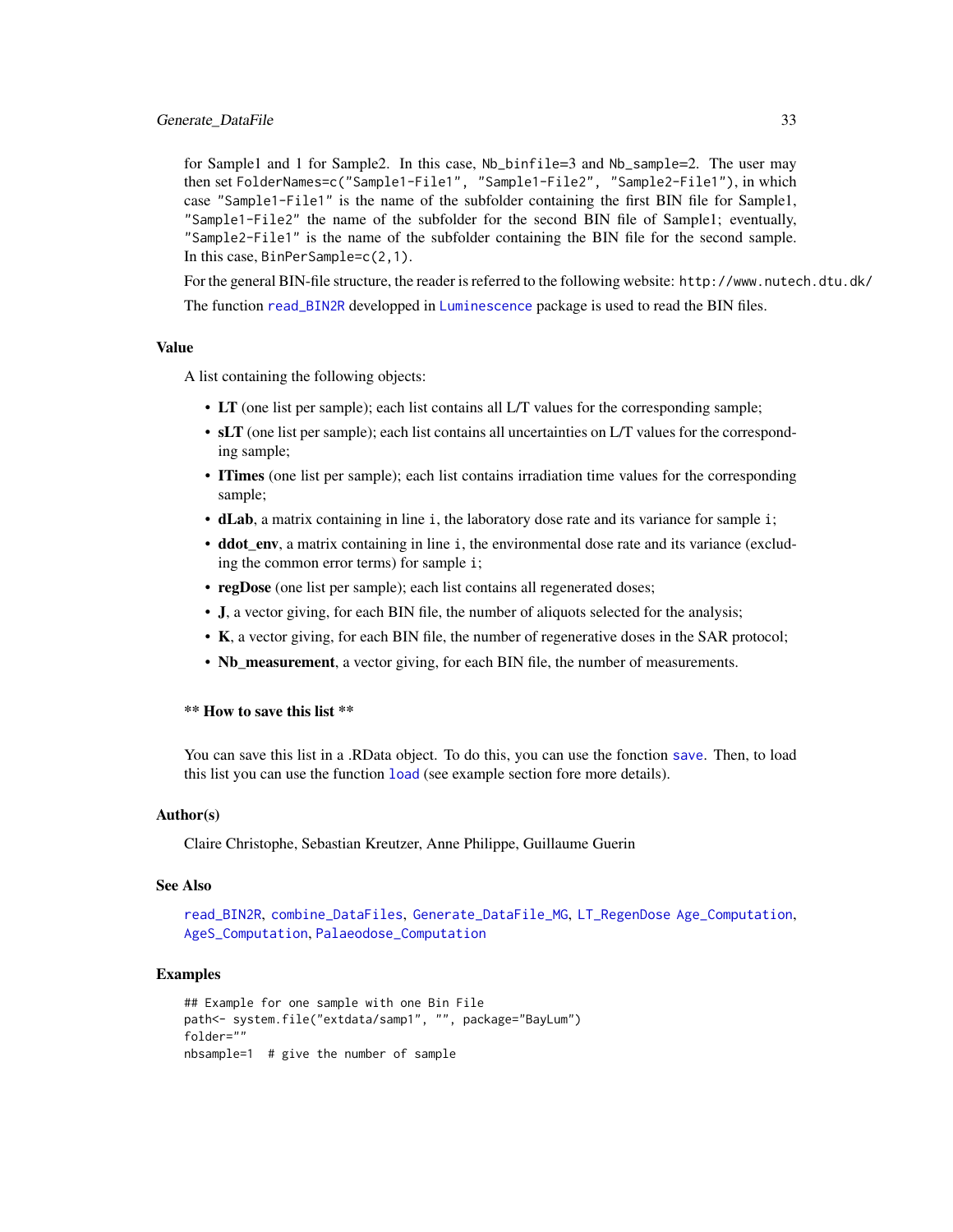```
Data <- Generate_DataFile(
Path = path,
FolderNames = folder,
Nb_sample = nbsample,
verbose = FALSE)
str(Data)
## to save information in RData object in folder containing bin file
# save(Data,file=c(paste(path,folder,'Data.RData',sep="")))
## to load information containing Data.RData object
# load(file=c(paste(path,folder,"Data.RData",sep="")))
```
<span id="page-33-1"></span>Generate\_DataFile\_MG *Generates, from one (or several) BIN file(s) of Multi-grain OSL measurements, a list of luminescence data and information before statistical analysis*

## Description

This function is used to generate, from the BIN file(s), a list of values of: **Multi-grain** OSL intensities and associated uncertainties, regenerative doses, etc., which will be the input of the Bayesian models. To be easy-to-use, this function requires a rigorous organisation - all needed files should be arranged in one folder - of informations concerning each BIN file.

It is possible to process data for various samples simultaneously and to consider more than one BIN file per sample.

#### Usage

```
Generate_DataFile_MG(Path, FolderNames, Nb_sample,
 Nb_binfile = length(FolderNames), BinPerSample = rep(1, Nb_sample),
  sepD = c(","'), sepDE = c(","'), sepDS = c(","'), sepR = c("="",verbose = TRUE, ...)
```
#### Arguments

| Path        | character ( <b>required</b> ): the path to the project folder, containing one or more<br>subfolders in which the BIN files are located. If it is not equal to "", it must be<br>terminated by "/".                                                                                                                |  |
|-------------|-------------------------------------------------------------------------------------------------------------------------------------------------------------------------------------------------------------------------------------------------------------------------------------------------------------------|--|
| FolderNames | character (required) vector: list of names of the sub-folders containing the BIN<br>files                                                                                                                                                                                                                         |  |
|             | • each subfolder must contain a BIN file and associated csy files. See details<br>for more informations on associated csy files required in the subfolders.<br>If there is more than one BIN file per sample, see the details section for<br>instructions regarding how to correctly fill the FolderNames vector. |  |
| Nb_sample   | integer ( <b>required</b> ): number of samples.                                                                                                                                                                                                                                                                   |  |

<span id="page-33-0"></span>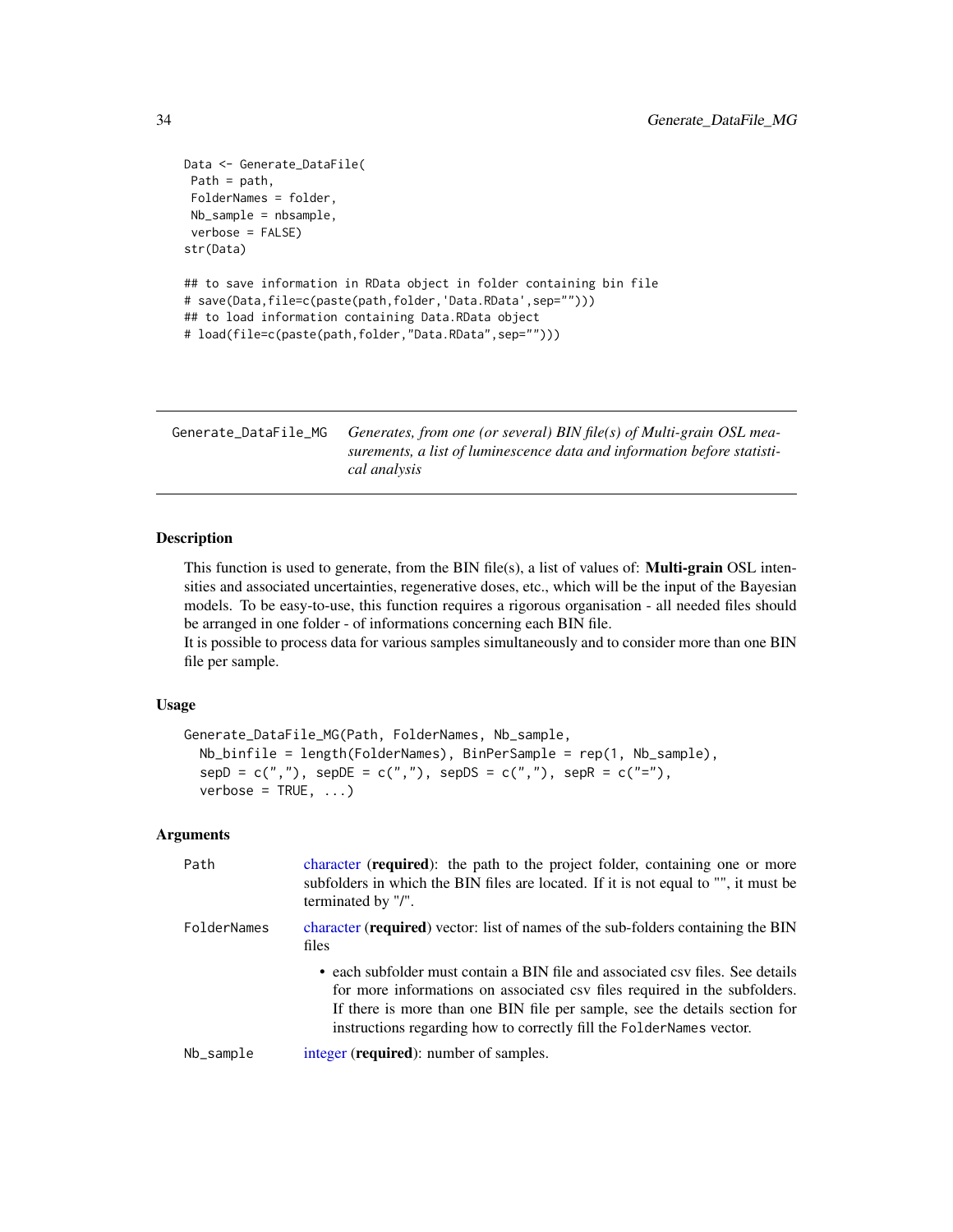<span id="page-34-0"></span>

| Nb_binfile   | integer (with default): number of BIN files. It must be equal to, or greater than<br>Nb_sample.                                                                                                                                                                                                                                                                                                                                      |  |
|--------------|--------------------------------------------------------------------------------------------------------------------------------------------------------------------------------------------------------------------------------------------------------------------------------------------------------------------------------------------------------------------------------------------------------------------------------------|--|
| BinPerSample | integer vector (with default): vector with the number of BIN files per sample.<br>The length of this vector must be equal to Nb <sub>-</sub> sample and the sum of entries<br>of this vector must be equal to Nb_binfile. If there is more than one BIN file<br>per sample, see the details section for instructions regarding how to correctly fill<br>BinPerSample vector. Otherwise, this vector must contain a list of 1 values. |  |
| sepD         | character (with default): column separator in the DiscPose.csv files.                                                                                                                                                                                                                                                                                                                                                                |  |
| sepDE        | character (with default): column separator in the DoseEnv.csv files.                                                                                                                                                                                                                                                                                                                                                                 |  |
| sepDS        | character (with default): column separator in the DoseLab.csv files.                                                                                                                                                                                                                                                                                                                                                                 |  |
| sepR         | character (with default): column separator in the Rule.csv files.                                                                                                                                                                                                                                                                                                                                                                    |  |
| verbose      | logical (with default): enable/disable verbose mode                                                                                                                                                                                                                                                                                                                                                                                  |  |
| .            | further arguments that can be passed to Luminescence::read_BIN2R.                                                                                                                                                                                                                                                                                                                                                                    |  |

## Details

With Path and FolderNames, this function goes to the subfolders containing the BIN files and associated information to compute the luminescence data.

#### \*\* What are the required files in each subfolder? \*\*

Each subfolder can be named, for example, as the sample name followed by a number; it must contain:

- bin.BIN, the bin file renamed as bin.BIN (note: the name of all files matters);
- Disc.csv, a one columns csv file containing the list of disc number of the previously selected grains (typically this list will include the position of grains based on their sensitivity, recycling or other properties);
- DoseEnv.csv, a two columns file containing the observation of the natural (or environmental), dose rate, and its non-shared variance (i.e. after removing all shared errors), both in Gy. Note: the user shall provide the squared value of the error associated with the dose rate experienced by the sample grains in nature;
- DoseSourve.csv, a two columns file containing the observation of the laboratory dose rate, and its variance (squared error), both in Gy;
- rule.csv, a csv file containing information on
	- beginSignal= the first channel for summing the natural or regenerative OSL signal (typically 1 or 6);
	- endSignal= the last channel for summing the natural or regenerative OSL signal (typically 5 or 10);
	- beginBackground= the first channel for background estimation of the natural or regenerative OSL signal (typically 76 or 81);
	- endBackground= the last channel for background estimation of the natural or regenerative OSL signal (typically 95 or 100);
	- beginTest,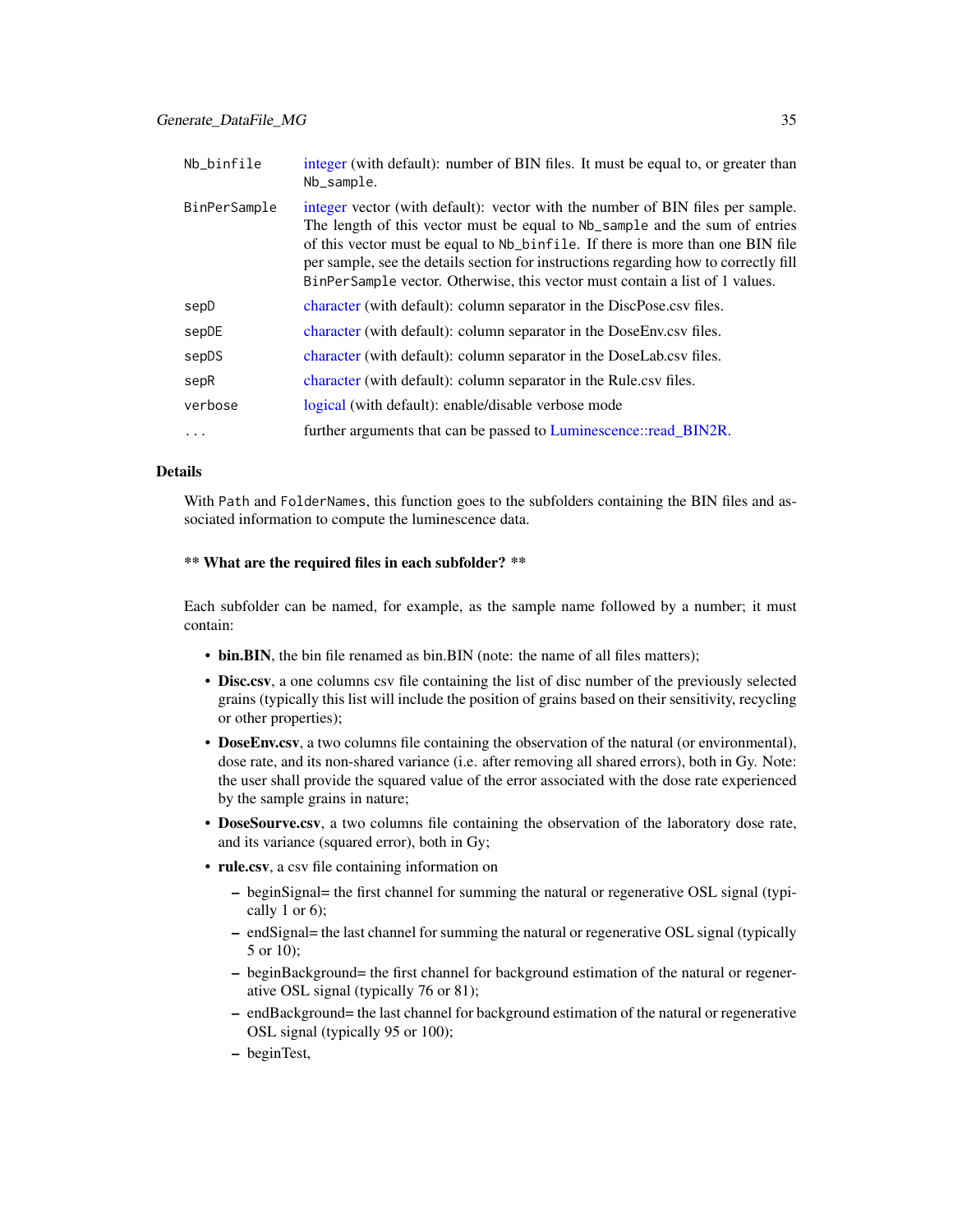- <span id="page-35-0"></span>– endTest,
- beginTestBackground,
- endTestBackground= same values as above, for the test dose response (typically the same values should be used);
- inflatePercent= uncertainty arising from the instrument reproducibility (typically 0.02, i.e. 2%);
- nbOfLastCycleToRemove= number of cycles at the end of the SAR protocol which should not be included in the dose response curve fitting (typically 1 if only a recycling test is performed, or 2 if both recycling and IR depletion are tested).

#### \*\* How to fill the FolderNames vector? \*\*

FolderNames is a vector of length Nb\_binfile. FolderNames[i] is the name (e.g., Sample1-File1, or successive names separated by "/" signs, if BIN files are in subfolders, e.g. Sample1/File1) of the subfolder containing all informations on the BIN file of ID number i. The names in FolderNames are ordered following two rules:

- The names in the FolderNames vector must be ordered following the sample order (the names of subfolders containing BIN files for the same sample should follow each other in the FolderNames vector, e.g. Sample1, Sample2-File1, Sample2-File2, etc.).
- If stratigraphic constraints apply to samples, and so a Bayesian model with stratigraphic constraints is implemented, then the names in the FolderNames vector must be ordered by order of increasing ages.

For example, FolderNames=c(noun1, noun2), in which case noun1 (respectively, noun2) corresponds to the subfolder name containing the BIN file of sample 1 (respectively of sample 2). In addition, if we know that sample 1 is younger than sample 2, then FolderNames vector is correctly filled.

If conversely, FolderNames=c(noun2,noun1), the analysis performed by [AgeS\\_Computation](#page-6-1) would not be consistent.

#### \*\* How to fill the BinPerSample vector? \*\*

BinPerSample[i] correponds to the number of BIN files for the sample whose number ID is equal to i.

For example, let us consider a case with two samples (Sample1 and Sample2), with 2 BIN files for Sample1 and 1 for Sample2. In this case, Nb\_binfile=3 and Nb\_sample=2. The user may then set FolderNames=c("Sample1-File1", "Sample1-File2", "Sample2-File1"), in which case "Sample1-1" is the name of the subfolder containing the first BIN file for Sample1, "Sample1-File2" the name of the subfolder for the second BIN file of Sample1; eventually, "Sample2-1" is the name of the subfolder containing the BIN file for the second sample. In this case, BinPerSample=c(2,1).

For the general BIN-file structure, the reader is referred to the following website: http://www.nutech.dtu.dk/

The function [read\\_BIN2R](#page-0-0) developped in [Luminescence](#page-0-0) package is used to read the BIN files.

#### Value

A list containing the following objects: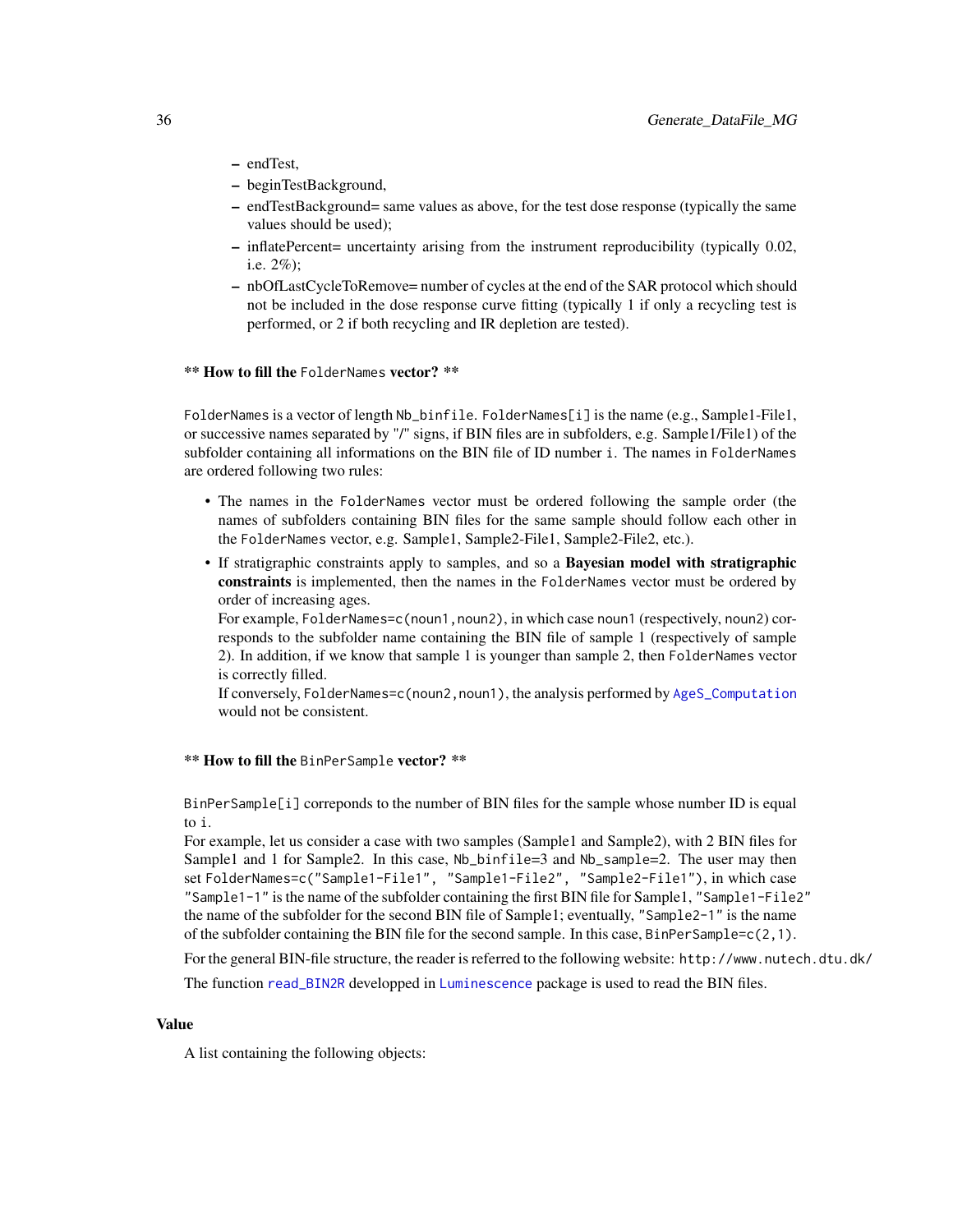- <span id="page-36-0"></span>• LT (one list per sample); each list contains all L/T values for the corresponding sample;
- sLT (one list per sample); each list contains all uncertainties on L/T values for the corresponding sample;
- ITimes (one list per sample); each list contains irradiation time values for the corresponding sample;
- dLab, a matrix containing in line i, the laboratory dose rate and its variance for sample i;
- ddot\_env, a matrix containing in line i, the environmental dose rate and its variance (excluding the common error terms) for sample i;
- regDose (one list per sample); each list contains all regenerated doses;
- J, a vector giving, for each BIN file, the number of aliquots selected for the analysis;
- K, a vector giving, for each BIN file, the number of regenerative doses in the SAR protocol;
- Nb\_measurement, a vector giving, for each BIN file, the number of measurements;

## \*\* How to save this list \*\*

You can save this list in a .RData object. To do this, you can use the fonction [save](#page-0-0). Then, to load this list you can use the function [load](#page-0-0) (see example section fore more details).

## **Note**

The function imports only BIN-file records which have been previously selected.

#### Author(s)

Claire Christophe, Sebastian Kreutzer, Anne Philippe, Guillaume Guérin

## See Also

[read\\_BIN2R](#page-0-0), [combine\\_DataFiles](#page-24-1), [LT\\_RegenDose](#page-37-1) [Age\\_Computation](#page-12-1), [AgeS\\_Computation](#page-6-1), [Palaeodose\\_Computation](#page-47-1)

#### Examples

```
path<- system.file("extdata/FER1", "", package="BayLum")
folder=""
# give the number of sample
nbsample=1
DATA=Generate_DataFile_MG(Path=path,FolderNames=folder,Nb_sample=nbsample)
str(DATA)
```

```
# to save information in RData object in folder containing bin file
#save(DATA,file=c(paste(path,folder,'DATA.RData',sep="")))
# to load information containing DATA.RData object
#load(file=c(paste(path,folder,"DATA.RData",sep="")))
```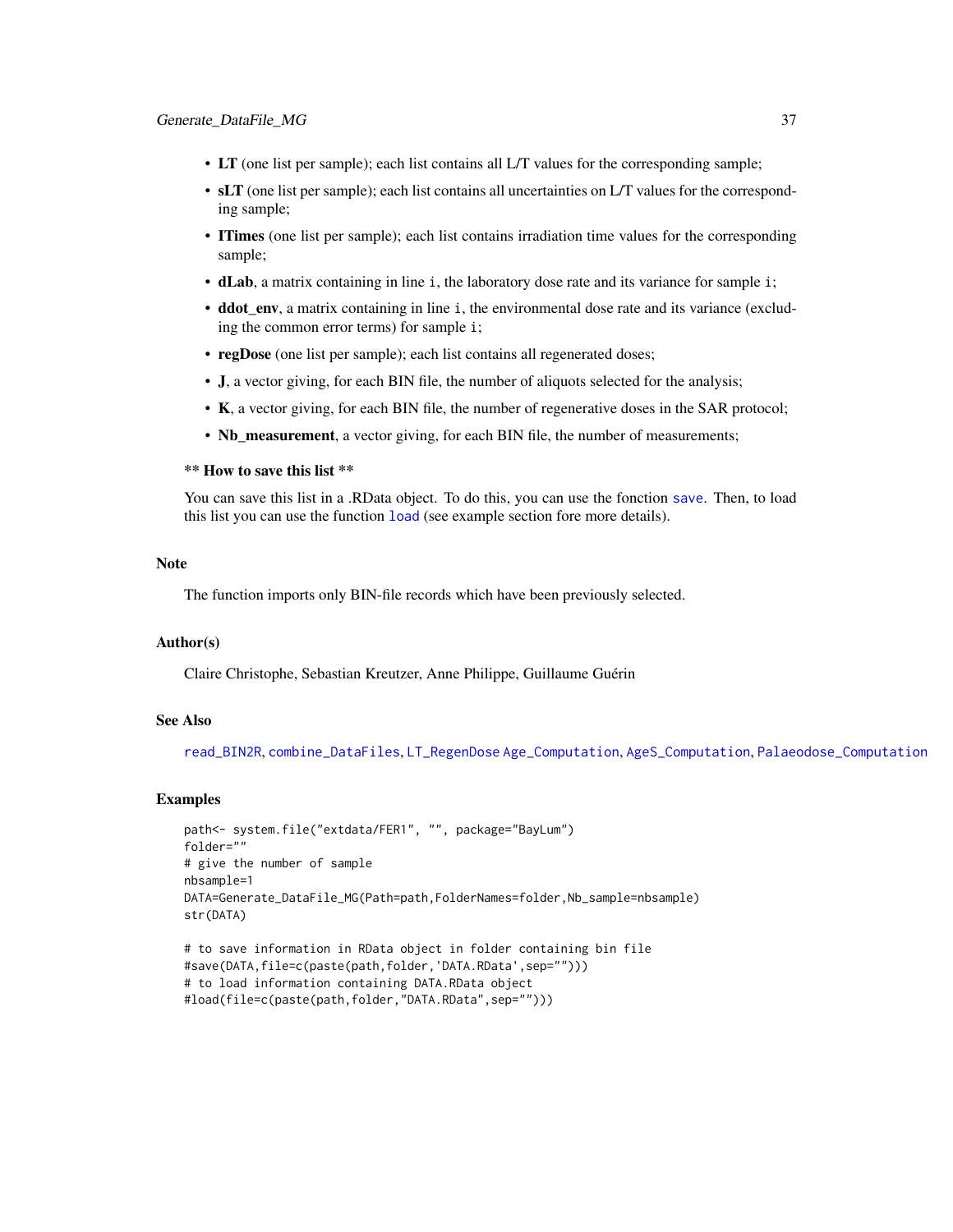<span id="page-37-1"></span><span id="page-37-0"></span>

## Description

This function plots Lx/Tx values as a function of regenerative dose, for every selected aliquot and for each sample.

## Usage

```
LT_RegenDose(DATA, Path, FolderNames, SampleNames = FolderNames,
 Nb_sample, BinPerSample = rep(1, Nb_sample), SG = rep(TRUE,
 Nb_sample), sepDP = c(","), nrow = 3L, ncol = nrow)
```
## Arguments

| <b>DATA</b>  | list (required): list of objects LT, sLT, ITimes, dLab, ddot_env, regDose, J, K,<br>Nb_measurement, provided by Generate_DataFile or Generate_DataFile_MG<br>or combine_DataFiles. DATA can contain information from more than one sam-<br>ple.                 |  |  |
|--------------|-----------------------------------------------------------------------------------------------------------------------------------------------------------------------------------------------------------------------------------------------------------------|--|--|
| Path         | character (required): path to the project folder (the same as the one used in<br>Generate_DataFile or Generate_DataFile_MG to provide DATA)                                                                                                                     |  |  |
| FolderNames  | character (required): vector of names of the sub-folders containing the BIN<br>files, which were used by Generate_DataFile or Generate_DataFile_MG to<br>generate the DATA object.                                                                              |  |  |
| SampleNames  | character (with default): Names of samples. To use if there is more than one bin<br>file per sample.                                                                                                                                                            |  |  |
| Nb_sample    | integer (required): ID number (in [1, Nb_sample]) of the sample selected for<br>plotting L/T as a function of regenerative doses. Required if the DATA object<br>contains information for more than one sample.                                                 |  |  |
| BinPerSample | integer (with default): integer vector (with default): vector with the number of<br>BIN files per sample, which was used in Generate_DataFile or Generate_DataFile_MG<br>to generate the DATA object.                                                           |  |  |
| SG           | logical (with default): vector to set the type of measurement for each sample<br>(length(SG)=Nb_sample). If the sample of number ID equal to i, SG[i]=TRUE<br>if it is a Single-grain OSL measurements, SG[i]=FALSE if it is a Multi-grain<br>OSL measurements. |  |  |
| sepDP        | character (with default): column separator in the DiscPose.csv file or in Disc.csv<br>file. It must be the same separator for all samples, for Single-grain OSL mea-<br>surements or Multi-grain OSL measurements.                                              |  |  |
| nrow         | integer (with default): controls the arangment of the plots, here the number of<br>rows. Can be set to NULL.                                                                                                                                                    |  |  |
| ncol         | integer (with default): controls the arangment of the plots, here the number of<br>columns. Can be set to NULL.                                                                                                                                                 |  |  |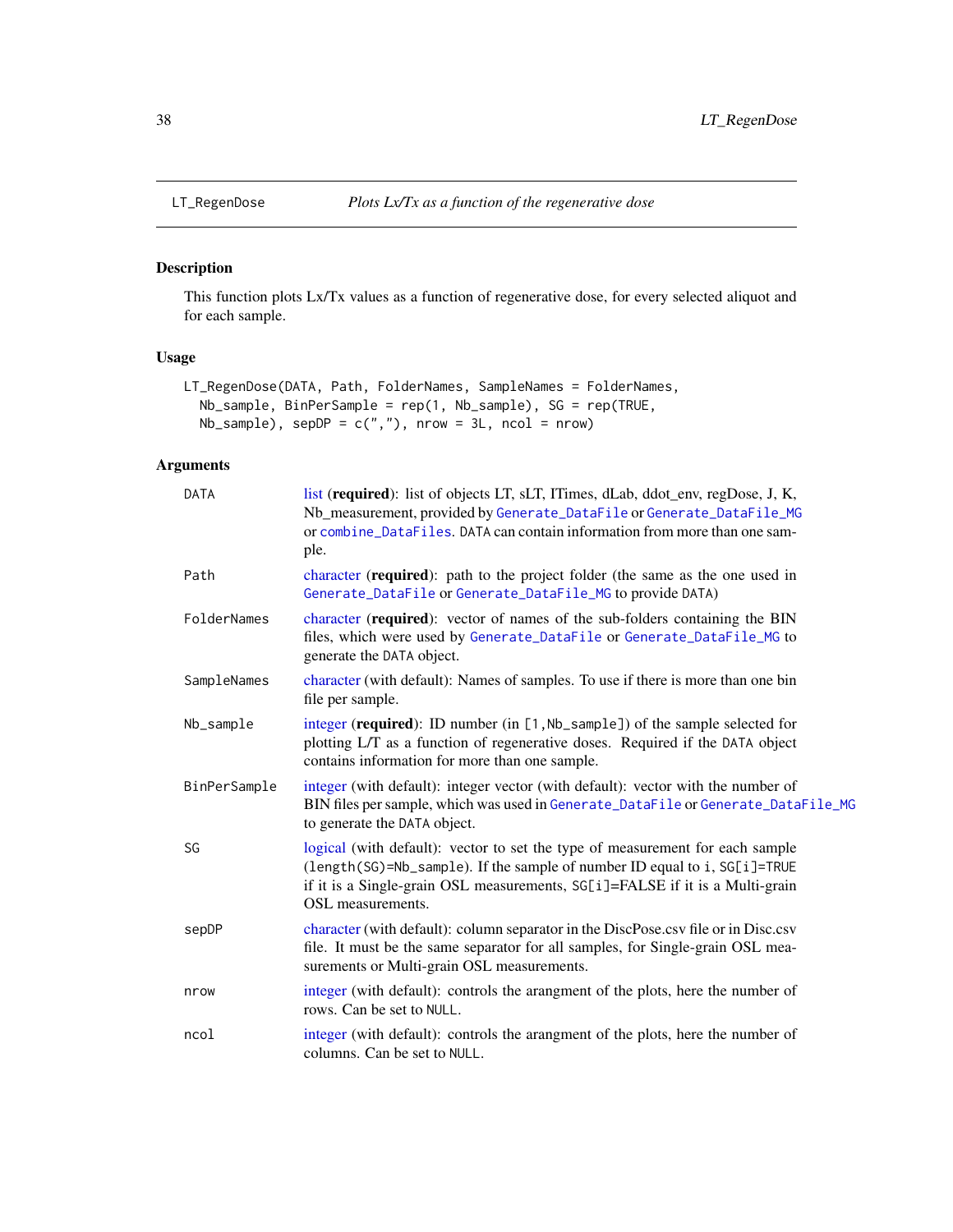## <span id="page-38-0"></span>Details

To fill FolderNames and BinPerSample, we refer to the **Detail** section from the [Generate\\_DataFile](#page-29-1) or [Generate\\_DataFile](#page-29-1) function. As well for a precise description of input DATA.

## Value

Lx/Tx plots; there are as many plots as selected aliquots in the DiscPos.csv file. There are 9 plots per page. There is not interpolation.

## Author(s)

Claire Christophe, Sebastian Kreutzer, Anne Philippe, Guillaume Guérin

#### See Also

[Generate\\_DataFile](#page-29-1), [Generate\\_DataFile\\_MG](#page-33-1)

### Examples

```
## load data file generated by the function Generate_DataFile
data(DATA3,envir = environment())
path<- system.file("extdata/FER1", "", package="BayLum")
folder=""
samplename="FER1"
LT_RegenDose(DATA=DATA3,Path=path,FolderNames=folder,SampleNames=samplename,Nb_sample=1,SG=FALSE)
```
Marine\_CalC14 *Marine data for calibration of 14C age*

### Description

As 14C years is not equal to calendar years because atmospheric 14C concentration varies through time. Hence, data in marine\_CalC14 allows a calibration for hypothetical "global" marine reservoir.

#### Usage

```
data("Marine_CalC14")
```
## Format

A data frame with 3 variables.

CAL.BP a numeric vector correpondig to calendar years befor present

X14C.age a numeric vector correponding to 14C age

Error a numeric vector correponding to error arround 14C age measurement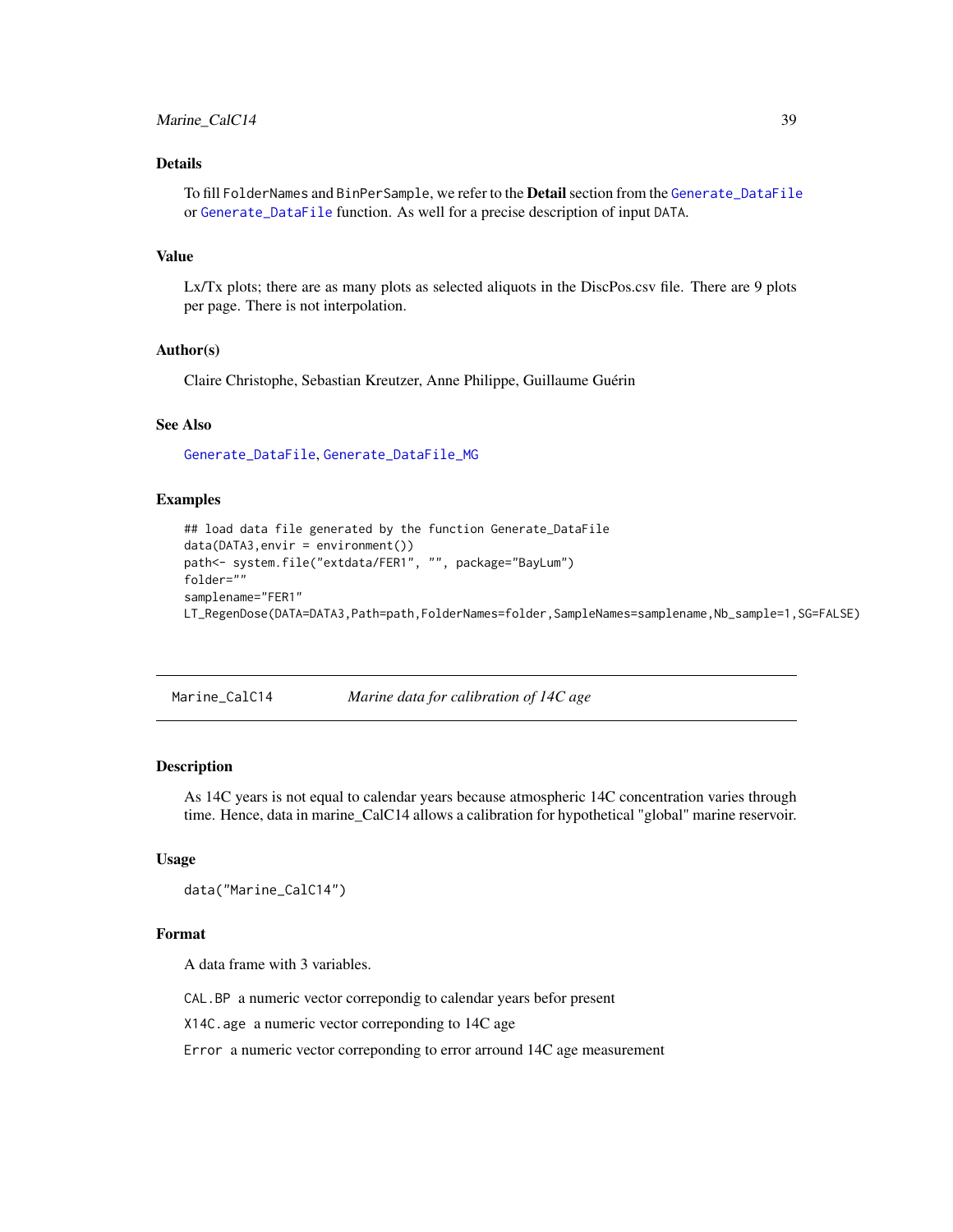#### References

Reimer PJ, Bard E, Bayliss A, Beck JW, Blackwell PC, Bronl Ramsey C, Buck CE, Cheng H, Edwards RL, Friedrich M, Grootes PM, Guilderson TP, Haflidason H, Hajdas I, Hatte C, Heaton TJ, Hoffmann DL, Hogg AG, Hughen KA, Kaiser KF, Kromer B, Manning SW, Niu M, Reimer RW, Richards DA, Scott EM, Southon JR, Staff RA, Turney CSM, van der Plicht J. 2013. IntCal13 ans Marine13 radiocarbon age calibration curves 0-50000 years cal BP. Radiocarbon 55(4)=1869-1887.

## Examples

```
data(Marine_CalC14)
## maybe str(Marine_CalC14) ; head(Marine_CalC14) ...
```
MCMCsample *MCMC sample from the posterior distribution of the dataset GDB5*

#### Description

MCMC samples from the posterior distribution of "A" for age, "D" for palaeodose and "sD" for dispersion of equivalent doses around "D", of the data set GDB5.

#### Usage

```
data("MCMCsample")
```
#### Format

It is a matric with 6000 row and tree column.

A The first column of the matrice are sampled from the posterior distribution of the paramete A

D The first column of the matrice are sampled from the posterior distribution of the paramete D

sD The first column of the matrice are sampled from the posterior distribution of the paramete sD

## References

Tribolo, C., Asrat, A., Bahain, J. J., Chapon, C., Douville, E., Fragnol, C., Hernandez, M., Hovers, E., Leplongeon, A., Martin, L, Pleurdeau, D, Pearson, O , Puaud, S, Assefa, Z. (2017). Across the Gap: Geochronological and Sedimentological Analyses from the Late Pleistocene-Holocene Sequence of Goda Buticha, Southeastern Ethiopia. PloS one, 12(1), e0169418.

#### Examples

```
data(MCMCsample)
## maybe str(MCMCsample) ; plot(MCMCsample[,1],type="l") ...
```
<span id="page-39-0"></span>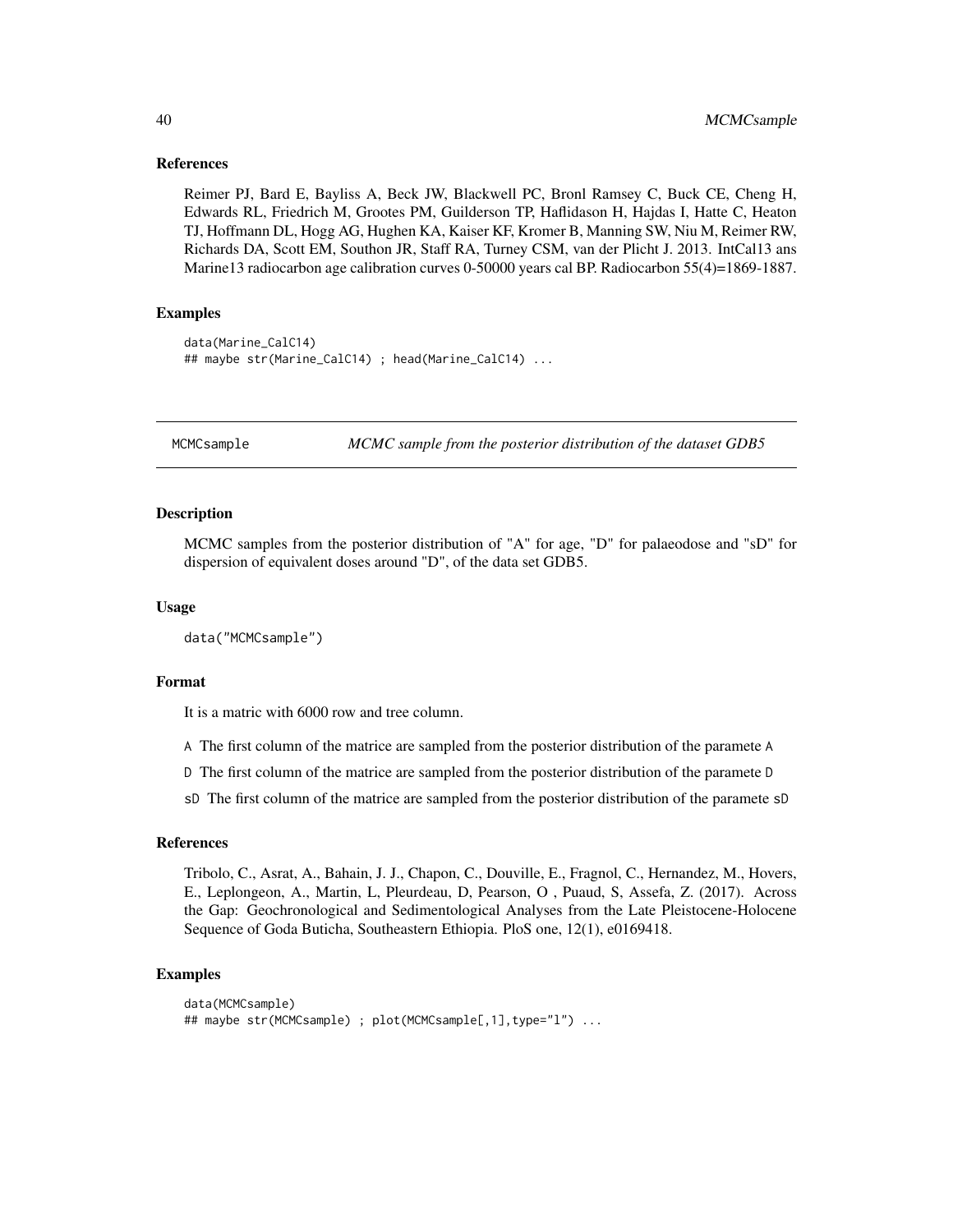<span id="page-40-0"></span>

## Description

A list of models for C14 data to define likelyhood in JAGS models.

#### Usage

```
data("ModelC14")
```
## Format

This list contains:

full a model considering error on calibration curve.

naive a model not considering error on calibration curve.

## References

Reimer PJ, Bard E, Bayliss A, Beck JW, Blackwell PC, Bronl Ramsey C, Buck CE, Cheng H, Edwards RL, Friedrich M, Grootes PM, Guilderson TP, Haflidason H, Hajdas I, Hatte C, Heaton TJ, Hoffmann DL, Hogg AG, Hughen KA, Kaiser KF, Kromer B,Manning SW, Niu M, Reimer RW, Richards DA, Scott EM, Southon JR, Staff RA, Turney CSM, van der Plicht J. 2013. IntCal13 ans Marine13 radiocarbon age calibration curves 0-50000 years cal BP. Radiocarbon 55(4)=1869-1887.

Hogg AG, Hua Q, Blackwell PG, Niu M, Buck CE, Guilderson TP, Heaton TJ, Palmer JG, Reimer PJ, Reimer RW, Turney CSM, Zimmerman SRH. 2013. SHCal13 Southern Hemisphere calibration, 0-50000 years cal BP. Radiocarbon 55(4):1889-1903

#### Examples

```
data(Model_AgeC14)
## ModelC14[[full]]
## ModelC14$full
```
ModelOSL *Likelihood of OSL samples for JAGS models use in* Age\_OSLC14

#### Description

A list of models for OSL data to define likelyhood in JAGS models.

#### Usage

data("ModelOSL")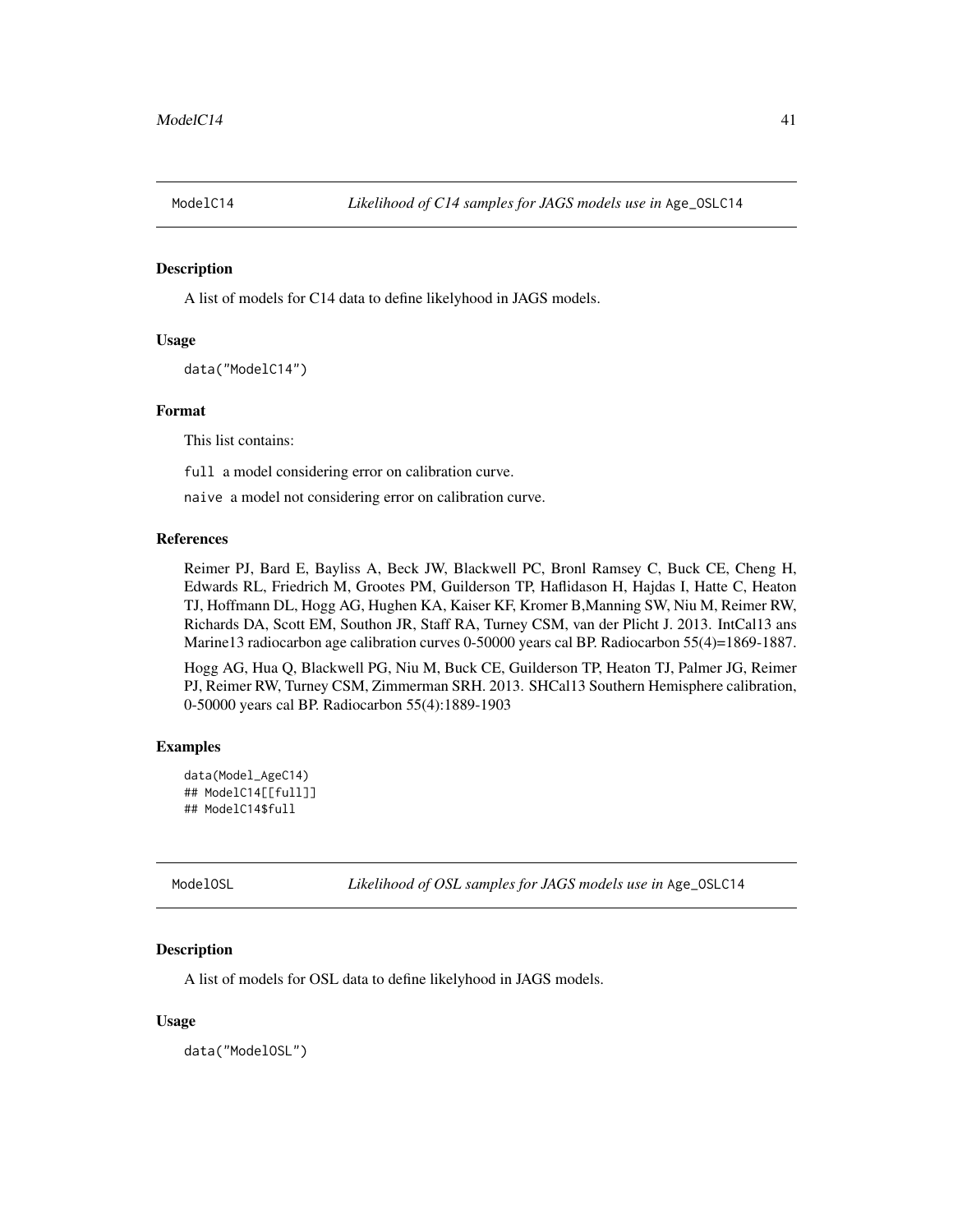## <span id="page-41-0"></span>Format

This list contains:

- AgesMultiCS2\_EXPLIN a list of 4 models that all consider a saturating exponential plus linear growth. These 4 models have different distribution to describe equivalent dose values around the palaeodose.
- AgesMultiCS2\_EXP a list of 4 models that all consider a saturating exponential growth. These 4 models have different distribution to describe equivalent dose values around the palaeodose.
- AgesMultiCS2\_EXPZO a list of 4 models that all consider a saturating exponential plus linear growth and fitting through the origin. These 4 models have different distribution to describe equivalent dose values around the palaeodose.
- AgesMultiCS2\_EXPLINZO a list of 4 models that all consider a saturating exponential growth and fitting through the origin. These 4 models have different distribution to describe equivalent dose values around the palaeodose.

## Details

The different distibutions to describe equivalent dose values around the palaeodose are:

cauchy a Cauchy distribution with postition parameter equal to the palaeodose of the sample

gaussian a Gaussian distribution with mean equal to the palaeodose of the sample

- lognormal\_A a log-normal distribution with mean or Average equal to the palaeodose of the sample
- lognormal\_M a log-normal distribution with Median equal to the palaeodose of the sample

For more information we refer to the function [AgeS\\_Computation](#page-6-1), section Details.

#### References

Plummer, M. (2003). JAGS: A program for analysis of Bayesian graphical models using Gibbs sampling. In Proceedings of the 3rd international workshop on distributed statistical computing, volume 124, page 125. Technische Universit at Wien, Austria.

Plummer, M. (2015). JAGS Version 4.0. 0 user manual.

#### Examples

```
data(ModelOSL)
## The JAGS model of the likelyhood for a saturating exponential plus linear growth
## (a function of the type \code{f(x)=a(1-exp(-x/b))+cx+d})
## and a gaussian distribution of equivalent doses around the palaeodose:
## ModelOSL[[AgesMultiOSL_EXPLIN]][[gaussian]]
```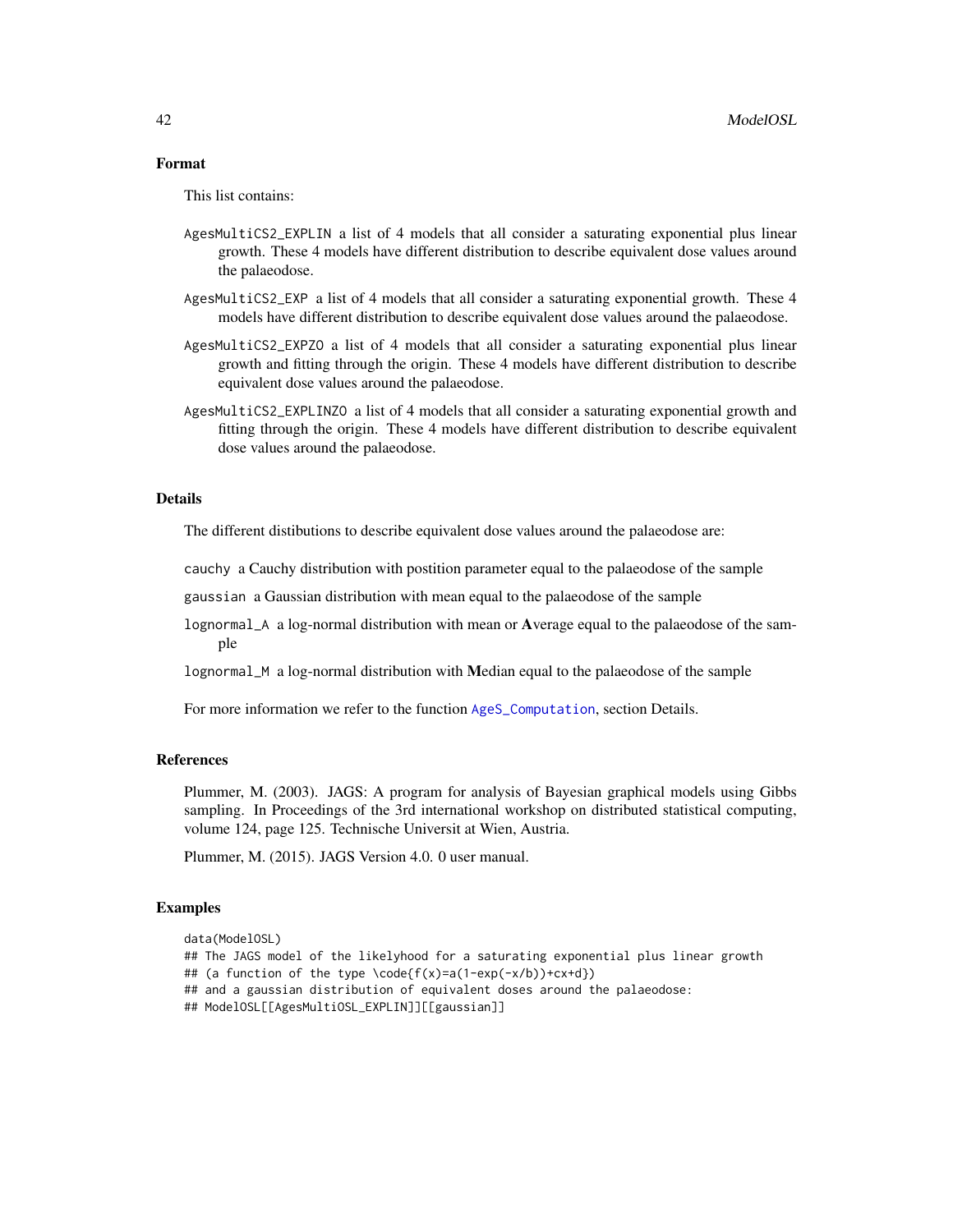#### <span id="page-42-0"></span>Description

A list to define prior in JAGS models, taking acount OSL data and C14 data in stratigraphic constraint. The difficulty is in the fact that each cases is different. The youngest sample can be a C14 as well as a OSL sample. To resolve this problem we consider diferent cases thanks to this list.

#### Usage

data("ModelPrior")

## Format

This list contains:

Sample1\_C14 model considering that the youngest sample is a C14 sample

Sample1\_OSL model considering that the youngest sample is a OSL sample

C14\_OSL model considering that the second sample is a C14 sample

OSL\_C14 model considering that the second sample is a OSL sample

C14 model considering that the last sample is a C14 sample

OSL model considering that the last sample is a OSL sample

#### References

Plummer, M. (2003). JAGS: A program for analysis of Bayesian graphical models using Gibbs sampling. In Proceedings of the 3rd international workshop on distributed statistical computing, volume 124, page 125. Technische Universit at Wien, Austria.

Plummer, M. (2015). JAGS Version 4.0. 0 user manual.

## **Examples**

```
data(ModelPrior)
## ModelPrior[[OSL]]
## ModelPrior$OSL
```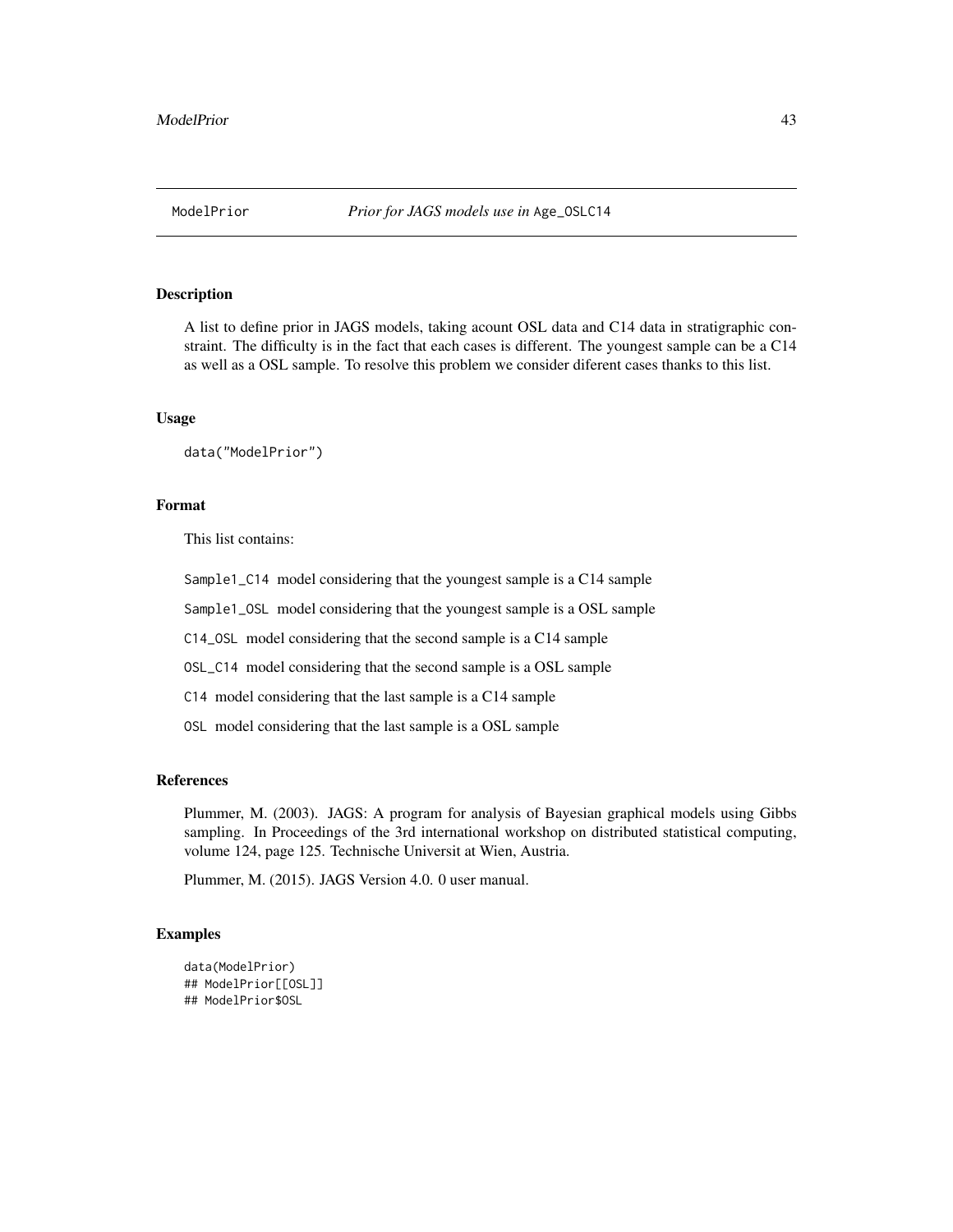#### <span id="page-43-0"></span>**Description**

A list of JAGS models use to a Bayesian analysis of OSL age of one sample. There are models for various growth curves and various distrubution to describe equivalent dose distribution around the palaeodose.

#### Usage

data("Model\_Age")

#### Format

This list contains:

- AgeMultiBF\_EXPLIN a list of 4 models that all consider a saturating exponential plus linear growth. These 4 models have different distribution to describe equivalent dose values around the palaeodose.
- AgeMultiBF\_EXP a list of 4 models that all consider a saturating exponential growth. These 4 models have different distribution to describe equivalent dose values around the palaeodose.
- AgeMultiBF\_EXPZO a list of 4 models that all consider a saturating exponential plus linear growth and fitting through the origin. These 4 models have different distribution to describe equivalent dose values around the palaeodose.
- AgeMultiBF\_EXPLINZO a list of 4 models that all consider a saturating exponential growth and fitting through the origin. These 4 models have different distribution to describe equivalent dose values around the palaeodose.

#### Details

The different distibutions to describe equivalent dose values around the palaeodose are:

- cauchy a Cauchy distribution with postition parameter equal to the palaeodose of the sample
- gaussian a Gaussian distribution with mean equal to the palaeodose of the sample
- lognormal\_A a log-normal distribution with mean or Average equal to the palaeodose of the sample
- lognormal\_M a log-normal distribution with Median equal to the palaeodose of the sample

For more information we refer to the function [Age\\_Computation](#page-12-1), section Details.

#### References

Plummer, M. (2003). JAGS: A program for analysis of Bayesian graphical models using Gibbs sampling. In Proceedings of the 3rd international workshop on distributed statistical computing, volume 124, page 125. Technische Universit at Wien, Austria.

Plummer, M. (2015). JAGS Version 4.0. 0 user manual.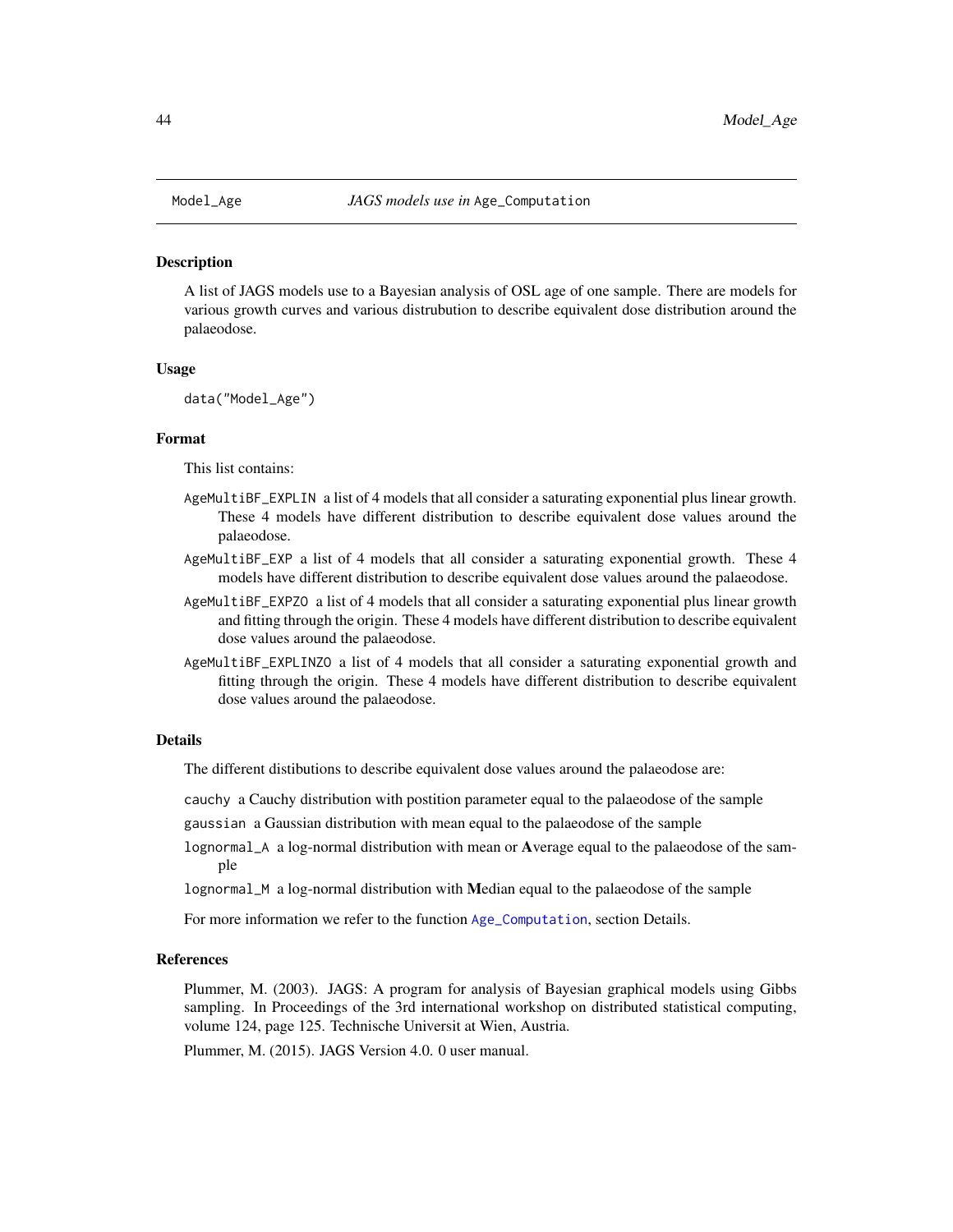## <span id="page-44-0"></span>Model\_AgeC14 45

#### See Also

[rjags](#page-0-0)

#### Examples

```
data(Model_Age)
## The JAGS model for a saturating exponential plus linear growth
## (a function of the type \code{f(x)=a(1-exp(-x/b))+cx+d})
## and a gaussian distribution of equivalent doses around the palaeodose:
# Model_Age[[AgeMultiBF_EXPLIN]][[gaussian]]
```
Model\_AgeC14 *JAGS models use in* AgeC14\_Computation

### Description

A list of JAGS models use to a Bayesian analysis of C14 calibration age of various sample. Stratigraphic relations can be taken in count to calibrate C14 ages. This ages take into account that some data can be an outlier.

#### Usage

data("Model\_AgeC14")

## Format

This list contains:

full a model considering error on calibration curve.

naive a model not considering error on calibration curve.

#### References

Reimer PJ, Bard E, Bayliss A, Beck JW, Blackwell PC, Bronl Ramsey C, Buck CE, Cheng H, Edwards RL, Friedrich M, Grootes PM, Guilderson TP, Haflidason H, Hajdas I, Hatte C, Heaton TJ, Hoffmann DL, Hogg AG, Hughen KA, Kaiser KF, Kromer B,Manning SW, Niu M, Reimer RW, Richards DA, Scott EM, Southon JR, Staff RA, Turney CSM, van der Plicht J. 2013. IntCal13 ans Marine13 radiocarbon age calibration curves 0-50000 years cal BP. Radiocarbon 55(4)=1869-1887.

Hogg AG, Hua Q, Blackwell PG, Niu M, Buck CE, Guilderson TP, Heaton TJ, Palmer JG, Reimer PJ, Reimer RW, Turney CSM, Zimmerman SRH. 2013. SHCal13 Southern Hemisphere calibration, 0-50000 years cal BP. Radiocarbon 55(4):1889-1903

#### See Also

[rjags](#page-0-0)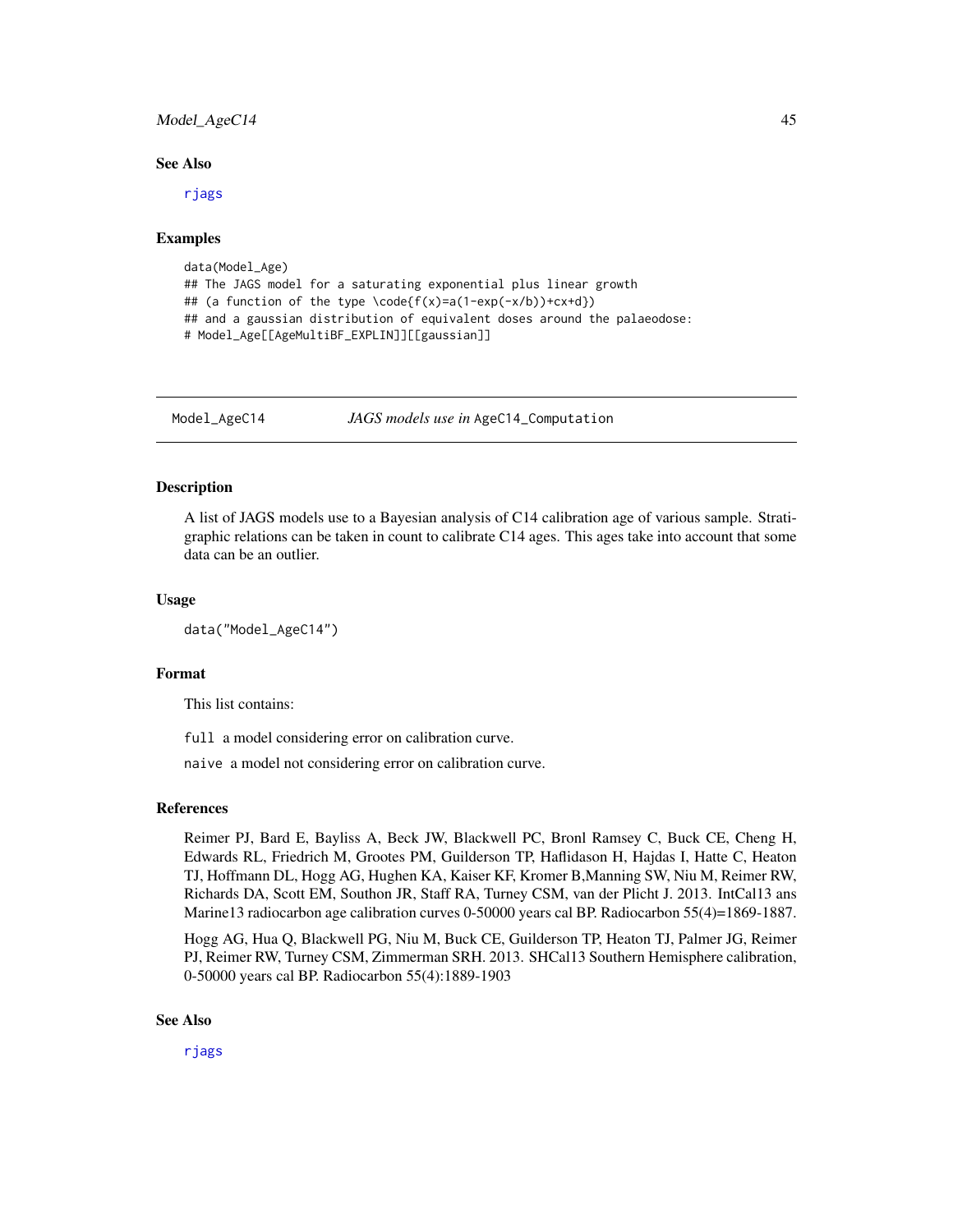#### Examples

```
data(Model_AgeC14)
## Model_AgeC14[[full]]
## Model_AgeC14$full
```
Model\_AgeS *JAGS models use in* AgeS\_Computation

#### **Description**

A list of JAGS models use to a Bayesian analysis of OSL age of various samples. There are models for various growth curves and various distrubution to describe equivalent dose distribution around the palaeodose.

#### Usage

data("Model\_AgeS")

#### Format

This list contains:

- AgesMultiCS2\_EXPLIN a list of 4 models that all consider a saturating exponential plus linear growth. These 4 models have different distribution to describe equivalent dose values around the palaeodose.
- AgesMultiCS2\_EXP a list of 4 models that all consider a saturating exponential growth. These 4 models have different distribution to describe equivalent dose values around the palaeodose.
- AgesMultiCS2\_EXPZO a list of 4 models that all consider a saturating exponential plus linear growth and fitting through the origin. These 4 models have different distribution to describe equivalent dose values around the palaeodose.
- AgesMultiCS2\_EXPLINZO a list of 4 models that all consider a saturating exponential growth and fitting through the origin. These 4 models have different distribution to describe equivalent dose values around the palaeodose.

#### Details

The different distibutions to describe equivalent dose values around the palaeodose are:

- cauchy a Cauchy distribution with postition parameter equal to the palaeodose of the sample
- gaussian a Gaussian distribution with mean equal to the palaeodose of the sample
- lognormal\_A a log-normal distribution with mean or Average equal to the palaeodose of the sample
- lognormal\_M a log-normal distribution with Median equal to the palaeodose of the sample

For more information we refer to the function [AgeS\\_Computation](#page-6-1), section Details.

<span id="page-45-0"></span>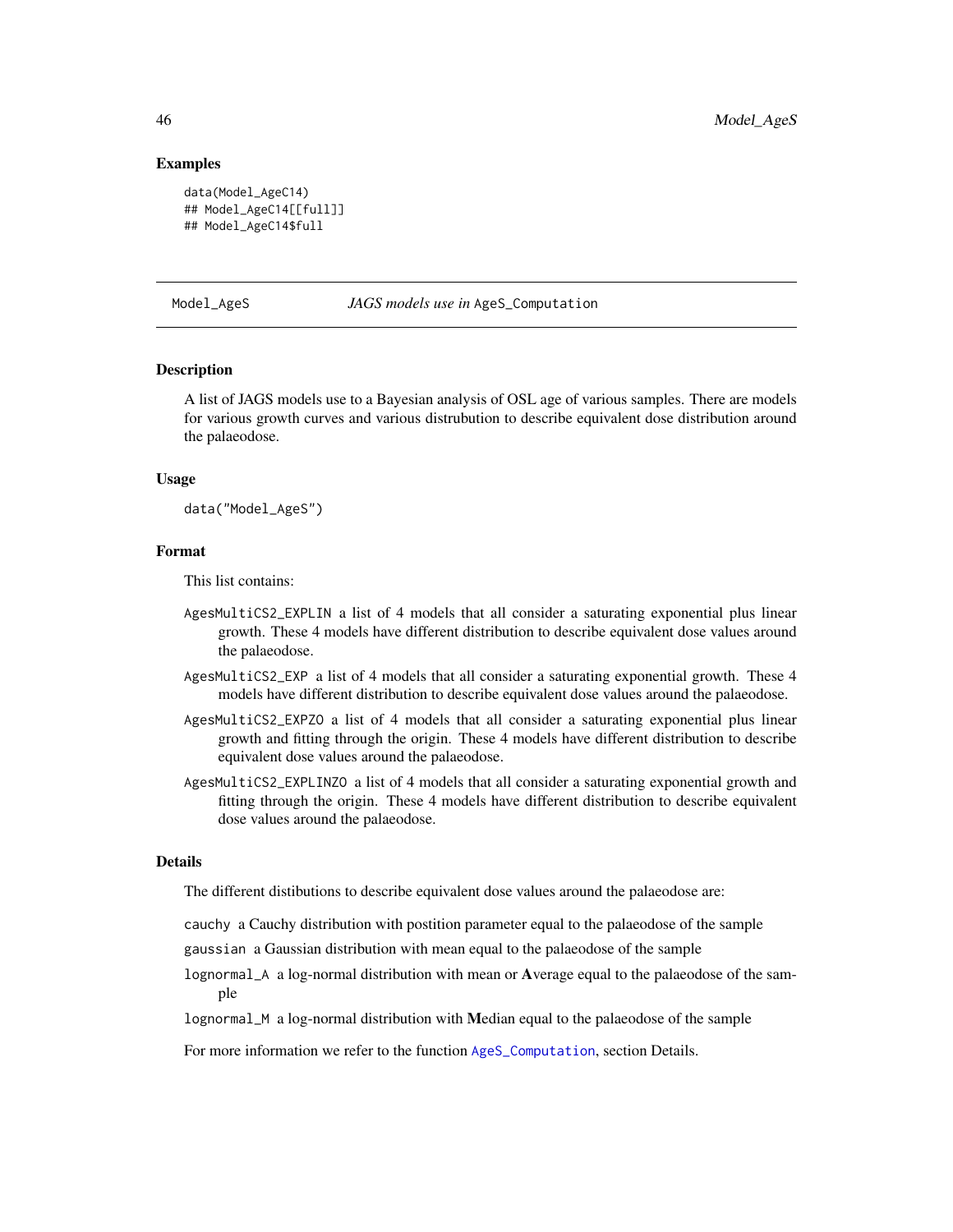#### <span id="page-46-0"></span>Model\_Palaeodose 47

#### References

Plummer, M. (2003). JAGS: A program for analysis of Bayesian graphical models using Gibbs sampling. In Proceedings of the 3rd international workshop on distributed statistical computing, volume 124, page 125. Technische Universit at Wien, Austria.

Plummer, M. (2015). JAGS Version 4.0. 0 user manual.

#### See Also

[rjags](#page-0-0)

#### Examples

```
data(Model_AgeS)
## The JAGS model for a saturating exponential plus linear growth
## (a function of the type \code{f(x)=a(1-exp(-x/b))+cx+d})
## and a gaussian distribution of equivalent doses around the palaeodose:
# Model_Age[[AgesMultiCS2_EXPLIN]][[gaussian]]
```
Model\_Palaeodose *JAGS models use in* Palaeodose\_Computation

#### **Description**

A list of JAGS models use to a Bayesian analysis of OSL palaeodose of one or various samples. There are models for various growth curves and various distrubution to describe equivalent dose distribution around the palaeodose.

#### Usage

data("Model\_Palaeodose")

### Format

This list contains:

- PalaeodosesMultiBF\_EXPLIN a list of 4 models that all consider a saturating exponential plus linear growth. These 4 models have different distribution to describe equivalent dose values around the palaeodose.
- PalaeodosesMultiBF\_EXP a list of 4 models that all consider a saturating exponential growth. These 4 models have different distribution to describe equivalent dose values around the palaeodose.
- PalaeodosesMultiBF\_EXPZO a list of 4 models that all consider a saturating exponential plus linear growth and fitting through the origin. These 4 models have different distribution to describe equivalent dose values around the palaeodose.
- PalaeodosesMultiBF\_EXPLINZO a list of 4 models that all consider a saturating exponential growth and fitting through the origin. These 4 models have different distribution to describe equivalent dose values around the palaeodose.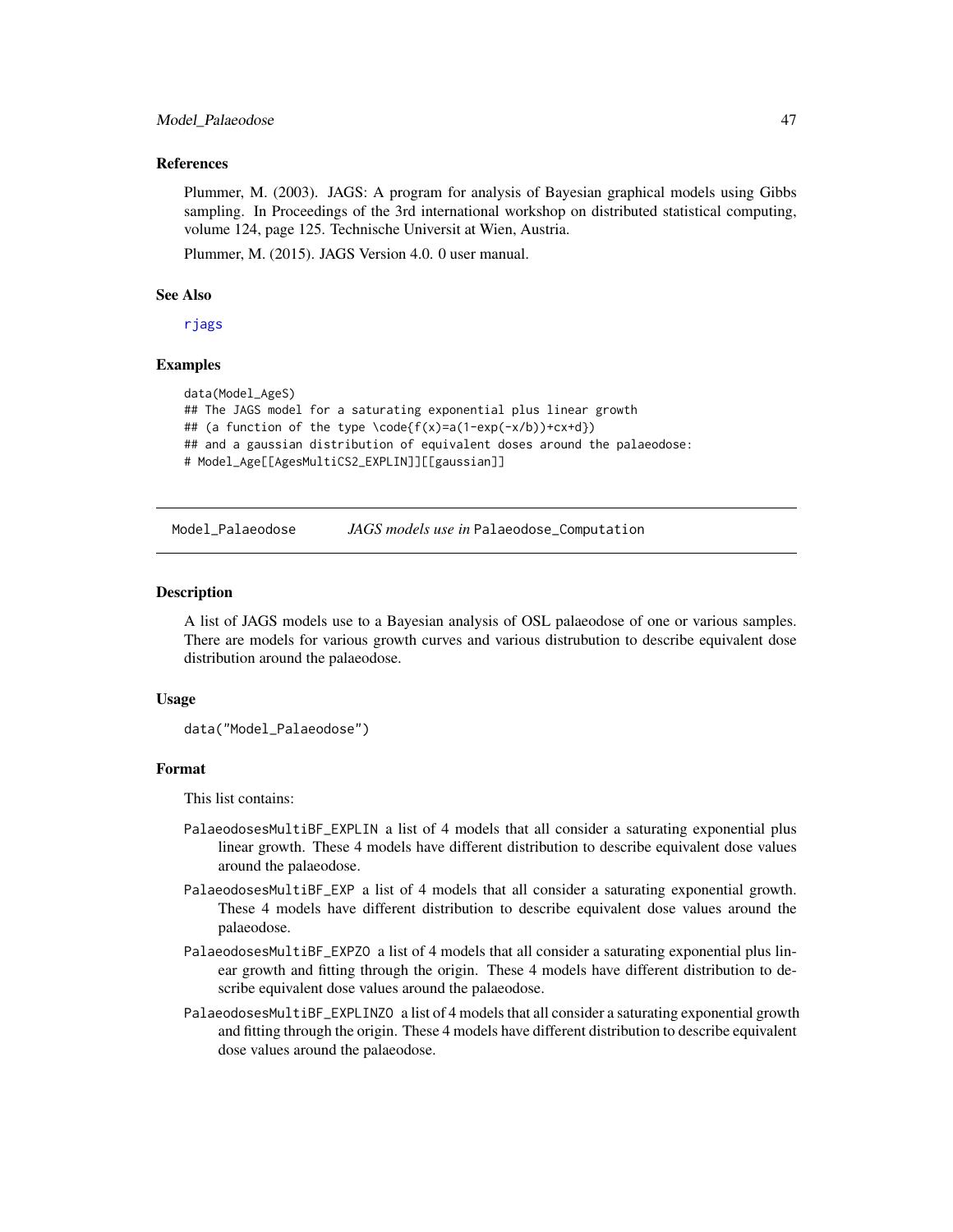#### <span id="page-47-0"></span>Details

The different distibutions to describe equivalent dose values around the palaeodose are:

cauchy a Cauchy distribution with postition parameter equal to the palaeodose of the sample

gaussian a Gaussian distribution with mean equal to the palaeodose of the sample

lognormal\_A a log-normal distribution with mean or Average equal to the palaeodose of the sample

lognormal\_M a log-normal distribution with Median equal to the palaeodose of the sample

For more information we refer to the function [Palaeodose\\_Computation](#page-47-1), section Details.

## References

Plummer, M. (2003). JAGS: A program for analysis of Bayesian graphical models using Gibbs sampling. In Proceedings of the 3rd international workshop on distributed statistical computing, volume 124, page 125. Technische Universit at Wien, Austria.

Plummer, M. (2015). JAGS Version 4.0. 0 user manual.

## See Also

[rjags](#page-0-0)

#### Examples

```
data(Model_Palaeodose)
## The JAGS model for a saturating exponential plus linear growth
## (a function of the type \code{f(x)=a(1-exp(-x/b))+cx+d})
## and a gaussian distribution of equivalent doses around the palaeodose:
# Model_Age[[PalaeodosesMultiBF_EXPLIN]][[gaussian]]
```
<span id="page-47-1"></span>Palaeodose\_Computation

*Bayesian analysis for the palaeodose estimation of various samples*

#### **Description**

This function computes the palaeodose (in Gy) of one or various samples according to the model developed in Combes et al (2015), based on an output of [Generate\\_DataFile](#page-29-1) or [Generate\\_DataFile\\_MG](#page-33-1) or both of them using [combine\\_DataFiles](#page-24-1).

Samples, for which data is avalilable in several BIN files, can be analysed.

Single-grain or Multi-grain OSL measurements can be analysed simultaneouly.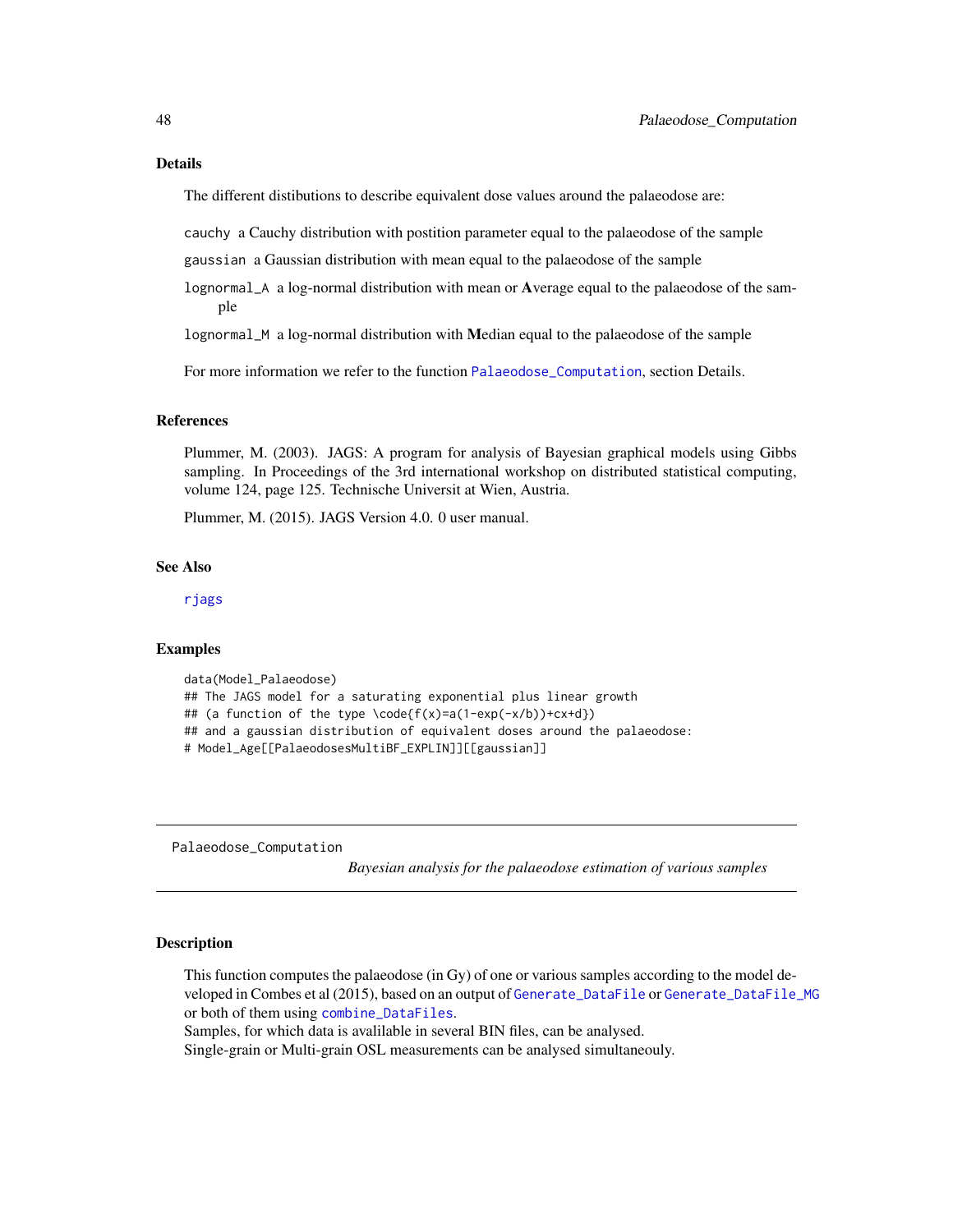## <span id="page-48-0"></span>Usage

```
Palaeodose_Computation(DATA, SampleNames, Nb_sample,
 BinPerSample = rep(1, Nb_sample), SavePdf = FALSE,
 OutputFileName = c("MCMCplot"), OutputFilePath = c(""),
  SaveEstimates = FALSE, OutputTableName = c("DATA"),
 OutputTablePath = c(""), LIN_fit = TRUE, Origin_fit = FALSE,
 distribution = c("cauchy"), Iter = 50000, t = 5, n.chains = 3)
```
## Arguments

| DATA            | list of objects: LT, sLT, ITimes, dLab, ddot_env, regDose, J, K, Nb_measurement,<br>provided by Generate_DataFile or Generate_DataFile_MG. DATA contains<br>information for more than one sample.                                                                                                                                                            |  |  |
|-----------------|--------------------------------------------------------------------------------------------------------------------------------------------------------------------------------------------------------------------------------------------------------------------------------------------------------------------------------------------------------------|--|--|
| SampleNames     | character vector: names of sample. The length of this vector is equal to Nb_sample.                                                                                                                                                                                                                                                                          |  |  |
| Nb_sample       | integer: number of samples.                                                                                                                                                                                                                                                                                                                                  |  |  |
| BinPerSample    | integer vector (with default): vector with the number of BIN files per sample.<br>The length of this vector is equal to Nb_sample. BinPerSample[i] correponds<br>to the number of BIN files for the sample whose number ID is equal to i. For<br>more information to fill this vector, we refer to detatils in Generate_DataFile<br>or Generate_DataFile_MG. |  |  |
| SavePdf         | boolean (with default): if TRUE save graph in pdf file named OutputFileName<br>in folder OutputFilePath.                                                                                                                                                                                                                                                     |  |  |
|                 | Output FileName character (with default): name of the pdf files that will be generated by the<br>function.                                                                                                                                                                                                                                                   |  |  |
|                 | Output FilePath character (with default): path to the pdf files that will be generated by the func-<br>tion.                                                                                                                                                                                                                                                 |  |  |
| SaveEstimates   | boolean (with default): if TRUE save Bayes estimates and credible interval at<br>level 68 in a csv table named OutputFileName in folder OutputFilePath.                                                                                                                                                                                                      |  |  |
| OutputTableName |                                                                                                                                                                                                                                                                                                                                                              |  |  |
|                 | character (with default): name of the table that will be generated by the function<br>if SaveEstimates=TRUE.                                                                                                                                                                                                                                                 |  |  |
| OutputTablePath |                                                                                                                                                                                                                                                                                                                                                              |  |  |
|                 | character (with default): path to the table that will be generated by the function<br>if SaveEstimates=TRUE.                                                                                                                                                                                                                                                 |  |  |
| LIN_fit         | logical (with default): if TRUE (default) allows a linear component, on top of<br>the (default) saturating exponential curve, for the fitting of dose response curves.<br>Please see details for more informations on the proposed dose response curves.                                                                                                     |  |  |
| Origin_fit      | logical (with default): if TRUE, forces the dose response curves to pass through<br>the origin. Please see details for more informations on the proposed growth<br>curves.                                                                                                                                                                                   |  |  |
| distribution    | character (with default): type of distribution that defines how individual equiv-<br>alent dose values are distributed around the palaeodose. Allowed inputs are<br>"cauchy", "gaussian", "lognormal_A" and "lognormal_M".                                                                                                                                   |  |  |
| Iter            | integer (with default): number of iterations for the MCMC computation (for<br>more information see jags.model).                                                                                                                                                                                                                                              |  |  |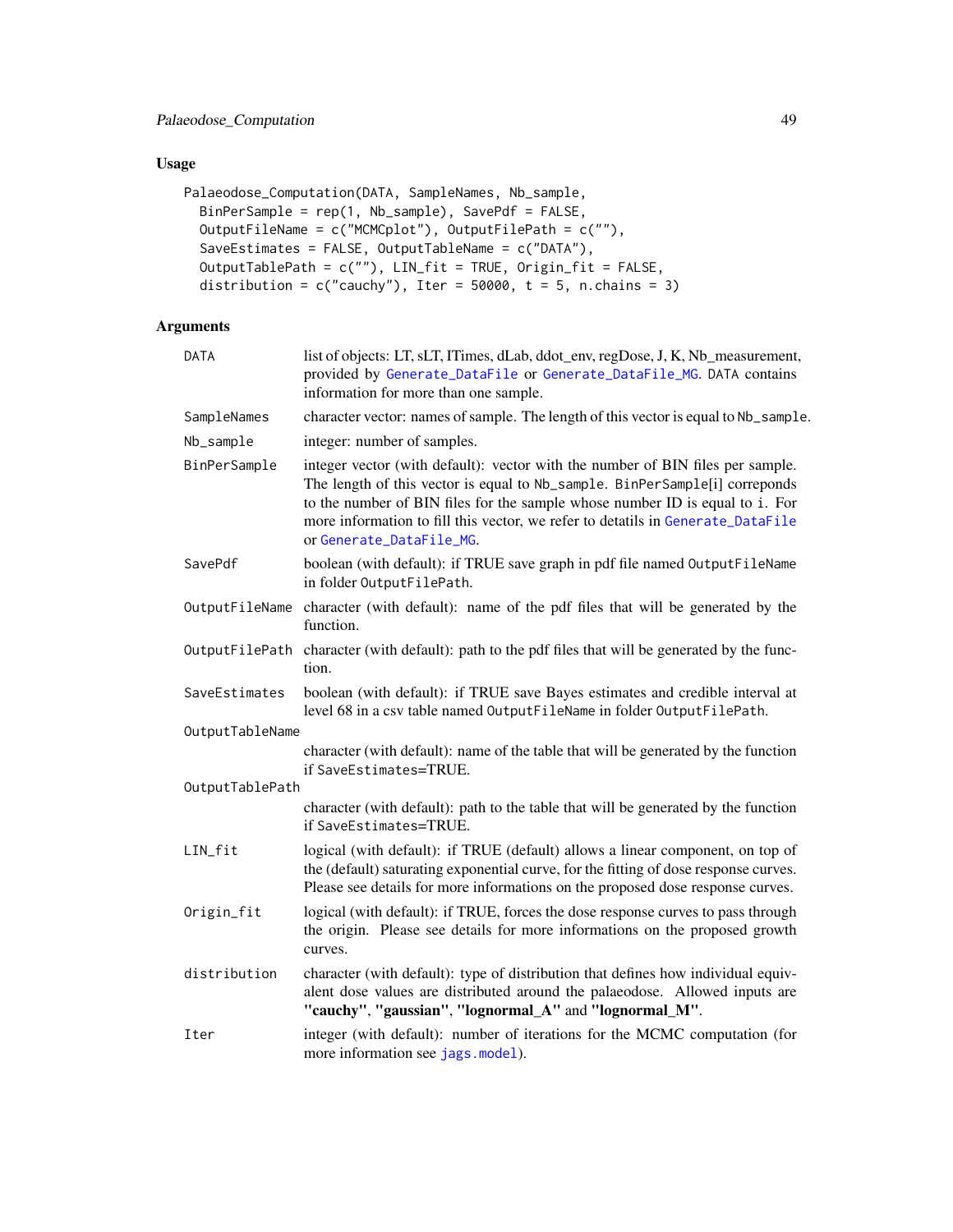<span id="page-49-0"></span>

|          | integer (with default): 1 every t iterations of the MCMC is considered for sam-                              |
|----------|--------------------------------------------------------------------------------------------------------------|
|          | pling the posterior distribution (for more information see jags. model).                                     |
| n.chains | integer (with default): number of independent chains for the model (for more<br>information see jags.model). |

## Details

## \*\* Option on growth curves \*\*

As for [Age\\_Computation](#page-12-1) and [AgeS\\_Computation](#page-6-1), the user can choose from 4 dose response curves:

• Saturating exponential plus linear growth (PalaeodosesMultiBF\_EXPLIN):

for all x in IR+,  $f(x)=a(1-exp(-x/b))+cx+d$ ; select

- LIN\_fit=TRUE
- Origin\_fit=FALSE
- Saturating exponential growth (PalaeodosesMultiBF\_EXP):
	- for all x in IR+,  $f(x)=a(1-exp(-x/b))+d$ ; select
		- LIN\_fit=FALSE
		- Origin\_fit=FALSE
- Saturating exponential plus linear growth and fitting through the origin (PalaeodosesMultiBF\_EXPLINZO): for all x in IR+,  $f(x)=a(1-exp(-x/b))+cx$ ; select
	- LIN\_fit=TRUE
	- Origin\_fit=TRUE
- Saturating exponential growth and fitting through the origin (PalaeodosesMultiBF\_EXPZO): for all  $x$  in IR+,  $f(x)=a(1-exp(-x/b))$ ; select
	- LIN\_fit=FALSE
	- Origin\_fit=TRUE

#### \*\* Option on equivalent dose distribution around the palaeodose \*\*

The use can choose between :

- cauchy: a Cauchy distribution with location parameter equal to the palaeodose of the sample
- gaussian: a Gaussian distribution with mean equal to the palaeodose of the sample
- lognormal\_A: a log-normal distribution with mean or Average equal to the palaeodose of the sample
- lognormal\_M: a log-normal distribution with Median equal to the palaeodose of the sample

## Value

## NUMERICAL OUTPUT

- 1. A list containing the following objects:
	- Sampling that corresponds to a sample of the posterior distributions of palaeodose and equivalent dose dispersion parameters (both in Gy).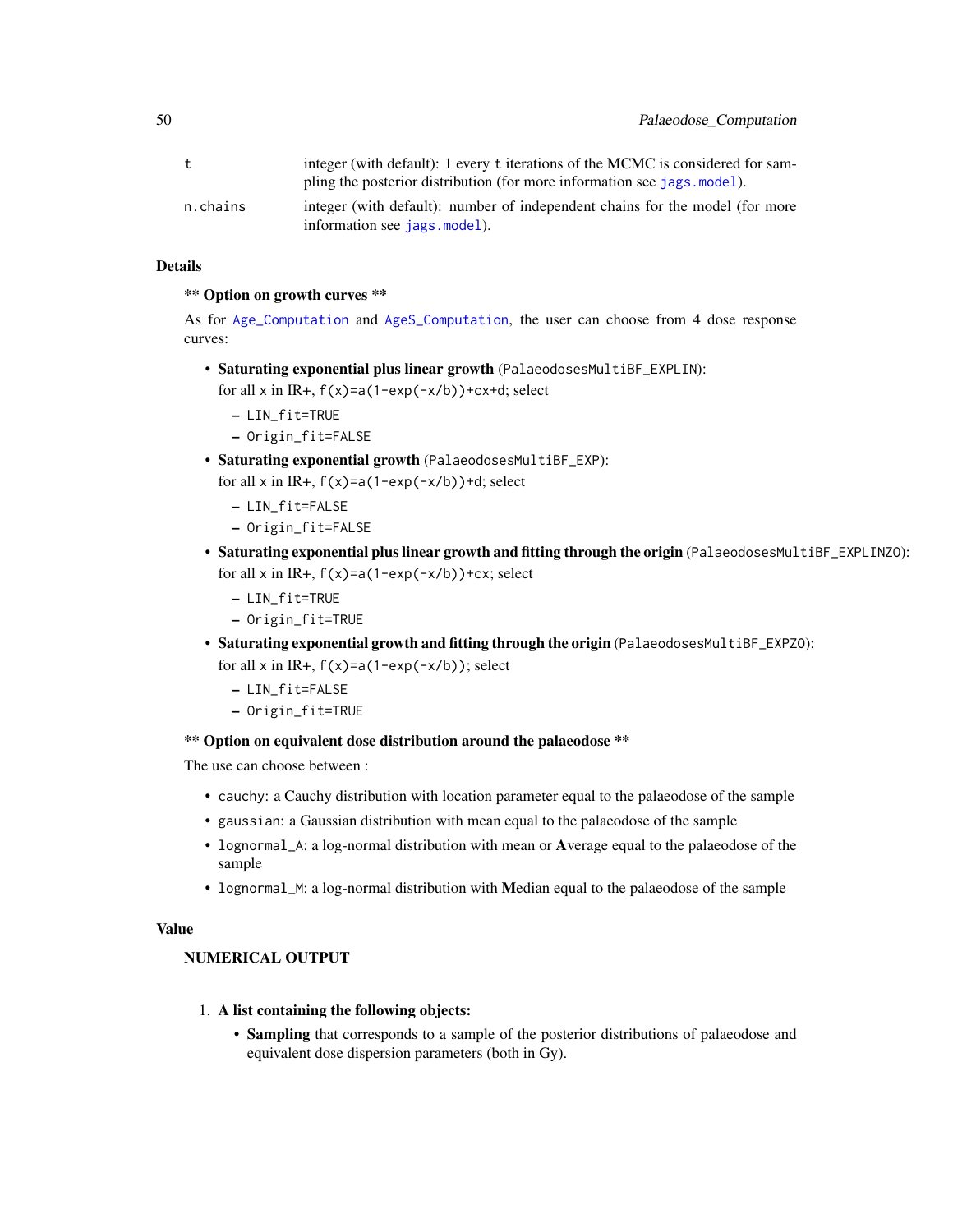- <span id="page-50-0"></span>• Model\_GrowthCurve, stating which dose response fitting option was chosen;
- Distribution, stating which distribution was chosen to model the dispersion of individual equivalent dose values around the palaeodose of the sample.
- 2. The Gelman and Rubin test of convergency: prints the result of the Gelman and Rubin test of convergency for palaeodose and equivalent dose dispersion parameters for each sample. A result close to one is expected.

In addition, the user must visually assess the convergency of the trajectories by looking at the pdf file generated by the function (see **PLOT OUTPUT** for more informations).

If both convergencies (Gelman and Rubin test and plot checking) are satisfactory, the user can consider the printed estimates as valid. Otherwise, the user may try increasing the number of MCMC interations (Iter) to reach convergency.

3. Credible intervals and Bayes estimates: prints the Bayes esitmates, the credible intervals at 95% and 68% for the palaeodose and equivalent dose dispersion parameters for each sample.

#### PLOT OUTPUT

1. MCMC trajectories A graph with the MCMC trajectories and posterior distributions of the palaeodose and equivalent dose dispersion parameters is displayed, there is one page per sample.

The first line of the figure correponds to the palaeodose parameter and the second to the equivalent dose dispersion parameter. On each line, the plot on the left represents the MCMC trajectories, and the one on the right the posterior distribution of the parameter.

2. Summary of palaeodose estimates: plot credible intervals and Bayes estimate of each sample palaeodose on a same graph.

To give result in a publication, we recommend to give the Bayes estimate of the parameters as well as the credible interval at 95% or 68%.

#### Note

Please note that the initial values for all MCMC are currently all the same for all chains since we rely on the automatic initial value generation of JAGS. This is not optimal and will be changed in future. However, it does not affect the quality of the age estimates if the chains have converged.

#### Author(s)

Claire Christophe, Sebastian Kreutzer, Anne Philippe, Guillaume Guérin

#### References

Combes, B., Philippe, A., Lanos, P., Mercier, N., Tribolo, C., Guerin, G., Guibert, P., Lahaye, C., 2015. A Bayesian central equivalent dose model for optically stimulated luminescence dating. Quaternary Geochronology 28, 62-70. doi:10.1016/j.quageo.2015.04.001

#### See Also

[Generate\\_DataFile](#page-29-1), [Generate\\_DataFile\\_MG](#page-33-1), [combine\\_DataFiles](#page-24-1), [rjags](#page-0-0), [plot\\_MCMC](#page-52-1), [Age\\_Computation](#page-12-1), [AgeS\\_Computation](#page-6-1)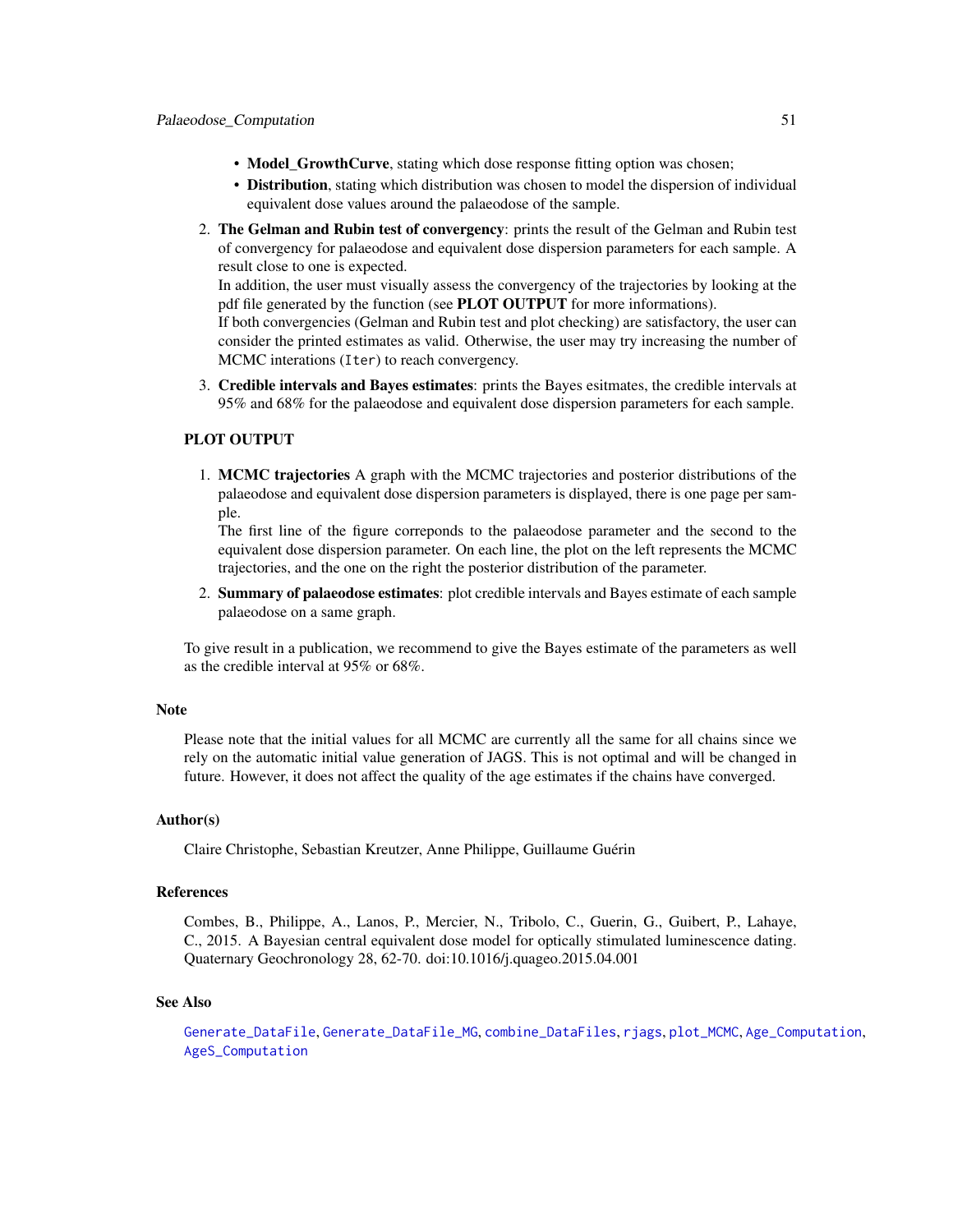## Examples

```
## Load data
data(DATA1, envir = environment())## Palaeodose computation of samples GDB3
P=Palaeodose_Computation(DATA=DATA1,Nb_sample=1,SampleNames=c("GDB5"),Iter=100)
```
<span id="page-51-1"></span>plot\_Ages *Create age plot*

## Description

Create age plot

#### Usage

```
plot_Ages(object, sample_names = NULL, ...)
```
#### Arguments

| object       | list (required): Output as created by functions like AgeC14_Computation.                                                                                                                                                                                              |  |  |
|--------------|-----------------------------------------------------------------------------------------------------------------------------------------------------------------------------------------------------------------------------------------------------------------------|--|--|
| sample_names | character (optional): alternative samples names used for the plotting, this can<br>also be used to resort the samples in a specific order. If the length of the pro-<br>vided character vector is shorter than the real number of samples, the names are<br>recycled. |  |  |
| $\ddots$ .   | further arguments to control the plot output, standard arguments are: cex, x1im,<br>main, xlab, col further (non-standard) arguments are: grid (TRUE/FALSE),<br>legend (TRUE/FALSE), legend. text (character input needed), legend. pos graph-<br>ics::legend         |  |  |

## Details

This function creates an age plot showing the mean ages along with the credible intervals. The function provides various arguments to modify the plot output, however, for an ultimate control the function returns the [data.frame](#page-0-0) extracted from the input object for own plots.

## Value

The function returns a plot and the [data.frame](#page-0-0) used to display the data

## Function version

0.1.0

## Author(s)

Sebastian Kreutzer, IRAMAT-CRP2A, UMR 5060, CNRS - Université Bordeaux Montaigne (France), based on code written by Claire Christophe

<span id="page-51-0"></span>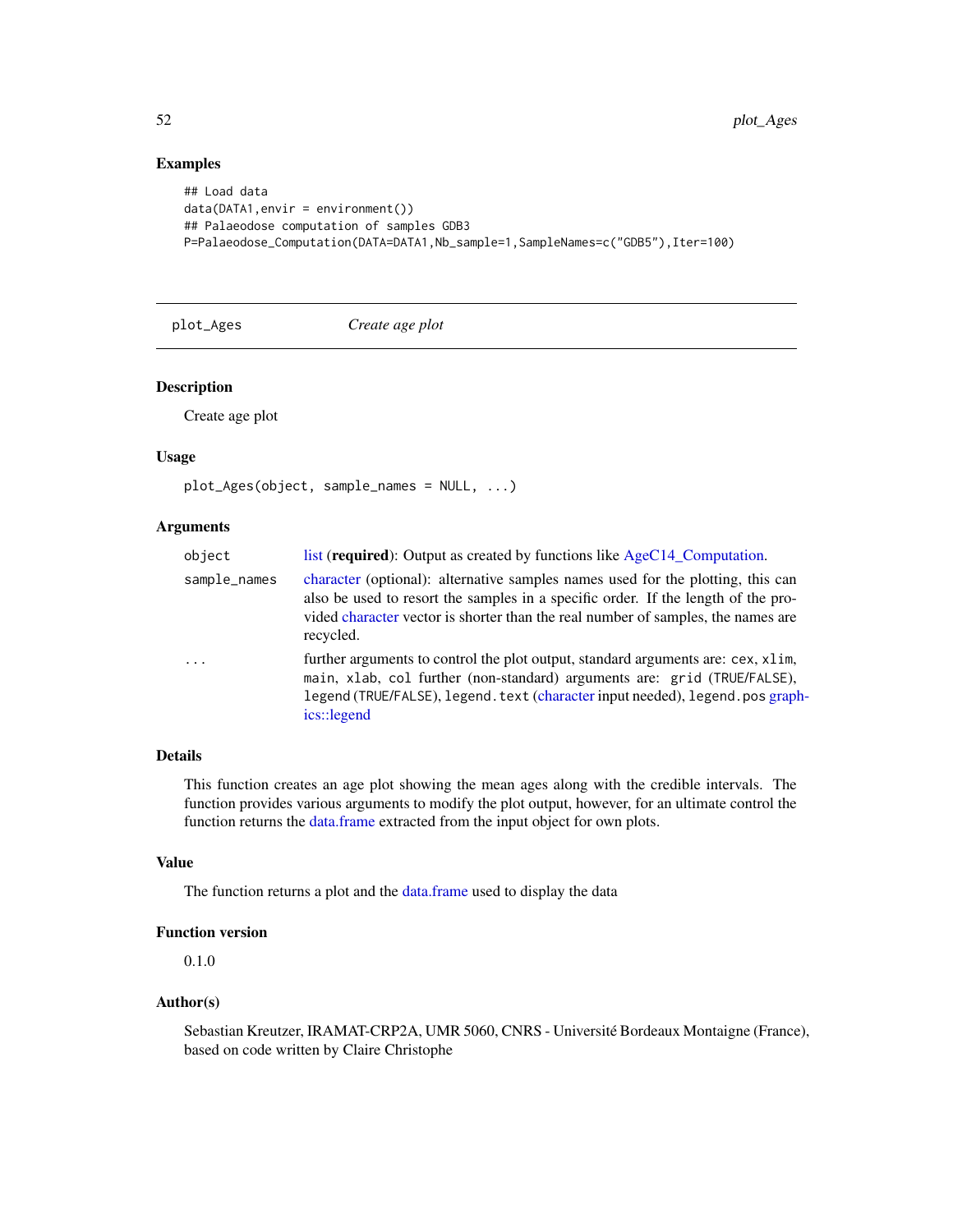## <span id="page-52-0"></span>plot\_MCMC 53

#### See Also

[AgeC14\\_Computation,](#page-2-1) [AgeS\\_Computation](#page-6-1)

#### Examples

```
## load data
data(DATA_C14,envir = environment())
C14Cal <- DATA_C14$C14[,1]
SigmaC14Cal <- DATA_C14$C14[,2]
Names <- DATA_C14$Names
nb_sample <- length(Names)
## Age computation
Age <- AgeC14_Computation(
   Data_C14Cal = C14Cal,Data_SigmaC14Cal = SigmaC14Cal,
   SampleNames = Names,
   Nb_sample = nb_sample,
   PriorAge = rep(c(20, 60), nb\_sample),
   Iter = 500,
   quiet = TRUE)
## plot output
plot_Ages(Age)
```
<span id="page-52-1"></span>plot\_MCMC *Plot MCMC trajectories and posterior distributions*

#### Description

This function uses the output of [rjags::jags.model](#page-0-0) to visualise the traces of the MCMC and the corresponding densities. In particular it displays the posterior distributions of the age, if it is calculated, palaeodose and the equivalent dose dispersion parameters of the sample. The function output is very similar to plot output produced with the 'coda' package, but tailored to meet the needs in the context of the 'BayLum' package.

#### Usage

```
plot_MCMC(object, sample_names = NULL, variables = c("A", "D", "sD"),
 axes_labels = c(A = "Age (ka)", D = "D (Gy)", SD = "sD (Gy)"),n.chains = NULL, n.iter = 1000L, smooth = FALSE, rug = TRUE,
 plot\_single = FALSE, ...)
```
## **Arguments**

| object | coda::mcmc.list or coda::mcmc (required): Output generated by rjags::jags.model, |
|--------|----------------------------------------------------------------------------------|
|        | e.g., in Age_Computation                                                         |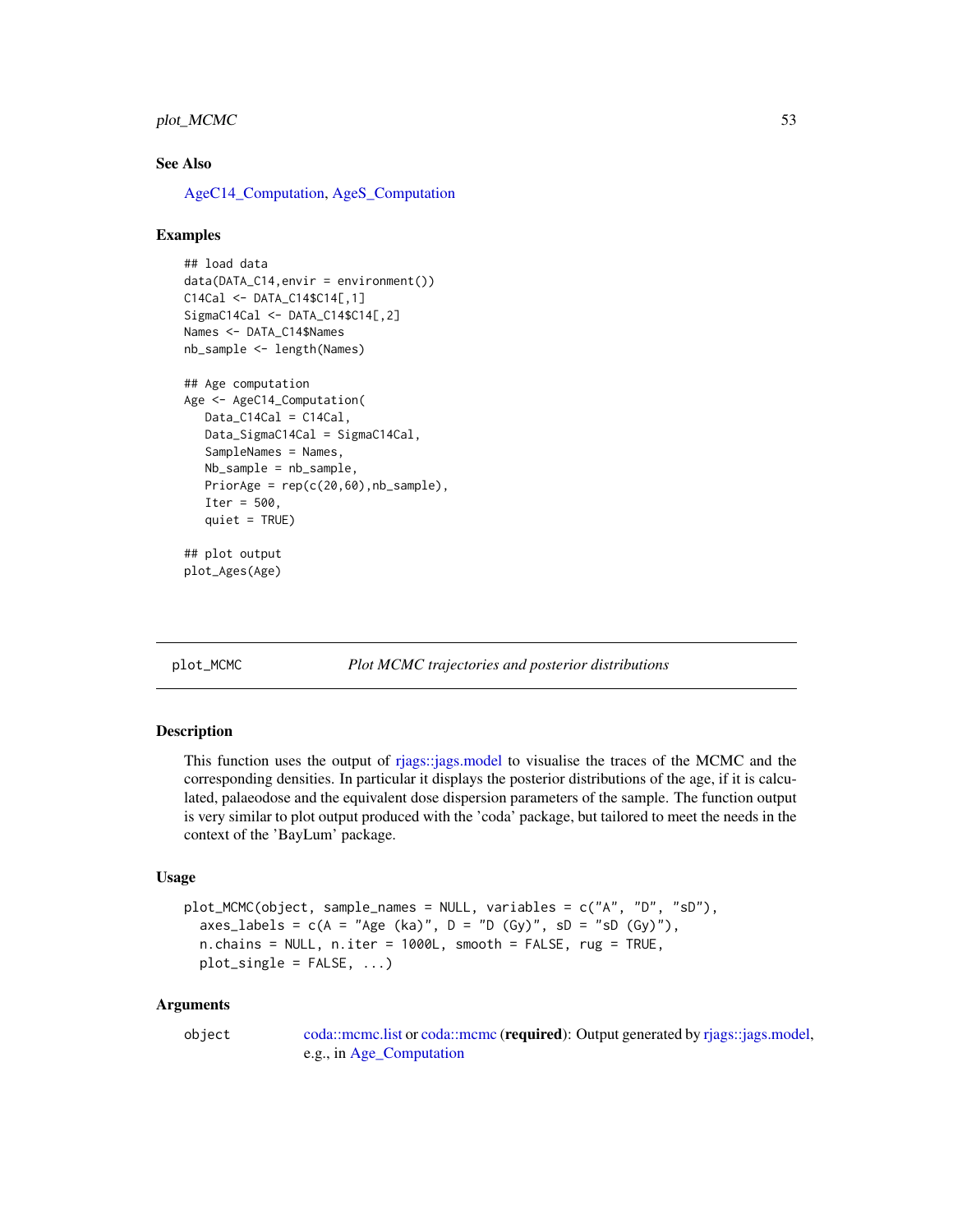<span id="page-53-0"></span>

| sample_names | character (optional): Names of the used samples. This argument overrides the<br>optional argument mtext.                                                                                                                                                                                                      |  |
|--------------|---------------------------------------------------------------------------------------------------------------------------------------------------------------------------------------------------------------------------------------------------------------------------------------------------------------|--|
| variables    | character (with default): Variables in your coda: mcmc object to be plotted.                                                                                                                                                                                                                                  |  |
| axes_labels  | character (with default): Axes labels used for the trace and density plots. The<br>labels should be provided as named character vector with the parameter names<br>as the names used to asign the axes labelling. The labelling for the x-axis (trace<br>plots) and y-axis (density plot) cannot be modified. |  |
| n.chains     | numeric (optional): Set the number of chains to visualise, if nothing is provided<br>the number of chains is determined from the input object                                                                                                                                                                 |  |
| n.iter       | integer (with default): Set the number of iterations to be visualised in the trace<br>plots, regardless of the size of the input dataset as long as the real number of<br>iterations is $> n$ . iter. Please note that large numbers impact the plot perfor-<br>mance.                                        |  |
| smooth       | logical (with default): Enable/disables smooth of trace plots using stats::smooth                                                                                                                                                                                                                             |  |
| rug          | logical (with default): Enable/disables rug under density plots                                                                                                                                                                                                                                               |  |
| plot_single  | logical (with default): Enables/disables the single plot mode of the function, <i>i.e.</i><br>if set to TRUE every plot is returned in a single plot and own par settings can be<br>applied.                                                                                                                  |  |
|              | further arguments that can be passed to modify the plot output. Supported argu-<br>ments are lwd, lty, col, type, cex, mtext, cf. mtext for mtext and plot.default<br>for the other arguments.                                                                                                                |  |

## Details

The function is used in the function [Age\\_Computation,](#page-12-1) [AgeS\\_Computation](#page-6-1) and [Palaeodose\\_Computation,](#page-47-1) but can be used also as standalone plot function.

## Value

Two plots: Traces of the MCMC chains and the corresponding density plots. This plots are similar to [coda::traceplot](#page-0-0) and [coda::densplot.](#page-0-0)

## Function version

0.1.1

## Author(s)

Sebastian Kreutzer, IRAMAT-CRP2A, Université Bordeaux Montaigne (France). This function is a re-written version of the function MCMC\_plot() by Claire Christophe

## See Also

[Age\\_Computation,](#page-12-1) [AgeS\\_Computation,](#page-6-1) [Palaeodose\\_Computation,](#page-47-1) [rjags::coda.samples](#page-0-0) and [rjags](#page-0-0) packages.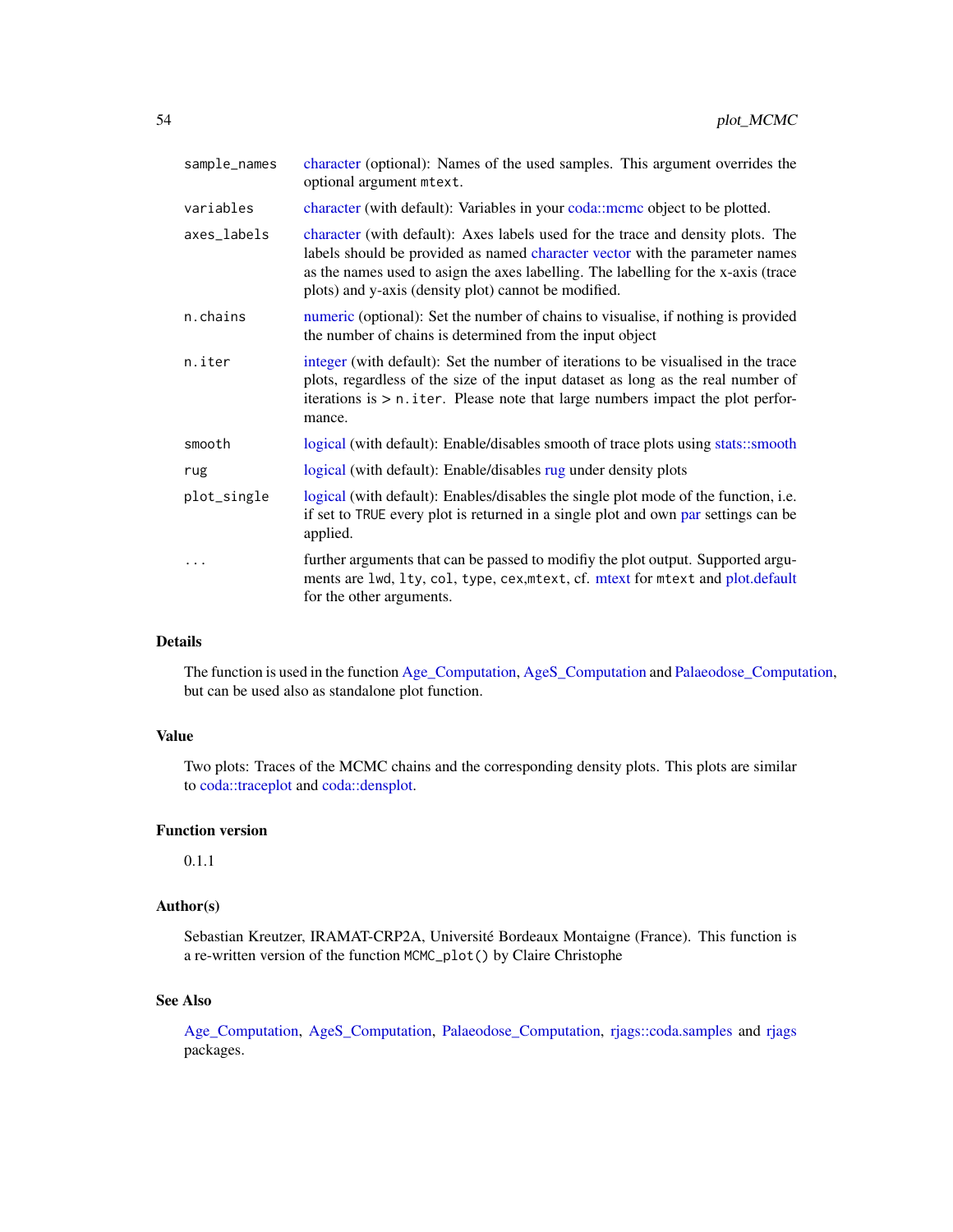## <span id="page-54-0"></span>plot\_Scatterplots 55

## Examples

```
data(MCMCsample,envir = environment())
object <- coda::as.mcmc(MCMCsample)
plot_MCMC(object)
```
plot\_Scatterplots *Display Scatter Plot Matrix of the Bayesian Age Results*

## Description

Create a hexbin plot matrix [\(hexbin::hexplom\)](#page-0-0) of age results returned by the bayesian age calculation.

## Usage

```
plot_Scatterplots(object, variables = c("A"), sample_names = NULL,
  sample_selection = NULL, n.chains = NULL, plot_type = "hexbin",
 plot_model = "matrix", ...)
```
ScatterSamples(...)

## Arguments

| object           | coda::mcmc.list or a data.frame (required): mcmc list objects generated by<br>rjags::jags.model in AgeS_Computation, AgeC14_Computation or Age_OSLC14.<br>If a data frame is provided, only the first two columns are taken and NA values<br>are automatically removed.               |  |
|------------------|---------------------------------------------------------------------------------------------------------------------------------------------------------------------------------------------------------------------------------------------------------------------------------------|--|
| variables        | character (with default): variable to be selected for the scatter plot, e.g., "A".<br>Please note that you can only select one variable at the time                                                                                                                                   |  |
| sample_names     | character ( <i>optional</i> ): sample names shown in the plot matrix                                                                                                                                                                                                                  |  |
| sample_selection |                                                                                                                                                                                                                                                                                       |  |
|                  | numeric (with <i>default</i> ): vector of samples to be plotted in the scatter matrix,<br>e.g., $c(1, 2)$ will plot the first two samples, $c(1, 3)$ will plot samples 1 and 3<br>and $c(1:3)$ will plot the first three samples                                                      |  |
| n.chains         | integer (with default): allows to limit the number of chains shown, by default<br>the results of all chains are plotted.                                                                                                                                                              |  |
| plot_type        | character (with default): switch between different plot types, "hexbin" (the<br>default), based on the function hexbin: hexplom and smoothScatter (the al-<br>ternative) based on a highly customised plot function using the function graph-<br>ics::smoothScatter                   |  |
| plot_mode        | character (with default): switch between a matrix plot mode and a single plot<br>mode. The plot mode single only works for plot_type = smoothScatter<br>and creates a single plot panel for each sample. Please note that this cannot be<br>further combined with other par settings. |  |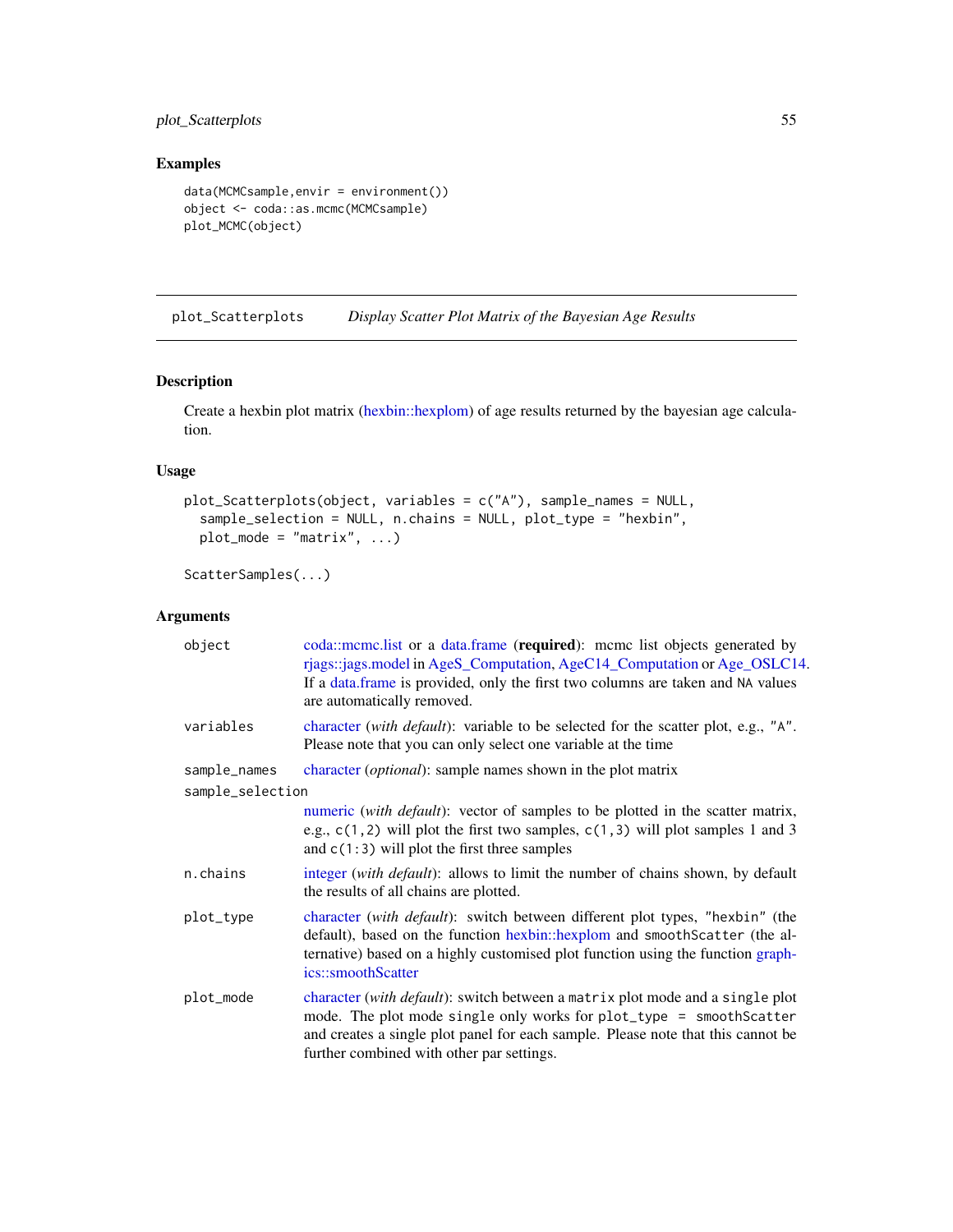## <span id="page-55-0"></span>56 plot\_Scatterplots

... further arguments to control the plot output, standard plot arguments supported are main, xlab, ylab, xlim, ylim, cex. For additional arguments supporting a fine tuning of the plot, see details.

## Details

#### Addtional supported plot arguments

The following table lists additional arguments supported by the function in order to fine tune the graphical output. Such arguments, can just be added in the function call. Example, for disabling the [graphics::rug](#page-0-0) in the plot mode smoothScatter you can type plot\_Scatterplots(..., rug = FALSE) Please note that not all arguments are supported by all plot types.

## ARGUMENT SUPPORTED BY PLOT TYPE DESCRIPTION

| colramp          | hexbin and smoothScatter | Option to define an own colour ramp, by defining an own function.    |
|------------------|--------------------------|----------------------------------------------------------------------|
| pscales          | hexbin and smoothScatter | Controls the number of ticks shown on the plot axes, please note the |
| bw_smoothScatter | smoothScatter            | Controls the bandwith of the smooth scatter, cf. graphics::smoothS   |
| rug              | smoothScatter            | enables/disables rugs                                                |
| nlevels          | smoothScatter            | controls the number of isolines shown (cf. graphics::contour)        |
| nrpoints         | smoothScatter            | defines the number of nrpoints to be plotted graphics::smoothSca     |
| col_contour      | smoothScatter            | defines the colour of the contour lines                              |
| col_nrpoints     | smoothScatter            | sets colour of the nrpoints in the scatter plot                      |

## Value

A scatter plot based on [hexbin::hexplom](#page-0-0)

#### Function version

0.3.0

## Author(s)

Sebastian Kreutzer, IRAMAT-CRP2A, UMR 5060, CNRS - Université Bordeaux Montaigne (France), based on the function ScatterSamples() by Claire Christophe, Anne Philippe, Guillaume Guérin

#### See Also

[Age\\_Computation,](#page-12-1) [AgeS\\_Computation,](#page-6-1) [AgeC14\\_Computation,](#page-2-1) and [rjags](#page-0-0) packages.

## Examples

```
data(AgeS,envir = environment())
##hexbin
plot_Scatterplots(
  object = AgeS$Sampling,
  sample_names = c("GDB5", "GDB3"),
   sample_selection = c(1,2))
```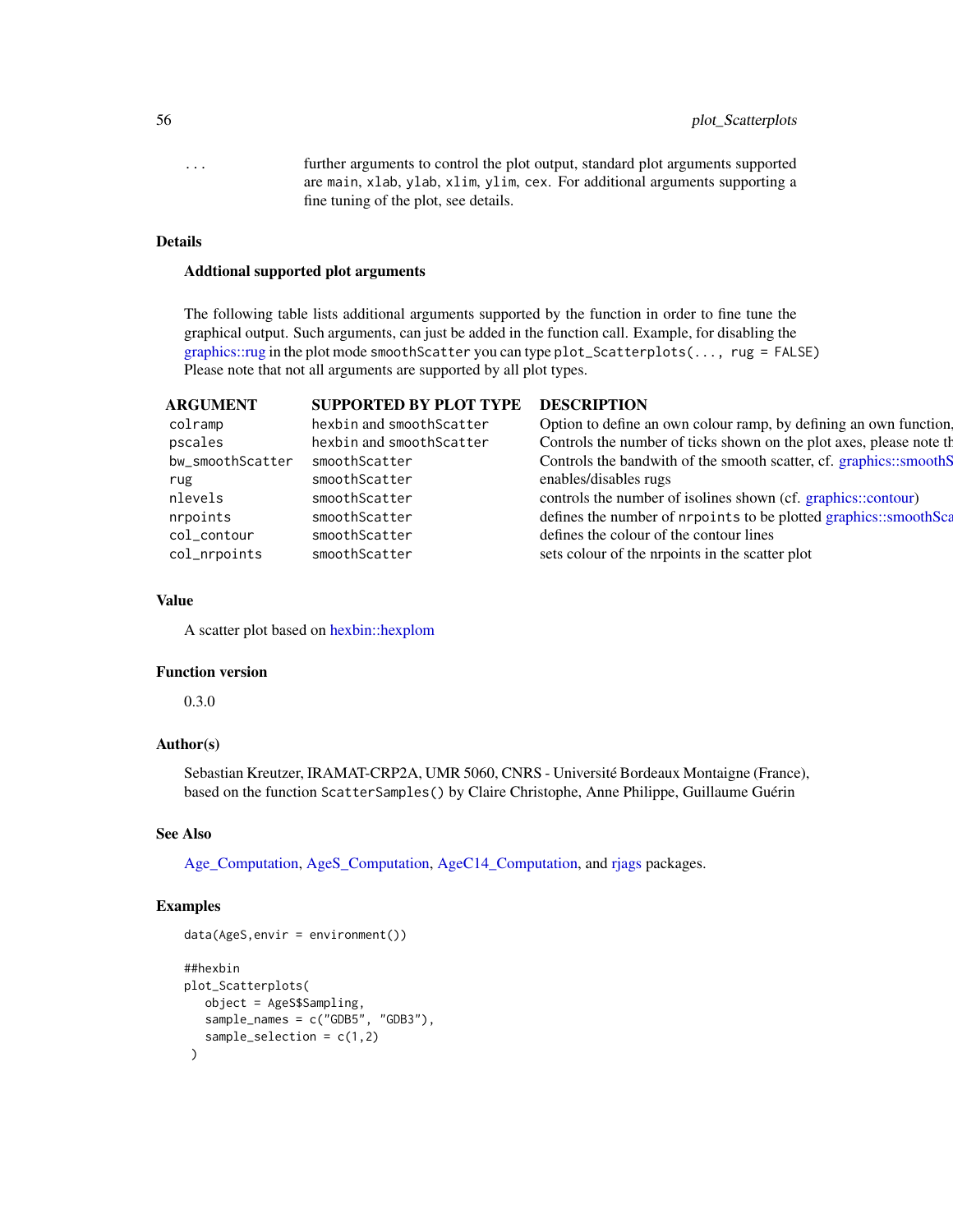#### <span id="page-56-0"></span>SCMatrix 57

```
##scatter smooth (matrix)
plot_Scatterplots(
  object = AgeS$Sampling,
  sample_names = c("GDB5", "GDB3"),
  sample_selection = c(1,2),
  plot_type = "smoothScatter")
##scatter smooth (single)
plot_Scatterplots(
  object = AgeS$Sampling,
  sample_names = c("GDB5", "GDB3"),
  sample\_selection = c(1,2),
  plot_type = "smoothScatter",
  plot_mode = "single")
```
<span id="page-56-1"></span>SCMatrix *Definition of the stratigraphic constraint matrix*

#### Description

This function helps to define the stratigraphic relation between samples, with questions. The output of this function can be used in function AgeS\_Computation.

### Usage

SCMatrix(Nb\_sample, SampleNames)

## Arguments

| Nb_sample   | interger: the sample number.    |
|-------------|---------------------------------|
| SampleNames | charcater vector: sample names. |

## Details

Ask if sample i is younger than sample j to construc the stratigraphic constrain matrix.

#### Value

A Matrix that summarise the ordered relation between samples. This matrix can be intergrate in AgeS\_Computation function. We refer to detail on AgeS\_Computation for more information concerning this matrix.

## Author(s)

Claire Christophe, Anne Philippe, Guillaume Guerin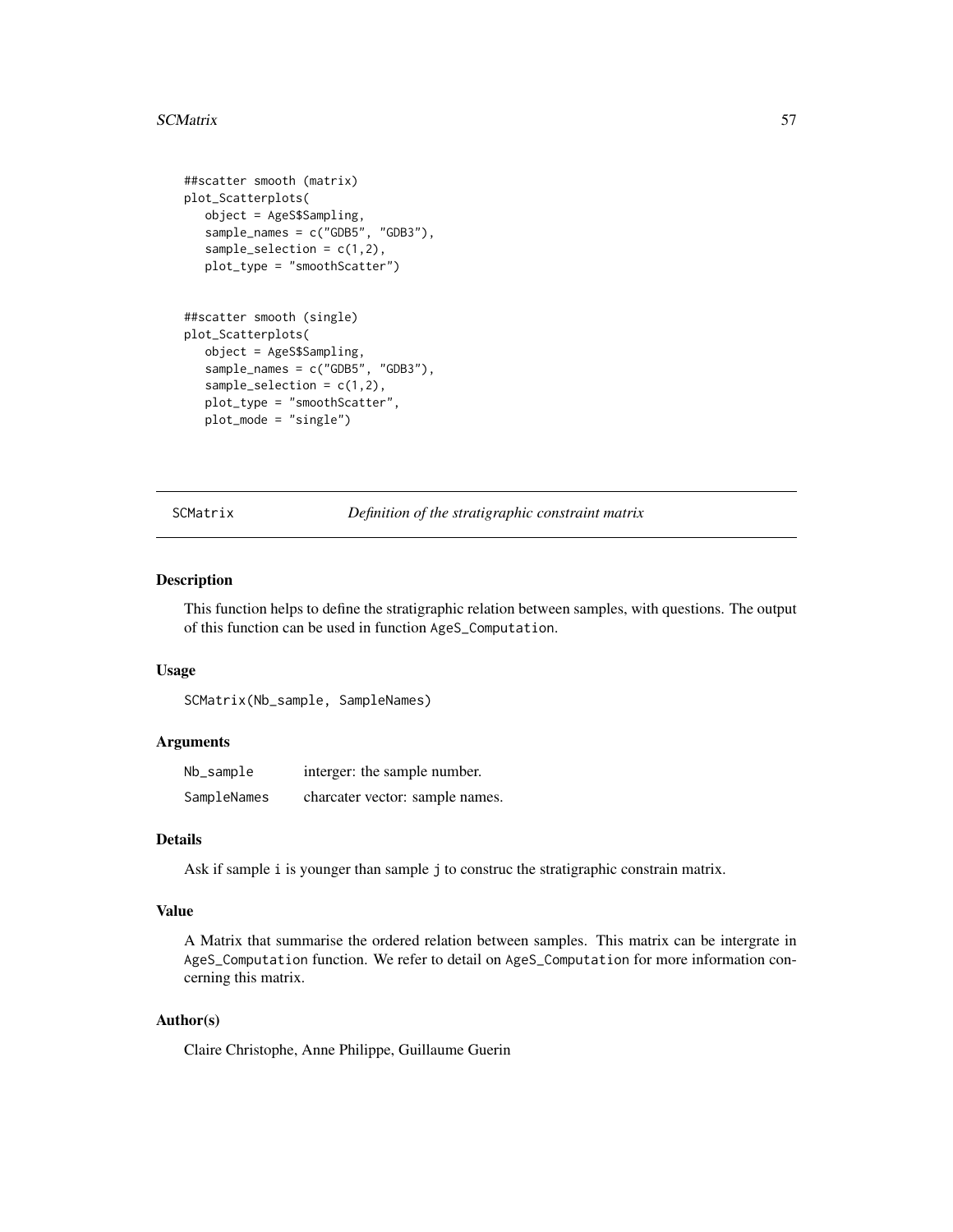## See Also

AgeS\_Computation

## Examples

```
## Assume that "sample1" is younger than "sample2"
## That means the expected value is 1.
## It is an interactive function.
## Not run:
SCMatrix(Nb_sample=2,SampleNames=c("sample1","sample2"))
## Enter the value 1
```
## End(Not run)

<span id="page-57-1"></span>SC\_Ordered *Create stratigraphically ordered sample matrix*

## Description

Construct the stratigraphic matrix used in the functions [AgeS\\_Computation](#page-6-1) and [AgeC14\\_Computation](#page-2-1) for samples that are all ordered by increasing age.

#### Usage

```
SC_Ordered(Nb_sample)
```
#### Arguments

Nb\_sample [integer](#page-0-0) (required): the number of samples

#### Value

Stratigraphic matrix where each sample are ordered by increasing order. This matrix can be intergrated in the function [AgeS\\_Computation.](#page-6-1) Please see [AgeS\\_Computation](#page-6-1) for more information on this matrix.

## Author(s)

Claire Christophe, Anne Philippe, Sebastian Kreutzer, Guillaume Guérin

## See Also

[AgeS\\_Computation,](#page-6-1) [SCMatrix](#page-56-1)

<span id="page-57-0"></span>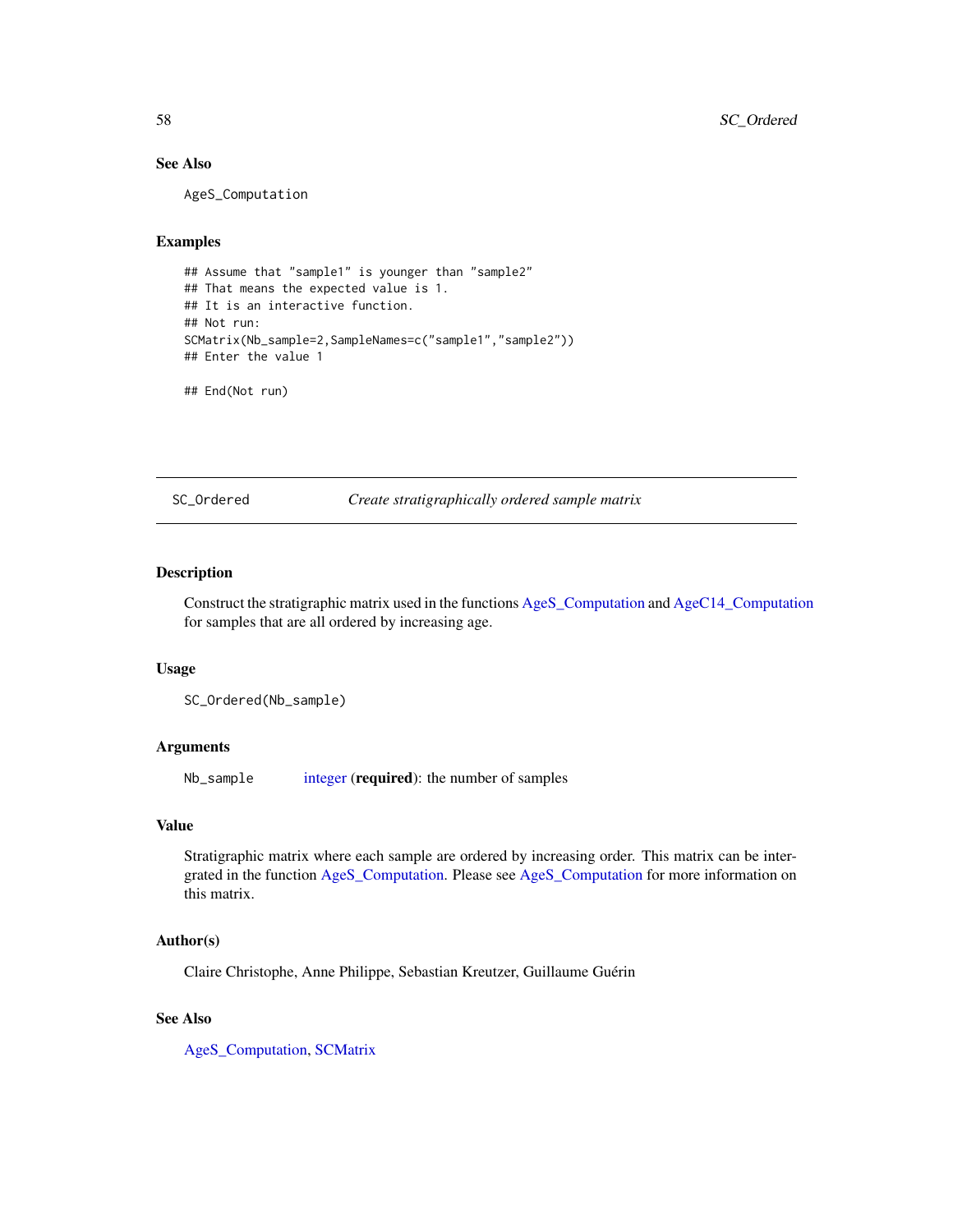## SC\_Ordered 59

## Examples

# compute the stratigraphic matrix for 3 samples such that the first sample is younger # than the second, and the second is younger than the third SC <- SC\_Ordered(Nb\_sample = 3)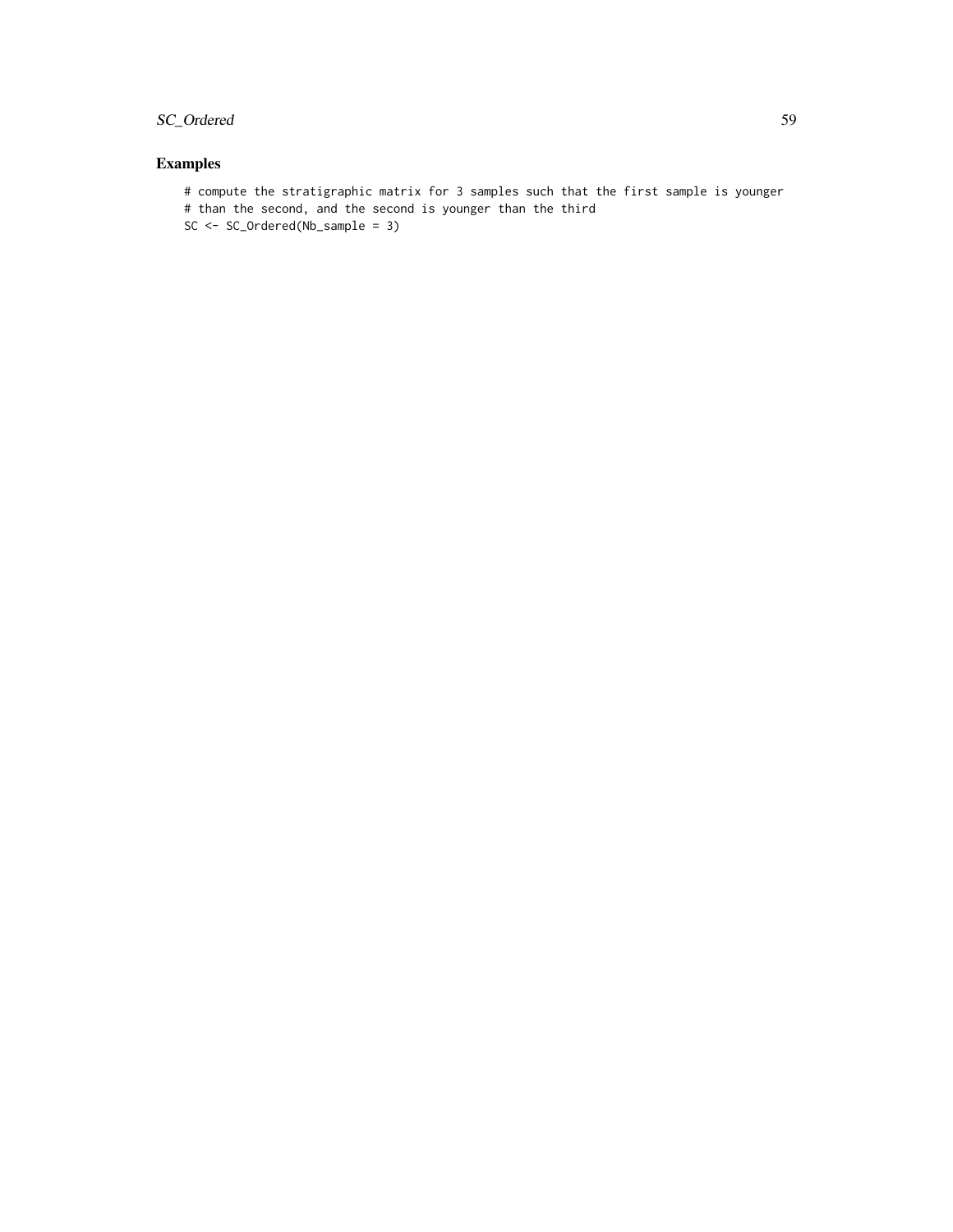# <span id="page-59-0"></span>**Index**

∗Topic datagen SC\_Ordered, [58](#page-57-0) ∗Topic datasets AgeS, [6](#page-5-0) AtmosphericNorth\_CalC14, [24](#page-23-0) AtmosphericSouth\_CalC14, [24](#page-23-0) DATA1, [26](#page-25-0) DATA2, [27](#page-26-0) DATA3, [28](#page-27-0) DATA\_C14, [29](#page-28-0) Marine\_CalC14, [39](#page-38-0) MCMCsample, [40](#page-39-0) Model\_Age, [44](#page-43-0) Model\_AgeC14, [45](#page-44-0) Model\_AgeS, [46](#page-45-0) Model\_Palaeodose, [47](#page-46-0) ModelC14, [41](#page-40-0) ModelOSL, [41](#page-40-0) ModelPrior, [43](#page-42-0) ∗Topic dplot plot\_MCMC, [53](#page-52-0) ∗Topic package BayLum-package, [2](#page-1-0) Age\_Computation, *[3](#page-2-0)*, *[10](#page-9-0)*, *[12](#page-11-0)*, [13,](#page-12-0) *[21](#page-20-0)*, *[33](#page-32-0)*, *[37](#page-36-0)*, *[44](#page-43-0)*, *[50,](#page-49-0) [51](#page-50-0)*, *[53,](#page-52-0) [54](#page-53-0)*, *[56](#page-55-0)* Age\_OSLC14, *[3](#page-2-0)*, [17,](#page-16-0) *[55](#page-54-0)* AgeC14\_Computation, *[3](#page-2-0)*, [3,](#page-2-0) *[52,](#page-51-0) [53](#page-52-0)*, *[55,](#page-54-0) [56](#page-55-0)*, *[58](#page-57-0)* AgeS, [6](#page-5-0) AgeS\_Computation, *[3](#page-2-0)*, *[6](#page-5-0)*, [7,](#page-6-0) *[15](#page-14-0)*, *[17](#page-16-0)*, *[32,](#page-31-0) [33](#page-32-0)*, *[36,](#page-35-0) [37](#page-36-0)*, *[42](#page-41-0)*, *[46](#page-45-0)*, *[50,](#page-49-0) [51](#page-50-0)*, *[53–](#page-52-0)[56](#page-55-0)*, *[58](#page-57-0)* AtmosphericNorth\_CalC14, [24](#page-23-0) AtmosphericSouth\_CalC14, [24](#page-23-0) BayLum *(*BayLum-package*)*, [2](#page-1-0)

BayLum-package, [2](#page-1-0) character, *[3,](#page-2-0) [4](#page-3-0)*, *[14](#page-13-0)*, *[31](#page-30-0)*, *[34,](#page-33-0) [35](#page-34-0)*, *[38](#page-37-0)*, *[52](#page-51-0)*, *[54,](#page-53-0) [55](#page-54-0)* coda::densplot, *[54](#page-53-0)* coda::mcmc, *[53,](#page-52-0) [54](#page-53-0)*

coda::mcmc.list, *[53](#page-52-0)*, *[55](#page-54-0)* coda::traceplot, *[54](#page-53-0)* combine\_DataFiles, *[7](#page-6-0)[–9](#page-8-0)*, *[17,](#page-16-0) [18](#page-17-0)*, [25,](#page-24-0) *[33](#page-32-0)*, *[37,](#page-36-0) [38](#page-37-0)*, *[48](#page-47-0)*, *[51](#page-50-0)* Concat\_DataFile *(*combine\_DataFiles*)*, [25](#page-24-0) data.frame, *[52](#page-51-0)*, *[55](#page-54-0)* DATA1, [26](#page-25-0) DATA2, [27](#page-26-0) DATA3, [28](#page-27-0) DATA\_C14, [29](#page-28-0) Generate\_DataFile, *[3](#page-2-0)*, *[7](#page-6-0)[–9](#page-8-0)*, *[12](#page-11-0)[–14](#page-13-0)*, *[17](#page-16-0)[–19](#page-18-0)*, *[25](#page-24-0)[–28](#page-27-0)*, [30,](#page-29-0) *[38,](#page-37-0) [39](#page-38-0)*, *[48,](#page-47-0) [49](#page-48-0)*, *[51](#page-50-0)* Generate\_DataFile\_MG, *[3](#page-2-0)*, *[7](#page-6-0)[–9](#page-8-0)*, *[12](#page-11-0)[–14](#page-13-0)*, *[17](#page-16-0)[–19](#page-18-0)*, *[25,](#page-24-0) [26](#page-25-0)*, *[33](#page-32-0)*, [34,](#page-33-0) *[38,](#page-37-0) [39](#page-38-0)*, *[48,](#page-47-0) [49](#page-48-0)*, *[51](#page-50-0)* graphics::contour, *[56](#page-55-0)* graphics::legend, *[52](#page-51-0)* graphics::rug, *[56](#page-55-0)* graphics::smoothScatter, *[55,](#page-54-0) [56](#page-55-0)* hexbin::hexplom, *[55,](#page-54-0) [56](#page-55-0)* integer, *[3](#page-2-0)[–5](#page-4-0)*, *[14,](#page-13-0) [15](#page-14-0)*, *[31](#page-30-0)*, *[34,](#page-33-0) [35](#page-34-0)*, *[38](#page-37-0)*, *[54,](#page-53-0) [55](#page-54-0)*, *[58](#page-57-0)* jags.model, *[9](#page-8-0)*, *[14,](#page-13-0) [15](#page-14-0)*, *[20](#page-19-0)*, *[49,](#page-48-0) [50](#page-49-0)* list, *[14](#page-13-0)*, *[38](#page-37-0)*, *[52](#page-51-0)* load, *[33](#page-32-0)*, *[37](#page-36-0)* logical, *[4,](#page-3-0) [5](#page-4-0)*, *[9](#page-8-0)*, *[14,](#page-13-0) [15](#page-14-0)*, *[20](#page-19-0)*, *[31](#page-30-0)*, *[35](#page-34-0)*, *[38](#page-37-0)*, *[54](#page-53-0)* LT\_RegenDose, *[33](#page-32-0)*, *[37](#page-36-0)*, [38](#page-37-0) Luminescence, *[33](#page-32-0)*, *[36](#page-35-0)* Luminescence::read\_BIN2R, *[31](#page-30-0)*, *[35](#page-34-0)* Marine\_CalC14, [39](#page-38-0) MCMCsample, [40](#page-39-0) Model\_Age, [44](#page-43-0) Model\_AgeC14, [45](#page-44-0) Model\_AgeS, [46](#page-45-0) Model\_Palaeodose, [47](#page-46-0)